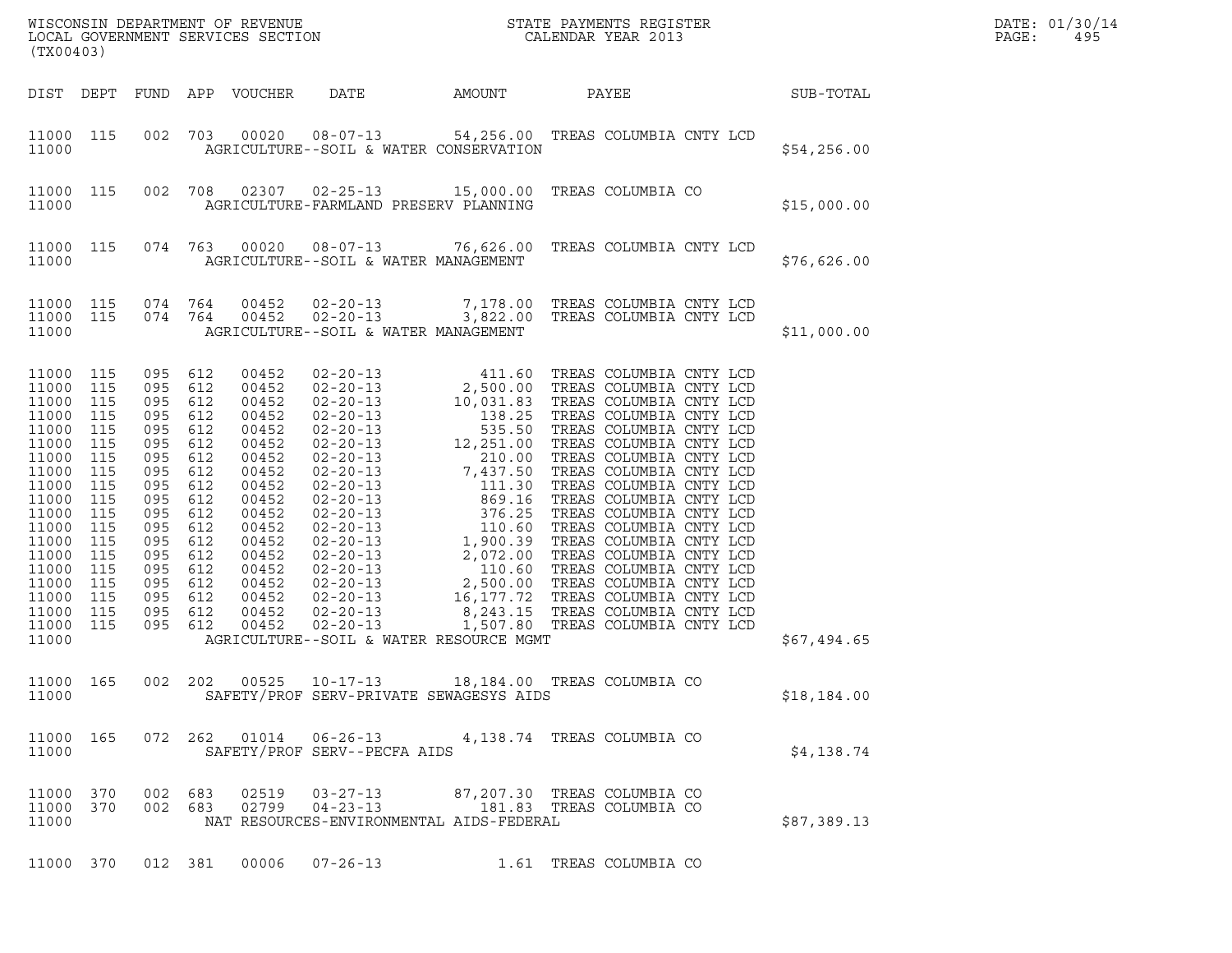|       | DATE: 01/30/14 |
|-------|----------------|
| PAGE: | 496            |

| (TX00403)                                    |                          |                          |                          |                                  |                                                                                                                                                                                                   |                      |                                                                                                           |              | DATE: 01/30/14<br>$\mathtt{PAGE}$ :<br>496 |
|----------------------------------------------|--------------------------|--------------------------|--------------------------|----------------------------------|---------------------------------------------------------------------------------------------------------------------------------------------------------------------------------------------------|----------------------|-----------------------------------------------------------------------------------------------------------|--------------|--------------------------------------------|
|                                              |                          |                          |                          |                                  | DIST DEPT FUND APP VOUCHER DATE                                                                                                                                                                   | AMOUNT               | PAYEE                                                                                                     | SUB-TOTAL    |                                            |
| 11000                                        |                          |                          |                          |                                  | 11000 370 012 381 00548 03-26-13 3,135.90 TREAS COLUMBIA CO<br>NAT RESOURCES--BOAT PATROL                                                                                                         |                      |                                                                                                           | \$3,137.51   |                                            |
| 11000                                        |                          |                          |                          |                                  | 11000 370 012 549 00107 03-08-13 4,155.00 TREAS COLUMBIA CNTY LCD<br>NAT RESOURCES--WILDLIFE DAMAGE                                                                                               |                      |                                                                                                           | \$4,155.00   |                                            |
| 11000 370 012 550<br>11000 370<br>11000      |                          |                          |                          |                                  | 012 550 00006 07-26-13 5.60 TREAS COLUMBIA CO<br>012 550 00548 03-26-13 10,865.89 TREAS COLUMBIA CO<br>NAT RESOURCES--BOATING ENFORCEMENT AIDS                                                    |                      |                                                                                                           | \$10,871.49  |                                            |
| 11000 370<br>11000 370<br>11000 370<br>11000 |                          | 012 553<br>012 553       | 012 553                  |                                  | 00107  03-08-13  19,078.91 TREAS COLUMBIA CNTY LCD<br>00107  03-08-13  812.77 TREAS COLUMBIA CNTY LCD<br>00107  03-08-13  822.93 TREAS COLUMBIA CNTY LCD<br>NAT RESOURCES--WILDLIFE DAMAGE CLAIMS |                      |                                                                                                           | \$20,714.61  |                                            |
| 11000 370<br>11000                           |                          |                          |                          |                                  | 012 563 01711 01-08-13 1,025.00 TREAS COLUMBIA CNTY LWCD<br>NAT RESOURCES--COUNTY CONSERVATION AIDS                                                                                               |                      |                                                                                                           | \$1,025.00   |                                            |
| 11000 370<br>11000                           |                          |                          |                          |                                  | 012 574 00307 08-22-13 37,962.50 TREAS COLUMBIA CNTY LWCD<br>NAT RESOURCES--SNOWMOBILE TRAIL AIDS                                                                                                 |                      |                                                                                                           | \$37,962.50  |                                            |
| 11000 370<br>11000                           |                          |                          |                          |                                  | 012 575 00133 08-05-13 37,962.50 TREAS COLUMBIA CO<br>NAT RESOURCES--SNOWMOBILE TRAIL AIDS                                                                                                        |                      |                                                                                                           | \$37,962.50  |                                            |
| 11000 370<br>11000                           |                          |                          |                          |                                  | 012 584 00028 09-03-13 594.00 TREAS COLUMBIA CO<br>NAT RESOURCES--PMT IN LIEU OF TAXES                                                                                                            |                      |                                                                                                           | \$594.00     |                                            |
| 11000 370<br>11000                           |                          |                          |                          |                                  | 012 663 02945 04-29-13 1,146.75 TREAS COLUMBIA CNTY LWCD<br>NAT RESOURCES--LAKES MANAGEMENT GRANTS                                                                                                |                      |                                                                                                           | \$1,146.75   |                                            |
| 11000<br>11000<br>11000<br>11000<br>11000    | 370<br>370<br>370<br>370 | 012<br>012<br>012<br>012 | 675<br>675<br>675<br>675 | 00259<br>00260<br>00261<br>00305 | $08 - 14 - 13$<br>$08 - 14 - 13$<br>$08 - 14 - 13$<br>$08 - 22 - 13$<br>NAT RESOURCES--RIVER PROTECTION                                                                                           | 2,500.00<br>1,456.40 | TREAS COLUMBIA CO<br>TREAS COLUMBIA CO<br>2,500.00 TREAS COLUMBIA CO<br>7,500.00 TREAS COLUMBIA CNTY LWCD | \$13,956.40  |                                            |
| 11000 370<br>11000                           |                          |                          | 074 670                  | 40346                            | $05 - 20 - 13$<br>NAT RESOURCES--RU RECYCLING GRANT                                                                                                                                               |                      | 127,798.96 TREAS COLUMBIA CO                                                                              | \$127,798.96 |                                            |
| 11000 370<br>11000                           |                          | 074 673                  |                          | 40346                            | $05 - 20 - 13$<br>NAT RESOURCES--RU CONSOLIDATED GRANT                                                                                                                                            |                      | 10,900.99 TREAS COLUMBIA CO                                                                               | \$10,900.99  |                                            |

11000 370 095 516 02520 03-27-13 63,295.44 TREAS COLUMBIA CO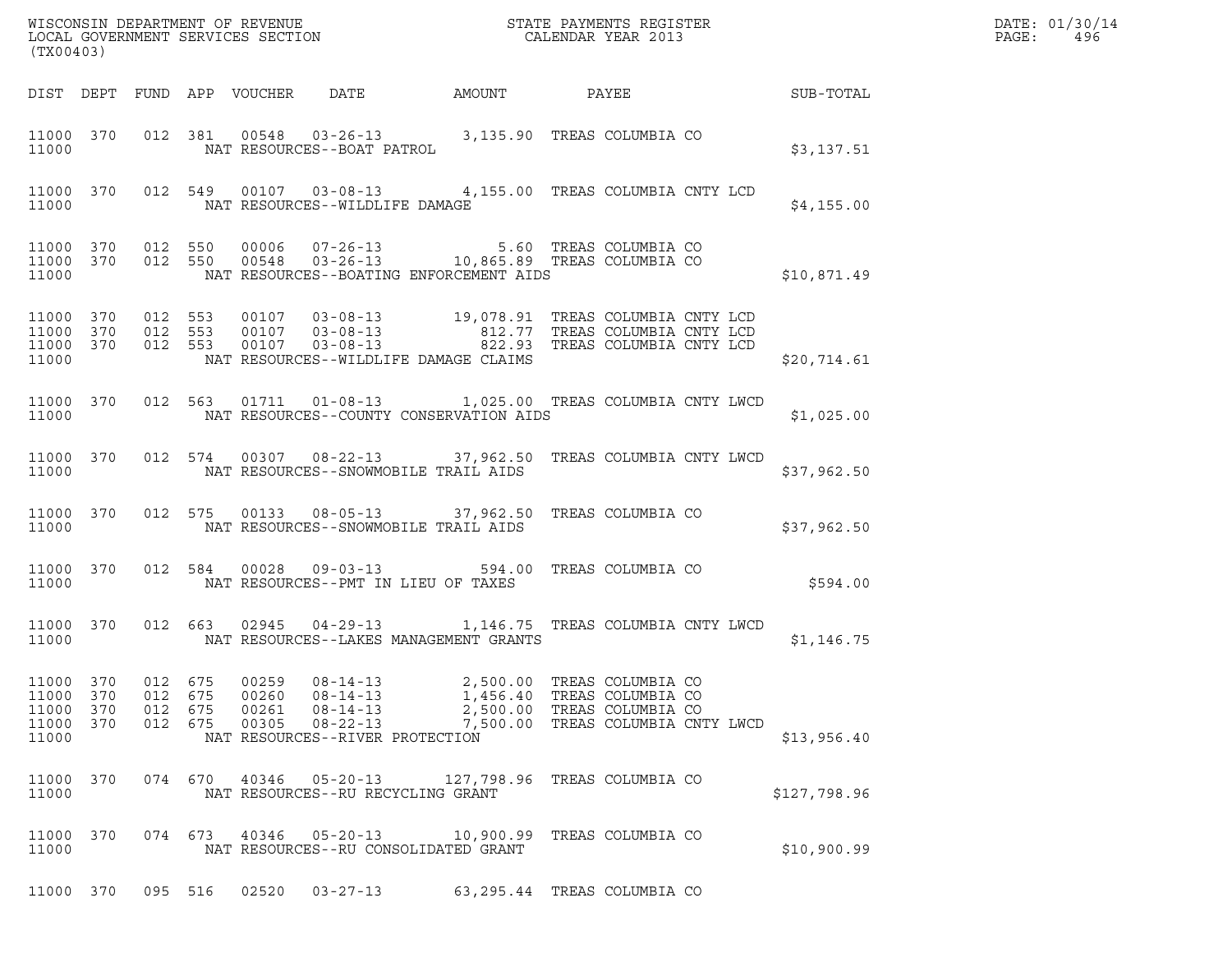| (TX00403)                                                                                                                                                                                 |                                                                                                                                          |                                                                                                                                                              |                                                                                                       | WISCONSIN DEPARTMENT OF REVENUE<br>LOCAL GOVERNMENT SERVICES SECTION                                                                                                             |                                                                                                                                                                                                                                                                                                                                                                      |                                                                                                                          | STATE PAYMENTS REGISTER<br>CALENDAR YEAR 2013                                                                                                                                                                                                                                                                                                                                         |                | DATE: 01/30/14<br>PAGE:<br>497 |
|-------------------------------------------------------------------------------------------------------------------------------------------------------------------------------------------|------------------------------------------------------------------------------------------------------------------------------------------|--------------------------------------------------------------------------------------------------------------------------------------------------------------|-------------------------------------------------------------------------------------------------------|----------------------------------------------------------------------------------------------------------------------------------------------------------------------------------|----------------------------------------------------------------------------------------------------------------------------------------------------------------------------------------------------------------------------------------------------------------------------------------------------------------------------------------------------------------------|--------------------------------------------------------------------------------------------------------------------------|---------------------------------------------------------------------------------------------------------------------------------------------------------------------------------------------------------------------------------------------------------------------------------------------------------------------------------------------------------------------------------------|----------------|--------------------------------|
| DIST DEPT                                                                                                                                                                                 |                                                                                                                                          |                                                                                                                                                              |                                                                                                       | FUND APP VOUCHER                                                                                                                                                                 | DATE                                                                                                                                                                                                                                                                                                                                                                 | AMOUNT                                                                                                                   | PAYEE                                                                                                                                                                                                                                                                                                                                                                                 | SUB-TOTAL      |                                |
| 11000 370<br>11000<br>11000                                                                                                                                                               | 370                                                                                                                                      | 095 516<br>095 516                                                                                                                                           |                                                                                                       | 02520<br>02722                                                                                                                                                                   | $03 - 27 - 13$<br>$04 - 16 - 13$                                                                                                                                                                                                                                                                                                                                     | NAT RESOURCES-NON-POINT SOURCE POLLUTION                                                                                 | 63,295.44 TREAS COLUMBIA CO<br>58,443.51 TREAS COLUMBIA CO                                                                                                                                                                                                                                                                                                                            | \$185,034.39   |                                |
| 11000<br>11000<br>11000<br>11000                                                                                                                                                          | 370<br>370<br>370                                                                                                                        | 095<br>095 517<br>095 517                                                                                                                                    | 517                                                                                                   | 02516<br>02517<br>02518                                                                                                                                                          | $03 - 27 - 13$<br>$03 - 27 - 13$<br>$03 - 27 - 13$<br>NAT RESOURCES--POLLUTION CONTROL                                                                                                                                                                                                                                                                               |                                                                                                                          | 150,000.00 TREAS COLUMBIA CO<br>60,333.47 TREAS COLUMBIA CO<br>7,306.35 TREAS COLUMBIA CO                                                                                                                                                                                                                                                                                             | \$217,639.82   |                                |
| 11000<br>11000<br>11000<br>11000<br>11000<br>11000<br>11000<br>11000<br>11000<br>11000<br>11000<br>11000<br>11000<br>11000<br>11000<br>11000<br>11000<br>11000<br>11000<br>11000<br>11000 | 395<br>395<br>395<br>395<br>395<br>395<br>395<br>395<br>395<br>395<br>395<br>395<br>395<br>395<br>395<br>395<br>395<br>395<br>395<br>395 | 011 185<br>011<br>011<br>011<br>011<br>011 185<br>011<br>011<br>011<br>011<br>011<br>011<br>011<br>011<br>011<br>011 185<br>011<br>011 185<br>011<br>011 185 | 185<br>185<br>185<br>185<br>185<br>185<br>185<br>185<br>185<br>185<br>185<br>185<br>185<br>185<br>185 | 60881<br>60881<br>61721<br>63061<br>63061<br>68436<br>70199<br>70199<br>75863<br>75863<br>79229<br>79229<br>79229<br>79229<br>80620<br>84651<br>84651<br>90513<br>92778<br>95197 | $01 - 07 - 13$<br>$01 - 07 - 13$<br>$01 - 14 - 13$<br>$01 - 28 - 13$<br>$01 - 28 - 13$<br>$03 - 18 - 13$<br>$04 - 01 - 13$<br>$04 - 01 - 13$<br>$05 - 28 - 13$<br>$05 - 28 - 13$<br>$07 - 01 - 13$<br>$07 - 01 - 13$<br>$07 - 01 - 13$<br>$07 - 01 - 13$<br>$07 - 15 - 13$<br>$08 - 19 - 13$<br>$08 - 19 - 13$<br>$10 - 15 - 13$<br>$11 - 04 - 13$<br>$11 - 25 - 13$ | 3,078.16<br>TRANSPORTATION--HIGHWAY SAFETY-FEDERAL                                                                       | 2,467.94 TREAS COLUMBIA CO<br>93.14 TREAS COLUMBIA CO<br>93.14 TREAS COLUMBIA CO<br>1,127.84 TREAS COLUMBIA CO<br>1,604.34 TREAS COLUMBIA CO<br>429.99 TREAS COLUMBIA CO<br>1,296.98 TREAS COLUMBIA CO<br>351.07 TREAS COLUMBIA CO<br>155.87 TREAS COLUMBIA CO<br>137.69 TREAS COLUMBIA CO<br>1,011.61<br>850.00 TREAS COLUMBIA CO<br>TREAS COLUMBIA CO<br>1,564.46 TREAS COLUMBIA CO | \$18,481.13    |                                |
| 11000<br>11000<br>11000<br>11000                                                                                                                                                          | 395<br>395<br>395                                                                                                                        | 011 190<br>011 190<br>011 190                                                                                                                                |                                                                                                       | 68011<br>82011<br>94011                                                                                                                                                          | $01 - 07 - 13$<br>$07 - 01 - 13$<br>$10 - 07 - 13$                                                                                                                                                                                                                                                                                                                   | TRANSPORTATION--GENERAL TRANSP AIDS-GTA                                                                                  | 340,667.56 COUNTY OF COLUMBIA<br>681,335.12 COUNTY OF COLUMBIA<br>340,667.57 COUNTY OF COLUMBIA                                                                                                                                                                                                                                                                                       | \$1,362,670.25 |                                |
| 11000<br>11000                                                                                                                                                                            | 410                                                                                                                                      | 002                                                                                                                                                          | 116                                                                                                   | 11357                                                                                                                                                                            | $11 - 05 - 13$<br>CORRECTIONS--LOCAL AID                                                                                                                                                                                                                                                                                                                             |                                                                                                                          | 57,255.45 TREAS COLUMBIA CO                                                                                                                                                                                                                                                                                                                                                           | \$57,255.45    |                                |
| 11000<br>11000<br>11000<br>11000<br>11000<br>11000<br>11000<br>11000<br>11000                                                                                                             | 435<br>435<br>435<br>435<br>435<br>435<br>435<br>435<br>435                                                                              | 005<br>005<br>005<br>005<br>005<br>005<br>005<br>005<br>005                                                                                                  | 000<br>000<br>000<br>000<br>000<br>000<br>000<br>000<br>000                                           | 90310<br>90314<br>90318<br>90321<br>90323<br>90325<br>90400<br>90402<br>90403                                                                                                    | $01 - 01 - 13$<br>$02 - 01 - 13$<br>$03 - 01 - 13$<br>$04 - 01 - 13$<br>$05 - 01 - 13$<br>$06 - 01 - 13$<br>$07 - 01 - 13$<br>$08 - 01 - 13$<br>$09 - 01 - 13$                                                                                                                                                                                                       | 133,240.00<br>137,408.00<br>112,985.00<br>39,699.00<br>36,573.00<br>124,254.00<br>861,989.00<br>181,003.00<br>179,352.00 | COLUMBIA CO<br>COLUMBIA CO<br>COLUMBIA CO<br>COLUMBIA CO<br>COLUMBIA CO<br>COLUMBIA CO<br>COLUMBIA CO<br>COLUMBIA CO<br>COLUMBIA CO                                                                                                                                                                                                                                                   |                |                                |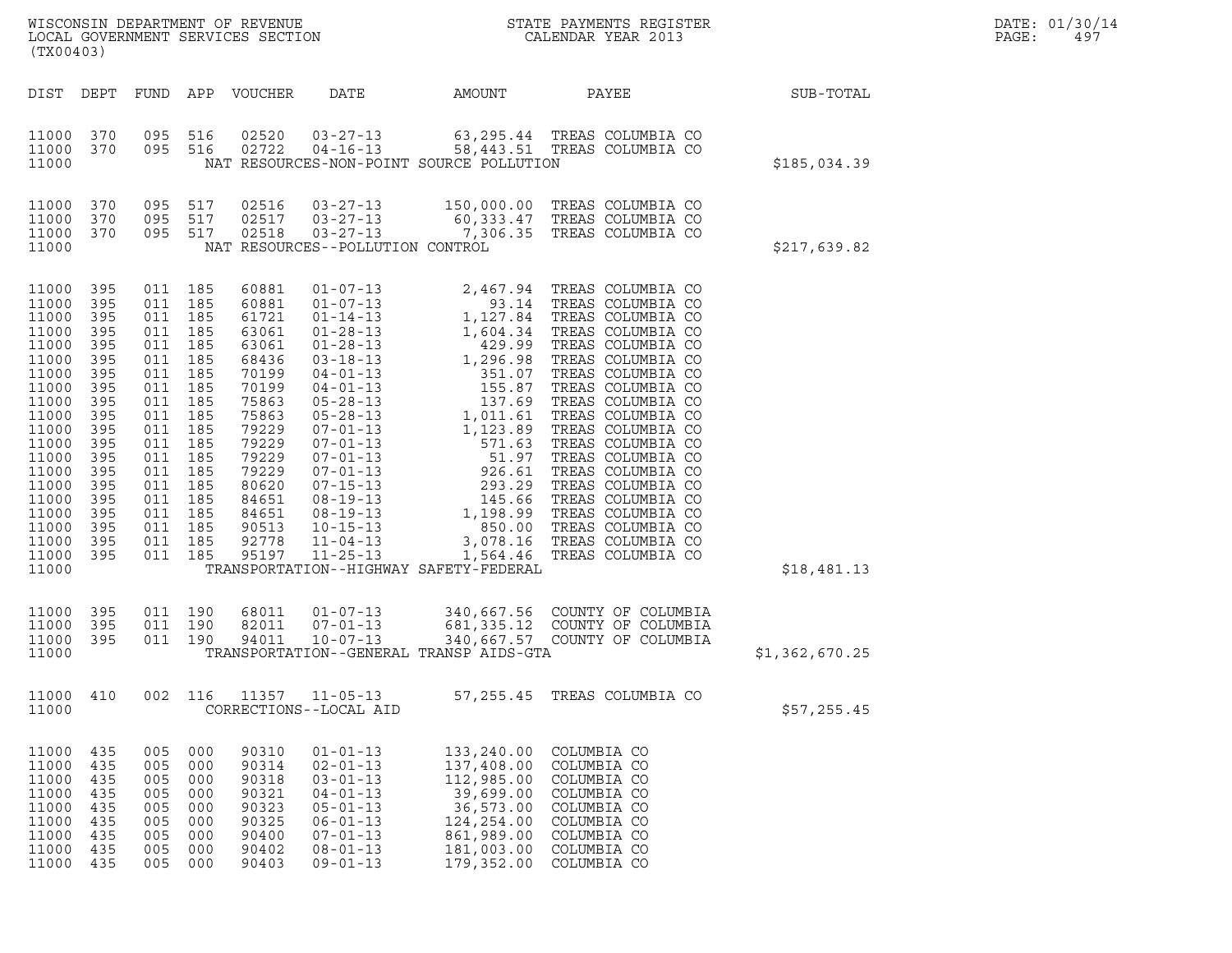|       | DATE: 01/30/14 |
|-------|----------------|
| PAGE: | 498            |

|                                                       | ${\tt WISCOONSIM\ DEPARTMENT\ OF\ REVENUE}\ {\tt LOCAL\ EONDR}\ {\tt SOVERNMENT\ SERVICES\ SECTION}\ {\tt COCAL\ ENDAR\ YEAR\ 2013}$<br>(TX00403)                                                                                             |                                                                                                                                                        |                                                                                                                                                        |                                                                                                                                                                                                    |                                                                                                                                                                                                                                                                                                                                                                                                          |                                                                                                                                                                                                                                                                                                                                                                                                                                        |                                                                                                                                                                                                                                                                                                            |                  | DATE: 01/30/14<br>PAGE:<br>498 |
|-------------------------------------------------------|-----------------------------------------------------------------------------------------------------------------------------------------------------------------------------------------------------------------------------------------------|--------------------------------------------------------------------------------------------------------------------------------------------------------|--------------------------------------------------------------------------------------------------------------------------------------------------------|----------------------------------------------------------------------------------------------------------------------------------------------------------------------------------------------------|----------------------------------------------------------------------------------------------------------------------------------------------------------------------------------------------------------------------------------------------------------------------------------------------------------------------------------------------------------------------------------------------------------|----------------------------------------------------------------------------------------------------------------------------------------------------------------------------------------------------------------------------------------------------------------------------------------------------------------------------------------------------------------------------------------------------------------------------------------|------------------------------------------------------------------------------------------------------------------------------------------------------------------------------------------------------------------------------------------------------------------------------------------------------------|------------------|--------------------------------|
|                                                       |                                                                                                                                                                                                                                               |                                                                                                                                                        |                                                                                                                                                        | DIST DEPT FUND APP VOUCHER                                                                                                                                                                         | DATE                                                                                                                                                                                                                                                                                                                                                                                                     | AMOUNT                                                                                                                                                                                                                                                                                                                                                                                                                                 | PAYEE                                                                                                                                                                                                                                                                                                      | SUB-TOTAL        |                                |
| 11000<br>11000                                        | 11000 435<br>435<br>11000 435                                                                                                                                                                                                                 | 005<br>005<br>005 000                                                                                                                                  | 000<br>000                                                                                                                                             | 90406<br>90408<br>90411                                                                                                                                                                            | $10 - 01 - 13$<br>$11 - 01 - 13$<br>$12 - 01 - 13$<br>HEALTH SERVICES--STATE/FED AIDS                                                                                                                                                                                                                                                                                                                    | 144,094.00<br>158,400.00                                                                                                                                                                                                                                                                                                                                                                                                               | 135,300.00 COLUMBIA CO<br>COLUMBIA CO<br>COLUMBIA CO                                                                                                                                                                                                                                                       | \$2, 244, 297.00 |                                |
| 11000<br>11000 437<br>11000 437<br>11000 437<br>11000 | 11000 437<br>437<br>11000 437<br>11000 437<br>11000 437<br>11000 437<br>11000 437<br>11000 437<br>11000 437<br>11000 437<br>11000 437<br>11000 437<br>11000 437<br>11000 437<br>11000 437<br>11000 437<br>11000 437<br>11000 437<br>11000 437 | 005<br>005<br>005<br>005<br>005<br>005<br>005<br>005<br>005<br>005<br>005<br>005<br>005<br>005<br>005<br>005<br>005<br>005<br>005<br>005<br>005<br>005 | 000<br>000<br>000<br>000<br>000<br>000<br>000<br>000<br>000<br>000<br>000<br>000<br>000<br>000<br>000<br>000<br>000<br>000<br>000<br>000<br>000<br>000 | 00000<br>00000<br>00000<br>00000<br>00000<br>00000<br>00000<br>00000<br>00000<br>00000<br>00000<br>00000<br>00000<br>00000<br>00000<br>00000<br>00000<br>00000<br>00000<br>00000<br>00000<br>00000 | $01 - 28 - 13$<br>$03 - 05 - 13$<br>$04 - 19 - 13$<br>$04 - 30 - 13$<br>$05 - 05 - 13$<br>$05 - 06 - 13$<br>$06 - 09 - 13$<br>$06 - 05 - 13$<br>$06 - 09 - 13$<br>$07 - 11 - 13$<br>$07 - 07 - 13$<br>$08 - 08 - 13$<br>$08 - 30 - 13$<br>$08 - 31 - 13$<br>$09 - 31 - 13$<br>$09 - 05 - 13$<br>$10 - 05 - 13$<br>$10 - 11 - 13$<br>$10 - 09 - 13$<br>$11 - 31 - 13$<br>$11 - 31 - 13$<br>$12 - 29 - 13$ | 940.42<br>5,833.88 COLUMBIA<br>179,699.51<br>170,328.33<br>4,655.28<br>35,635.10<br>$2,741.00$<br>168,678.10<br>15,109.68<br>34,988.38<br>34,988.38 COLUMBIA<br>19,593.78 COLUMBIA<br>393,773.00 COLUMBIA<br>44,301.45 COLUMBIA<br>22,976.00 COLUMBIA<br>180,733.43 COLUMBIA<br>33,754.52 COLUMBIA<br>19,263.82 COLUMBIA<br>23,406.16 COLUMBIA<br>23,406.16 COLUMBIA<br>25, 255.37 COLUMBIA<br>CHILDREN & FAMILIES--STATE/FEDERAL AIDS | 165,754.82 COLUMBIA CHILD SUPPORT<br>COLUMBIA CHILD SUPPORT<br>COLUMBIA CHILD SUPPORT<br>COLUMBIA<br>COLUMBIA<br>839.22 COLUMBIA<br>.26 COLUMBIA<br>COLUMBIA<br>COLUMBIA CHILD SUPPORT<br>COLUMBIA CHILD SUPPORT<br>COLUMBIA<br>COLUMBIA CHILD SUPPORT<br>COLUMBIA CHILD SUPPORT<br>COLUMBIA CHILD SUPPORT | \$1,548,261.51   |                                |
| 11000                                                 | 11000 455                                                                                                                                                                                                                                     | 002 221                                                                                                                                                |                                                                                                                                                        | 04819                                                                                                                                                                                              | $07 - 30 - 13$<br>JUSTICE--LAW ENFORCEMENT SERVICES AID                                                                                                                                                                                                                                                                                                                                                  | 420.00                                                                                                                                                                                                                                                                                                                                                                                                                                 | TREAS COLUMBIA CNTY                                                                                                                                                                                                                                                                                        | \$420.00         |                                |
| 11000                                                 | 11000 455                                                                                                                                                                                                                                     |                                                                                                                                                        | 002 231                                                                                                                                                | 00214                                                                                                                                                                                              | JUSTICE--LAW ENFORCEMENT TRAINING                                                                                                                                                                                                                                                                                                                                                                        | $02 - 07 - 13$ 10, 240.00                                                                                                                                                                                                                                                                                                                                                                                                              | TREAS COLUMBIA CNTY                                                                                                                                                                                                                                                                                        | \$10, 240.00     |                                |
| 11000                                                 | 11000 455<br>11000 455                                                                                                                                                                                                                        | 002 251                                                                                                                                                | 002 251                                                                                                                                                | 00312<br>00312                                                                                                                                                                                     | $11 - 20 - 13$<br>$11 - 20 - 13$<br>JUSTICE--TRUANCY PROGRAM-GRANT FUNDS                                                                                                                                                                                                                                                                                                                                 | 1,300.99<br>2,907.87                                                                                                                                                                                                                                                                                                                                                                                                                   | TREAS COLUMBIA CO<br>TREAS COLUMBIA CO                                                                                                                                                                                                                                                                     | \$4,208.86       |                                |
| 11000                                                 | 11000 455                                                                                                                                                                                                                                     |                                                                                                                                                        |                                                                                                                                                        | 002 503 00011                                                                                                                                                                                      | $03 - 12 - 13$<br>JUSTICE--VICTIM/WITNESS SERVICES AID                                                                                                                                                                                                                                                                                                                                                   | 34,819.60                                                                                                                                                                                                                                                                                                                                                                                                                              | TREAS COLUMBIA CO                                                                                                                                                                                                                                                                                          | \$34,819.60      |                                |
| 11000                                                 | 11000 455                                                                                                                                                                                                                                     |                                                                                                                                                        |                                                                                                                                                        | 002 532 04744                                                                                                                                                                                      | $07 - 30 - 13$                                                                                                                                                                                                                                                                                                                                                                                           | JUSTICE--VICTIM/WITNESS ASSISTANCE SERV                                                                                                                                                                                                                                                                                                                                                                                                | 31,392.27 TREAS COLUMBIA CO                                                                                                                                                                                                                                                                                | \$31,392.27      |                                |

11000 465 002 308 00841 12-03-13 9,481.00 TREAS COLUMBIA CO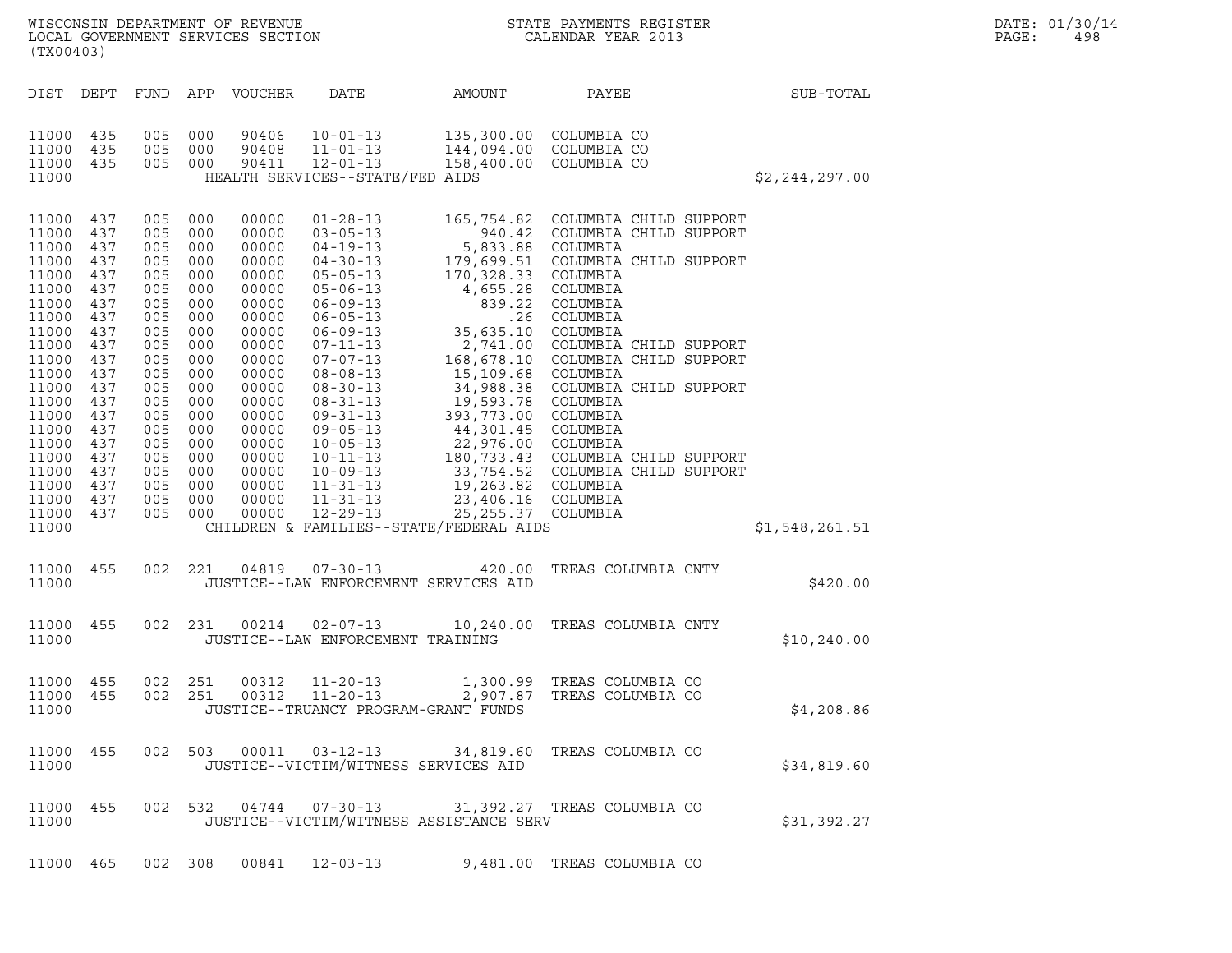| WISCONSIN DEPARTMENT OF REVENUE<br>LOCAL GOVERNMENT SERVICES SECTION<br>CALENDAR YEAR 2013<br>(TX00403)                                              |                                                                                                |                                                                                                                      |                                                                                                |                                                                                                                            |                                                                                                                                                                                                                                                          |                                                                                                                                                                |                                                                                                                                                                                                                                                                                                                                                                                                   |                                                                    | DATE: 01/30/14<br>PAGE:<br>499 |
|------------------------------------------------------------------------------------------------------------------------------------------------------|------------------------------------------------------------------------------------------------|----------------------------------------------------------------------------------------------------------------------|------------------------------------------------------------------------------------------------|----------------------------------------------------------------------------------------------------------------------------|----------------------------------------------------------------------------------------------------------------------------------------------------------------------------------------------------------------------------------------------------------|----------------------------------------------------------------------------------------------------------------------------------------------------------------|---------------------------------------------------------------------------------------------------------------------------------------------------------------------------------------------------------------------------------------------------------------------------------------------------------------------------------------------------------------------------------------------------|--------------------------------------------------------------------|--------------------------------|
|                                                                                                                                                      |                                                                                                |                                                                                                                      |                                                                                                | DIST DEPT FUND APP VOUCHER DATE                                                                                            |                                                                                                                                                                                                                                                          |                                                                                                                                                                |                                                                                                                                                                                                                                                                                                                                                                                                   | AMOUNT PAYEE SUB-TOTAL                                             |                                |
|                                                                                                                                                      |                                                                                                |                                                                                                                      |                                                                                                |                                                                                                                            |                                                                                                                                                                                                                                                          |                                                                                                                                                                |                                                                                                                                                                                                                                                                                                                                                                                                   | 11000 MILITARY AFFAIRS-EMER MGMT-RESPONSE EQMT SOLUTION \$9,481.00 |                                |
| 11000                                                                                                                                                |                                                                                                |                                                                                                                      |                                                                                                |                                                                                                                            | MILITARY AFFAIRS-EMERGENCY MGMT PLANNING                                                                                                                                                                                                                 |                                                                                                                                                                | 11000 465 002 337 00661 06-28-13 13,831.00 TREAS COLUMBIA CO                                                                                                                                                                                                                                                                                                                                      | \$13,831.00                                                        |                                |
| 11000                                                                                                                                                | 11000 465<br>11000 465<br>11000 465                                                            |                                                                                                                      |                                                                                                |                                                                                                                            | MILITARY AFFAIRS-EMERGENCY MGMT-FED FUND                                                                                                                                                                                                                 |                                                                                                                                                                | 002 342 00362 01-30-13 23,645.83 TREAS COLUMBIA CO<br>002 342 00566 03-18-13 3,451.05 TREAS COLUMBIA CO<br>002 342 00732 08-14-13 22,935.01 TREAS COLUMBIA CO                                                                                                                                                                                                                                     | \$50,031.89                                                        |                                |
| 11000                                                                                                                                                |                                                                                                |                                                                                                                      |                                                                                                |                                                                                                                            | MILITARY AFFAIRS--HOMELAND SEC GRANT                                                                                                                                                                                                                     |                                                                                                                                                                | 11000 465 002 350 00425 11-18-13 6,299.35 TREAS COLUMBIA CO                                                                                                                                                                                                                                                                                                                                       | \$6,299.35                                                         |                                |
|                                                                                                                                                      |                                                                                                |                                                                                                                      |                                                                                                |                                                                                                                            |                                                                                                                                                                                                                                                          |                                                                                                                                                                | 11000 465 072 364 00406 01-31-13 14,677.00 TREAS COLUMBIA CO<br>11000 MILITARY AFFAIRS-EMER MGMT-PLANNING AID                                                                                                                                                                                                                                                                                     | \$14,677.00                                                        |                                |
|                                                                                                                                                      |                                                                                                |                                                                                                                      |                                                                                                |                                                                                                                            |                                                                                                                                                                                                                                                          |                                                                                                                                                                | 11000 485 002 127 05459 06-17-13 1,150.00 TREAS COLUMBIA CO                                                                                                                                                                                                                                                                                                                                       | \$1,150.00                                                         |                                |
|                                                                                                                                                      |                                                                                                |                                                                                                                      |                                                                                                |                                                                                                                            | 11000 VETERANS AFFAIRS--GRANTS TO COUNTIES                                                                                                                                                                                                               |                                                                                                                                                                | 11000 485 082 267 05459 06-17-13 5,175.00 TREAS COLUMBIA CO                                                                                                                                                                                                                                                                                                                                       | \$5,175.00                                                         |                                |
| 11000                                                                                                                                                |                                                                                                |                                                                                                                      |                                                                                                |                                                                                                                            | VETERANS AFFAIRS--GRANTS TO COUNTIES                                                                                                                                                                                                                     |                                                                                                                                                                | 11000 485 083 370 05459 06-17-13 5,175.00 TREAS COLUMBIA CO                                                                                                                                                                                                                                                                                                                                       | \$5,175.00                                                         |                                |
| 11000                                                                                                                                                |                                                                                                |                                                                                                                      |                                                                                                |                                                                                                                            | DOA--LAND INFORMATION BOARD GRANTS                                                                                                                                                                                                                       |                                                                                                                                                                | 11000 505 002 116 01350 09-10-13 300.00 TREAS COLUMBIA CO                                                                                                                                                                                                                                                                                                                                         | \$300.00                                                           |                                |
| 11000 505<br>11000 505<br>11000<br>11000<br>11000<br>11000<br>11000<br>11000<br>11000<br>11000<br>11000<br>11000<br>11000<br>11000<br>11000<br>11000 | 505<br>505<br>505<br>505<br>505<br>505<br>505<br>505<br>505<br>505<br>505<br>505<br>505<br>505 | 002 155<br>002 155<br>002<br>002<br>002<br>002<br>002<br>002<br>002<br>002<br>002<br>002<br>002<br>002<br>002<br>002 | 155<br>155<br>155<br>155<br>155<br>155<br>155<br>155<br>155<br>155<br>155<br>155<br>155<br>155 | 60134<br>60134<br>60200<br>60200<br>60303<br>60315<br>60315<br>60387<br>60387<br>60457<br>60457<br>60527<br>60527<br>60605 | $09 - 25 - 13$<br>$09 - 25 - 13$<br>$10 - 24 - 13$<br>$10 - 24 - 13$<br>$12 - 10 - 13$<br>$12 - 10 - 13$<br>$12 - 10 - 13$<br>$01 - 09 - 13$<br>$01 - 09 - 13$<br>$02 - 07 - 13$<br>$02 - 07 - 13$<br>$03 - 12 - 13$<br>$03 - 12 - 13$<br>$04 - 09 - 13$ | 4,234.66<br>1,921.77<br>1,980.39<br>641.42<br>1,953.09<br>1,604.94<br>972.27<br>1,542.67<br>1,951.75<br>1,951.75<br>3,812.43<br>5,013.89<br>2,980.36<br>748.24 | 60070  08-26-13  685.83  TREAS COLUMBIA CO<br>60070  08-26-13   1,352.41  TREAS COLUMBIA CO<br>TREAS COLUMBIA CO<br>TREAS COLUMBIA CO<br>TREAS COLUMBIA CO<br>TREAS COLUMBIA CO<br>TREAS COLUMBIA CO<br>TREAS COLUMBIA CO<br>TREAS COLUMBIA CO<br>TREAS COLUMBIA CO<br>TREAS COLUMBIA CO<br>TREAS COLUMBIA CO<br>TREAS COLUMBIA CO<br>TREAS COLUMBIA CO<br>TREAS COLUMBIA CO<br>TREAS COLUMBIA CO |                                                                    |                                |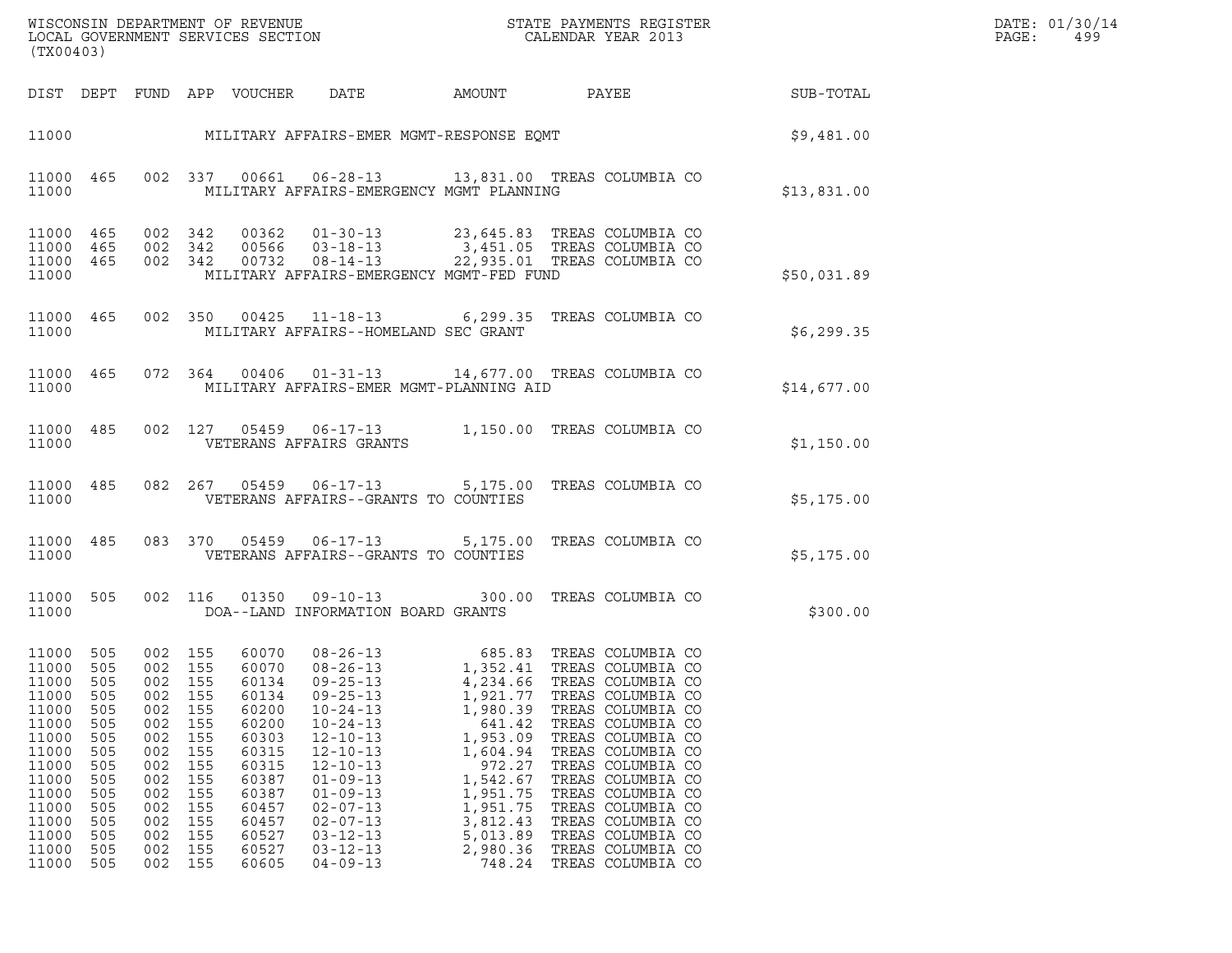| (TX00403)                                                                                                                                                                                                   |                                                                                                                                                               |                                                                                                                                                               |                                                                                                                                                               |                                                                                                                                                                                                             |                                                                                                                                                                                                                                                                                                                                                                                                                            |                                                                                                                                                                                                                                                                                                    |                                                                                                                                                                                                                                                                                                                                                                                                                                                                                                                      |              |
|-------------------------------------------------------------------------------------------------------------------------------------------------------------------------------------------------------------|---------------------------------------------------------------------------------------------------------------------------------------------------------------|---------------------------------------------------------------------------------------------------------------------------------------------------------------|---------------------------------------------------------------------------------------------------------------------------------------------------------------|-------------------------------------------------------------------------------------------------------------------------------------------------------------------------------------------------------------|----------------------------------------------------------------------------------------------------------------------------------------------------------------------------------------------------------------------------------------------------------------------------------------------------------------------------------------------------------------------------------------------------------------------------|----------------------------------------------------------------------------------------------------------------------------------------------------------------------------------------------------------------------------------------------------------------------------------------------------|----------------------------------------------------------------------------------------------------------------------------------------------------------------------------------------------------------------------------------------------------------------------------------------------------------------------------------------------------------------------------------------------------------------------------------------------------------------------------------------------------------------------|--------------|
| DIST                                                                                                                                                                                                        | DEPT                                                                                                                                                          | FUND                                                                                                                                                          | APP                                                                                                                                                           | <b>VOUCHER</b>                                                                                                                                                                                              | DATE                                                                                                                                                                                                                                                                                                                                                                                                                       | AMOUNT                                                                                                                                                                                                                                                                                             | PAYEE                                                                                                                                                                                                                                                                                                                                                                                                                                                                                                                | SUB-TOTAL    |
| 11000<br>11000<br>11000<br>11000<br>11000<br>11000<br>11000<br>11000                                                                                                                                        | 505<br>505<br>505<br>505<br>505<br>505<br>505                                                                                                                 | 002<br>002<br>002<br>002<br>002<br>002<br>002                                                                                                                 | 155<br>155<br>155<br>155<br>155<br>155<br>155                                                                                                                 | 60605<br>60677<br>60677<br>60744<br>60744<br>60825<br>60825                                                                                                                                                 | $04 - 09 - 13$ $05 - 08 - 13$ $05 - 08 - 13$ $06 - 07 - 13$ $07 - 10 - 13$ $07 - 10 - 13$ $07 - 10 - 13$ $07 - 10 - 13$ $07 - 13$ $07 - 107 - 13$ $08 - 07 - 07$ $08 - 07 - 07$ $08 - 07 - 07$ $08 - 07 - 07$ $08 - 07 - 07$ $08 - 07 - 07$ $08 - 07 - 07$ $08$                                                                                                                                                            | $2, 272.41$<br>620.75<br>172.23<br>2,049.62<br>DOA-HOUSING ASSISTANCE-FEDERAL FUNDS                                                                                                                                                                                                                | TREAS COLUMBIA CO<br>TREAS COLUMBIA CO<br>TREAS COLUMBIA CO<br>3,540.34 TREAS COLUMBIA CO<br>2,487.67 TREAS COLUMBIA CO<br>1,996.90 TREAS COLUMBIA CO<br>TREAS COLUMBIA CO                                                                                                                                                                                                                                                                                                                                           | \$46,487.79  |
| 11000<br>11000                                                                                                                                                                                              | 505                                                                                                                                                           | 002                                                                                                                                                           | 643                                                                                                                                                           | 12210                                                                                                                                                                                                       | $07 - 16 - 13$                                                                                                                                                                                                                                                                                                                                                                                                             | 92.13<br>DOA--JUSTICE ASSISTANCE FEDERAL FUNDS                                                                                                                                                                                                                                                     | TREAS COLUMBIA CO                                                                                                                                                                                                                                                                                                                                                                                                                                                                                                    | \$92.13      |
| 11000<br>11000<br>11000<br>11000<br>11000<br>11000<br>11000<br>11000<br>11000<br>11000<br>11000<br>11000<br>11000<br>11000                                                                                  | 505<br>505<br>505<br>505<br>505<br>505<br>505<br>505<br>505<br>505<br>505<br>505<br>505                                                                       | 002<br>002<br>002<br>002<br>002<br>002<br>002<br>002<br>002<br>002<br>002<br>002<br>002                                                                       | 743<br>743<br>743<br>743<br>743<br>743<br>743<br>743<br>743<br>743<br>743<br>743<br>743                                                                       | 01168<br>02747<br>03396<br>03502<br>03834<br>04111<br>06694<br>07547<br>09414<br>09868<br>09868<br>10668<br>11945                                                                                           | $09 - 04 - 13$<br>$10 - 25 - 13$<br>$11 - 20 - 13$<br>$11 - 20 - 13$<br>$12 - 10 - 13$<br>$12 - 20 - 13$<br>$01 - 31 - 13$<br>$02 - 26 - 13$<br>$04 - 24 - 13$<br>$05 - 09 - 13$<br>$05 - 09 - 13$<br>$06 - 03 - 13$<br>$07 - 11 - 13$<br>DOA--HOUSING ASSISTANCE GRANTS                                                                                                                                                   | 20,100.00                                                                                                                                                                                                                                                                                          | TREAS COLUMBIA CO<br>$\begin{tabular}{ccccc} 4 & 47 & , & & & \\ 3 & 32 & , 360 & , \cup \\ .3 & 12 & , 000 & .00 & \text{TREAS} & \cup \\ 13 & 25 & , 000 & .00 & \text{TREAS} & \text{COLUM}_{b+1} \\ .13 & 40 & , 000 & .00 & \text{TREAS} & \text{COLUMBL} \\ .13 & 8 & , 000 & .00 & \text{TREAS} & \text{COLUMBIA} & \text{CO} \\ 6 & -13 & 36 & , 490 & .00 & \text{TREAS} & \text{COLUMBIA} & \text{CO}$                                                                                                     | \$362,850.00 |
| 11000<br>11000<br>11000<br>11000<br>11000<br>11000<br>11000<br>11000<br>11000<br>11000<br>11000<br>11000<br>11000<br>11000<br>11000<br>11000<br>11000<br>11000<br>11000<br>11000<br>11000<br>11000<br>11000 | 505<br>505<br>505<br>505<br>505<br>505<br>505<br>505<br>505<br>505<br>505<br>505<br>505<br>505<br>505<br>505<br>505<br>505<br>505<br>505<br>505<br>505<br>505 | 002<br>002<br>002<br>002<br>002<br>002<br>002<br>002<br>002<br>002<br>002<br>002<br>002<br>002<br>002<br>002<br>002<br>002<br>002<br>002<br>002<br>002<br>002 | 745<br>745<br>745<br>745<br>745<br>745<br>745<br>745<br>745<br>745<br>745<br>745<br>745<br>745<br>745<br>745<br>745<br>745<br>745<br>745<br>745<br>745<br>745 | 00776<br>01403<br>02050<br>02050<br>02050<br>02050<br>02050<br>02050<br>02050<br>02050<br>02649<br>02649<br>02649<br>02649<br>03924<br>03924<br>03924<br>03924<br>07120<br>09434<br>09434<br>09434<br>09434 | $08 - 21 - 13$<br>$09 - 05 - 13$<br>$09 - 27 - 13$<br>$09 - 27 - 13$<br>$09 - 27 - 13$<br>$09 - 27 - 13$<br>$09 - 27 - 13$<br>$09 - 27 - 13$<br>$09 - 27 - 13$<br>$09 - 27 - 13$<br>$10 - 25 - 13$<br>$10 - 25 - 13$<br>$10 - 25 - 13$<br>$10 - 25 - 13$<br>$12 - 10 - 13$<br>$12 - 10 - 13$<br>$12 - 10 - 13$<br>$12 - 10 - 13$<br>$02 - 15 - 13$<br>$04 - 24 - 13$<br>$04 - 24 - 13$<br>$04 - 24 - 13$<br>$04 - 24 - 13$ | $2,500.00$<br>$35,800.00$<br>$2,501.00$<br>$9,243.00$<br>$706.00$<br>$345.00$<br>$141,122.00$<br>$194.00$<br>$922.00$<br>$370.00$<br>$85.862.00$<br>2,501.00<br>85,862.00<br>81,056.00<br>7,604.00<br>1,376.00<br>536.00<br>2,469.00<br>10,600.00<br>5,584.00<br>15,418.00<br>1,364.00<br>3,677.00 | 115,845.00 TREAS COLUMBIA CO<br>35,800.00 TREAS COLUMBIA CO<br>TREAS COLUMBIA CO<br>TREAS COLUMBIA CO<br>TREAS COLUMBIA CO<br>TREAS COLUMBIA CO<br>TREAS COLUMBIA CO<br>TREAS COLUMBIA CO<br>TREAS COLUMBIA CO<br>TREAS COLUMBIA CO<br>TREAS COLUMBIA CO<br>TREAS COLUMBIA CO<br>TREAS COLUMBIA CO<br>TREAS COLUMBIA CO<br>TREAS COLUMBIA CO<br>TREAS COLUMBIA CO<br>TREAS COLUMBIA CO<br>TREAS COLUMBIA CO<br>TREAS COLUMBIA CO<br>TREAS COLUMBIA CO<br>TREAS COLUMBIA CO<br>TREAS COLUMBIA CO<br>TREAS COLUMBIA CO |              |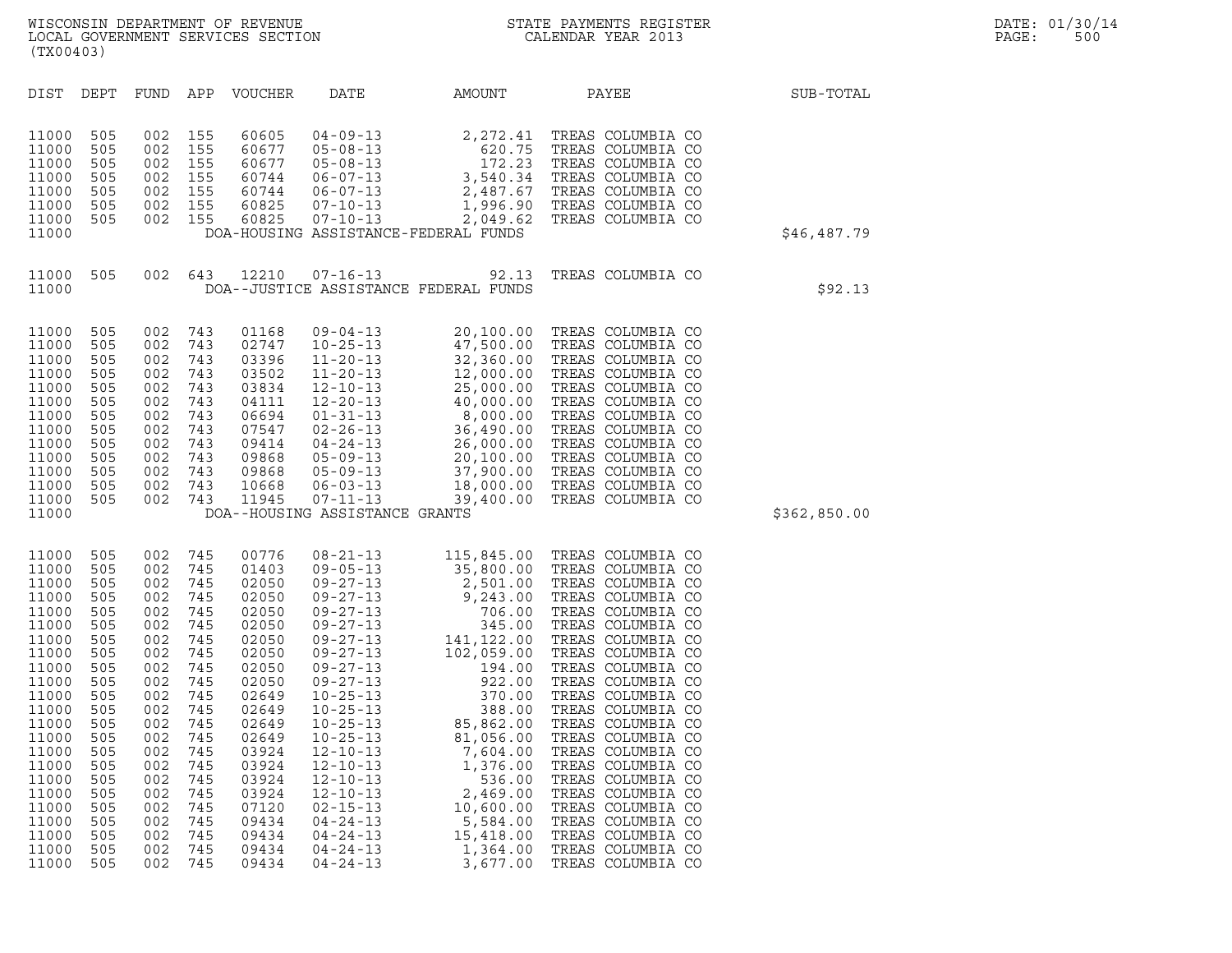| (TX00403)                                                                                                                                                                                                                                                                                                                        |                                                                                                                                                                                                                                                   |                                                                                                                                                                                                                                                       |                                                                                                                                                                                                                                            |                                                                                                                                                                                                                                                                                                                         |                                                                                                   |                                            | WISCONSIN DEPARTMENT OF REVENUE<br>LOCAL GOVERNMENT SERVICES SECTION<br>(TY00403) |                | DATE: 01/30/14<br>PAGE:<br>501 |
|----------------------------------------------------------------------------------------------------------------------------------------------------------------------------------------------------------------------------------------------------------------------------------------------------------------------------------|---------------------------------------------------------------------------------------------------------------------------------------------------------------------------------------------------------------------------------------------------|-------------------------------------------------------------------------------------------------------------------------------------------------------------------------------------------------------------------------------------------------------|--------------------------------------------------------------------------------------------------------------------------------------------------------------------------------------------------------------------------------------------|-------------------------------------------------------------------------------------------------------------------------------------------------------------------------------------------------------------------------------------------------------------------------------------------------------------------------|---------------------------------------------------------------------------------------------------|--------------------------------------------|-----------------------------------------------------------------------------------|----------------|--------------------------------|
| DIST DEPT                                                                                                                                                                                                                                                                                                                        |                                                                                                                                                                                                                                                   |                                                                                                                                                                                                                                                       |                                                                                                                                                                                                                                            | FUND APP VOUCHER                                                                                                                                                                                                                                                                                                        | DATE                                                                                              | AMOUNT PAYEE                               |                                                                                   | SUB-TOTAL      |                                |
| 11000<br>11000<br>11000<br>11000<br>11000<br>11000<br>11000                                                                                                                                                                                                                                                                      | 505<br>505<br>505<br>505<br>505<br>505                                                                                                                                                                                                            | 002<br>002<br>002<br>002<br>002<br>002                                                                                                                                                                                                                | 745<br>745<br>745<br>745<br>745<br>745                                                                                                                                                                                                     |                                                                                                                                                                                                                                                                                                                         | DOA--HOUSING ASSISTANCE GRANTS                                                                    |                                            |                                                                                   | \$789,695.00   |                                |
| 11000<br>11000<br>11000<br>11000<br>11000<br>11000<br>11000<br>11000<br>11000<br>11000<br>11000<br>11000<br>11000<br>11000<br>11000<br>11000<br>11000<br>11000<br>11000<br>11000<br>11000<br>11000<br>11000<br>11000<br>11000<br>11000<br>11000<br>11000<br>11000<br>11000<br>11000<br>11000<br>11000<br>11000<br>11000<br>11000 | 505<br>505<br>505<br>505<br>505<br>505<br>505<br>505<br>505<br>505<br>505<br>505<br>505<br>505<br>505<br>505<br>505<br>505<br>505<br>505<br>505<br>505<br>505<br>505<br>505<br>505<br>505<br>505<br>505<br>505<br>505<br>505<br>505<br>505<br>505 | 035 371<br>035<br>035<br>035<br>035<br>035<br>035<br>035<br>035<br>035<br>035<br>035<br>035<br>035<br>035<br>035<br>035<br>035<br>035<br>035<br>035<br>035<br>035<br>035<br>035<br>035<br>035<br>035<br>035<br>035<br>035<br>035<br>035<br>035<br>035 | 371<br>371<br>371<br>371<br>371<br>371<br>371<br>371<br>371<br>371<br>371<br>371<br>371<br>371<br>371<br>371<br>371<br>371<br>371<br>371<br>371<br>371<br>371<br>371<br>371<br>371<br>371<br>371<br>371<br>371<br>371<br>371<br>371<br>371 | 60070<br>60070<br>60070<br>60134<br>60134<br>60134<br>60200<br>60200<br>60200<br>60303<br>60303<br>60315<br>60315<br>60315<br>60387<br>60387<br>60387<br>60457<br>60457<br>60457<br>60527<br>60527<br>60527<br>60605<br>60605<br>60605<br>60677<br>60677<br>60677<br>60744<br>60744<br>60744<br>60825<br>60825<br>60825 | $06 - 07 - 13$<br>$07 - 10 - 13$<br>$07 - 10 - 13$<br>$07 - 10 - 13$<br>DOA--PUBLIC BENEFITS FUND | 191.99<br>1,181.01<br>3,216.22<br>1,747.38 | TREAS COLUMBIA CO<br>TREAS COLUMBIA CO<br>TREAS COLUMBIA CO<br>TREAS COLUMBIA CO  | \$36,506.00    |                                |
| 11000<br>11000<br>11000                                                                                                                                                                                                                                                                                                          | 835<br>835                                                                                                                                                                                                                                        | 002<br>002                                                                                                                                                                                                                                            | 105<br>105                                                                                                                                                                                                                                 | 43203<br>80304                                                                                                                                                                                                                                                                                                          | $07 - 22 - 13$<br>$11 - 18 - 13$<br>REVENUE--STATE SHARED REVENUES                                | 325, 129.68<br>1,860,320.49                | TREAS COLUMBIA CO<br>TREAS COLUMBIA CO                                            | \$2,185,450.17 |                                |

11000 835 002 109 01011 07-22-13 35,285.00 TREAS COLUMBIA CO

## WISCONSIN DEPARTMENT OF REVENUE<br>LOCAL GOVERNMENT SERVICES SECTION STATE PAYMENTS REGISTER SOLUT DATE: 01/30/14<br>DOCAL GOVERNMENT SERVICES SECTION STATE SOLUT DATE: DEALENDAR YEAR 2013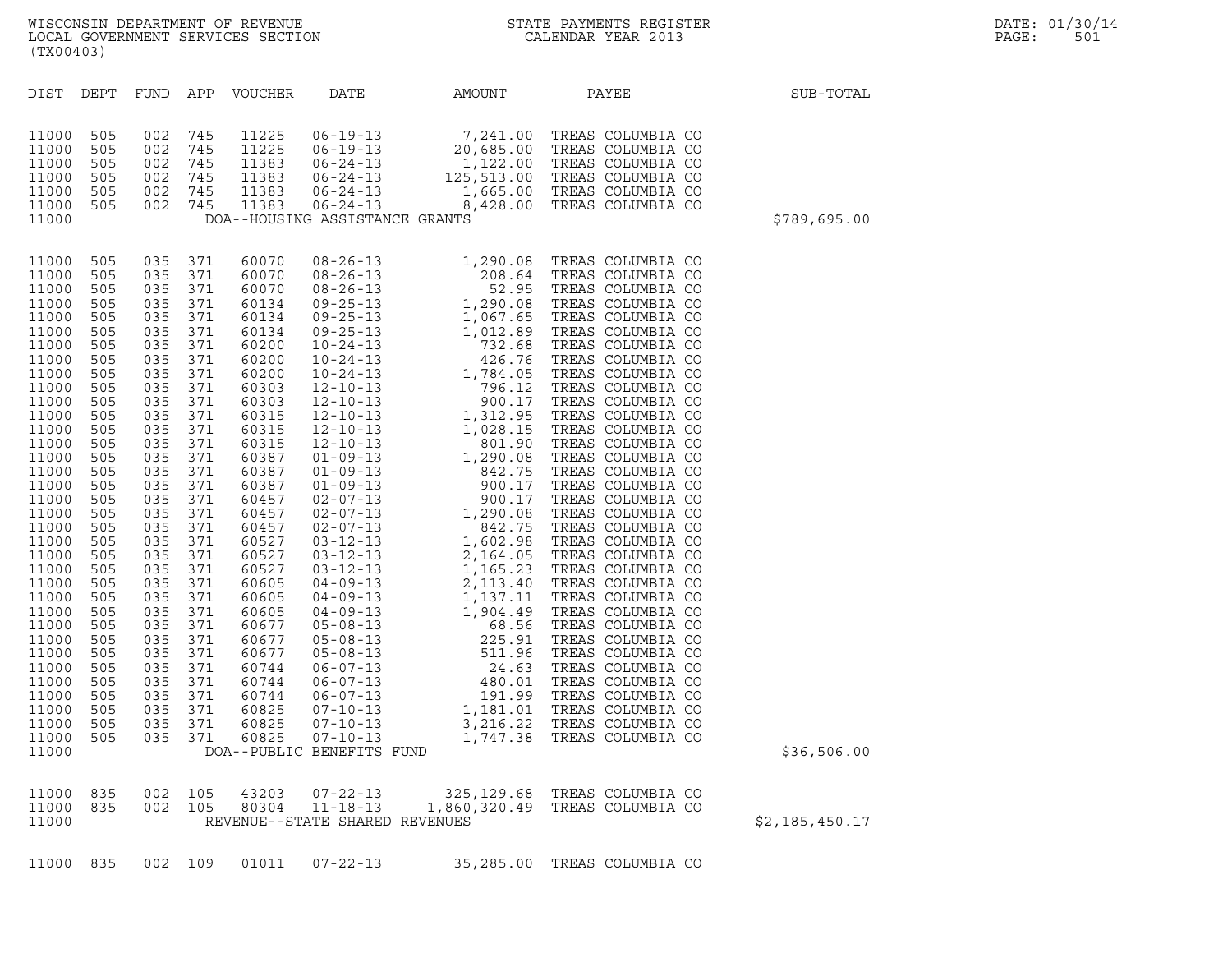| (TX00403)               |            |            |            | WISCONSIN DEPARTMENT OF REVENUE<br>LOCAL GOVERNMENT SERVICES SECTION |                                             |                                          | STATE PAYMENTS REGISTER<br>CALENDAR YEAR 2013                    |                 | DATE: 01/30/14<br>PAGE:<br>502 |
|-------------------------|------------|------------|------------|----------------------------------------------------------------------|---------------------------------------------|------------------------------------------|------------------------------------------------------------------|-----------------|--------------------------------|
| DIST                    | DEPT       | FUND       | APP        | <b>VOUCHER</b>                                                       | DATE                                        | AMOUNT                                   | PAYEE                                                            | SUB-TOTAL       |                                |
| 11000                   |            |            |            |                                                                      | REVENUE--EXEMPT COMPUTER AID                | \$35,285.00                              |                                                                  |                 |                                |
| 11000<br>11000<br>11000 | 835<br>835 | 002<br>002 | 302<br>302 | 10018<br>11018                                                       | $07 - 22 - 13$<br>07-22-13                  | REVENUE-FIRST DOLLAR/SCHOOL LEVY CREDITS | 8,048,011.25 TREAS COLUMBIA CO<br>1,603,965.35 TREAS COLUMBIA CO | \$9,651,976.60  |                                |
| 11000<br>11000          | 835        | 021        | 363        | 37157                                                                | $03 - 25 - 13$<br>REVENUE--LOTTERY CREDIT - |                                          | 1,503,356.59 TREAS COLUMBIA CO                                   | \$1,503,356.59  |                                |
| 11000                   |            |            |            |                                                                      | DISTRICT TOTAL APPROPRIATIONS               |                                          |                                                                  | \$21,036,854.03 |                                |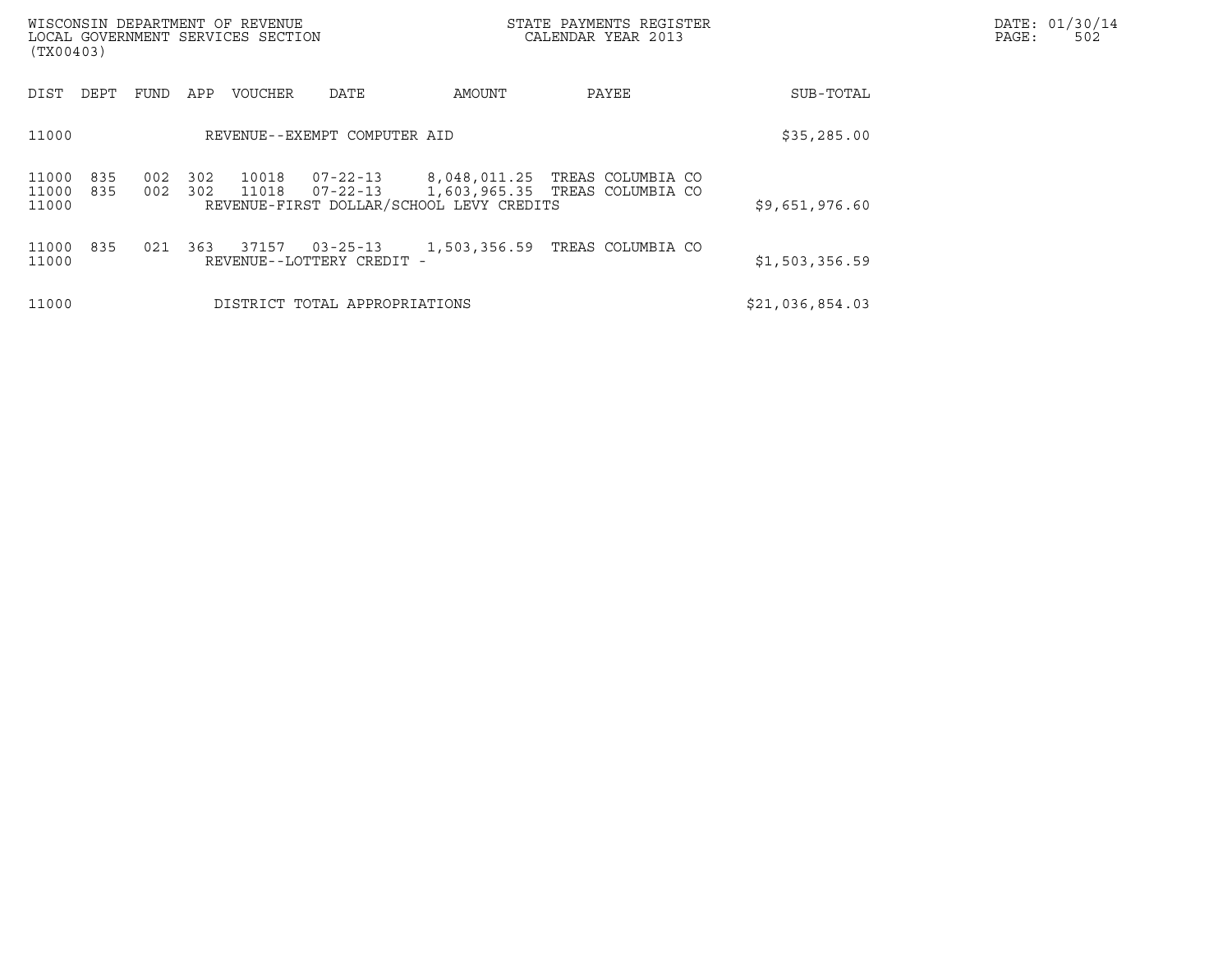| (TX00403)                                         |                        |                               |         |               |                                                  |                                          |                                                                                 |              | DATE: 01/30/14<br>$\mathtt{PAGE}$ :<br>503 |
|---------------------------------------------------|------------------------|-------------------------------|---------|---------------|--------------------------------------------------|------------------------------------------|---------------------------------------------------------------------------------|--------------|--------------------------------------------|
|                                                   |                        |                               |         |               |                                                  | DIST DEPT FUND APP VOUCHER DATE AMOUNT   | PAYEE                                                                           | SUB-TOTAL    |                                            |
| 11002 165<br>11002                                |                        |                               |         |               |                                                  | SAFETY/PROF SERV--FIRE INSURANCE DUES    | 002  225  00261  07-03-13  2,776.16  TREAS TN ARLINGTON                         | \$2,776.16   |                                            |
| 11002                                             | 11002 370              |                               |         | 012 571 35981 | $06 - 10 - 13$                                   | NAT RESOURCES--FOREST CROP/MFL/CO FOREST | 60.50 TREAS TN ARLINGTON                                                        | \$60.50      |                                            |
| 11002                                             | 11002 370              |                               | 012 579 | 18258         |                                                  | NAT RESOURCES--AIDS IN LIEU OF TAXES     | 04-15-13 17.31 TREAS TOWN ARLINGTON                                             | \$17.31      |                                            |
| 11002 395<br>11002<br>11002<br>11002 395<br>11002 | 395<br>395             | 011 191<br>011 191<br>011 191 | 011 191 |               |                                                  | TRANSPORTATION--GENERAL TRANSP AIDS-GTA  |                                                                                 | \$96,090.63  |                                            |
| 11002 395<br>11002                                |                        |                               |         |               | 011 278 64581 02-07-13                           | TRANSPORTATION--LRIP/TRIP/MSIP GRANTS    | 31,762.70 TREAS TN ARLINGTON                                                    | \$31,762.70  |                                            |
| 11002                                             | 11002 505              |                               | 002 174 |               |                                                  | DOA--TRANSMISSION LINE FEE DISTRIBUTION  | 58370  04-26-13  18,169.00  TREAS TN ARLINGTON                                  | \$18, 169.00 |                                            |
| 11002                                             | 11002 835<br>11002 835 | 002 105                       | 002 105 | 80270         | $11 - 18 - 13$<br>REVENUE--STATE SHARED REVENUES |                                          | 43169  07-22-13   1,937.61   TREAS TN ARLINGTON<br>11,001.72 TREAS TN ARLINGTON | \$12,939.33  |                                            |
| 11002 835<br>11002                                |                        |                               | 002 109 | 02231         | $07 - 22 - 13$<br>REVENUE--EXEMPT COMPUTER AID   |                                          | 98.00 TREAS TN ARLINGTON                                                        | \$98.00      |                                            |
| 11002                                             | 11002 835              |                               |         |               |                                                  | DOA-PAYMENT FOR MUNICIPAL SERVICES AID   | 002 501 00001 02-01-13 6,319.51 TREAS TN ARLINGTON                              | \$6,319.51   |                                            |
| 11002                                             |                        |                               |         |               | DISTRICT TOTAL APPROPRIATIONS                    |                                          |                                                                                 | \$168,233.14 |                                            |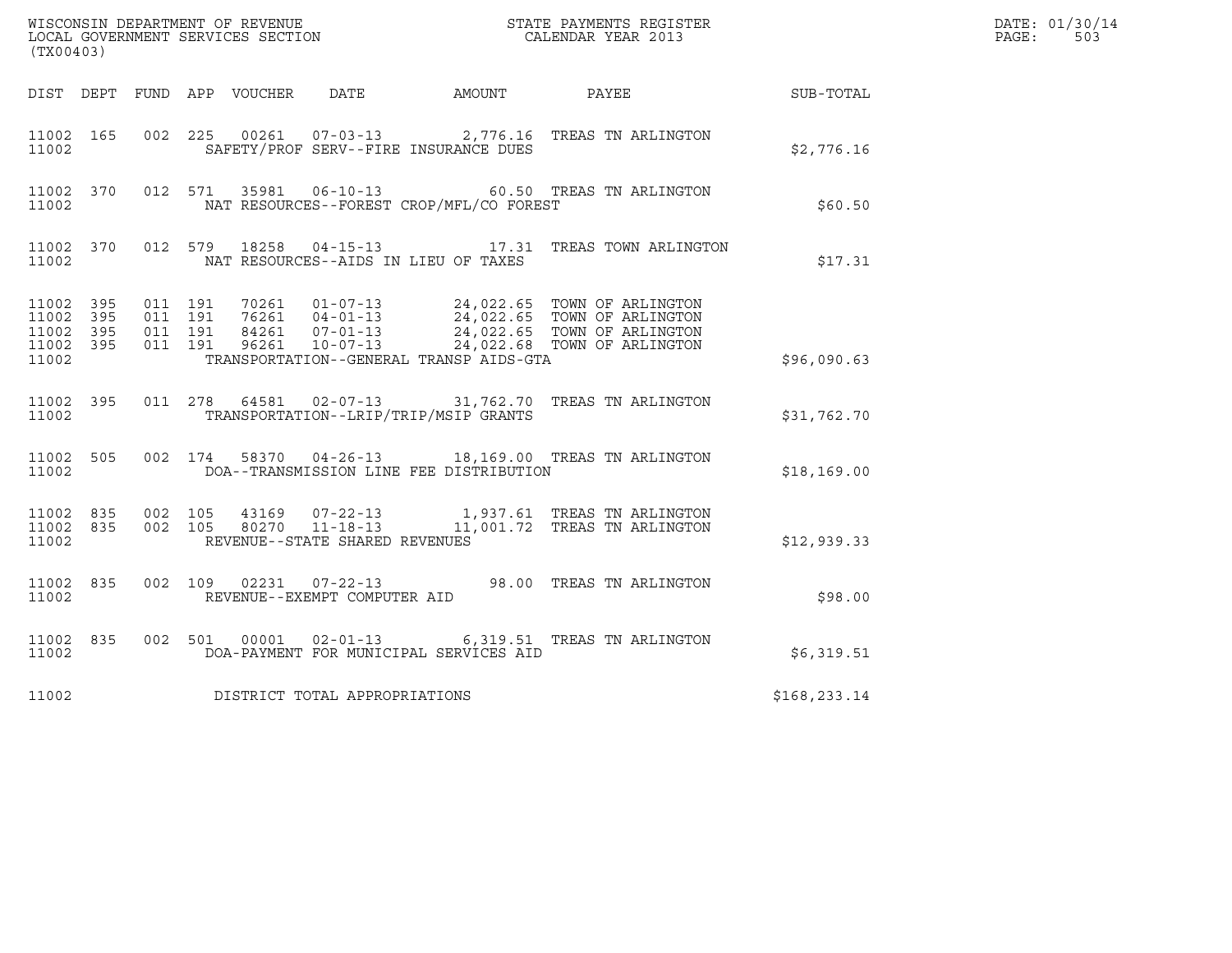|       | DATE: 01/30/14 |
|-------|----------------|
| PAGE: | 504            |

| WISCONSIN DEPARTMENT OF REVENUE<br>LOCAL GOVERNMENT SERVICES SECTION TERMS CONFIDENT STATE PAYMENTS REGISTER<br>(TX00403) |  |         |                    |               |                                |                                          |                                                                                                                                                                                                                                                            |               | DATE: 01/30/14<br>PAGE:<br>504 |
|---------------------------------------------------------------------------------------------------------------------------|--|---------|--------------------|---------------|--------------------------------|------------------------------------------|------------------------------------------------------------------------------------------------------------------------------------------------------------------------------------------------------------------------------------------------------------|---------------|--------------------------------|
|                                                                                                                           |  |         |                    |               |                                |                                          | DIST DEPT FUND APP VOUCHER DATE AMOUNT PAYEE TO SUB-TOTAL                                                                                                                                                                                                  |               |                                |
| 11004 165<br>11004                                                                                                        |  |         |                    |               |                                | SAFETY/PROF SERV--FIRE INSURANCE DUES    | 002 225 00262 07-03-13 6,899.54 TREAS TN CALEDONIA                                                                                                                                                                                                         | \$6,899.54    |                                |
| 11004 370<br>11004 370<br>11004 370<br>11004 370                                                                          |  | 002 503 |                    |               |                                |                                          | 002 503 16317 03-13-13 783.87 TREAS TN CALEDONIA<br>002 503 16317 03-13-13 504.05 TREAS TN CALEDONIA<br>002 503 16317 03-13-13 5,385.85 TREAS TN CALEDONIA<br>002 503 16317 03-13-13 1,416.85 TREAS TN CALEDONIA<br>1,416.85 TREAS TN<br>TOWN SHARE 440.32 |               |                                |
| 11004                                                                                                                     |  |         |                    |               |                                | NAT RESOURCES--AIDS IN LIEU OF TAXES     |                                                                                                                                                                                                                                                            | \$8,090.62    |                                |
| 11004 370<br>11004                                                                                                        |  |         |                    |               |                                | NAT RESOURCES--FOREST ROAD PAYMENT       | 002 785 00046 10-16-13 68,252.20 TREAS TN CALEDONIA                                                                                                                                                                                                        | \$68,252.20   |                                |
| 11004 370<br>11004                                                                                                        |  |         |                    | 012 571 35982 |                                | NAT RESOURCES--FOREST CROP/MFL/CO FOREST | 06-10-13 599.88 TREAS TN CALEDONIA                                                                                                                                                                                                                         | \$599.88      |                                |
| 11004 370<br>11004 370<br>11004 370<br>11004                                                                              |  |         |                    |               |                                | NAT RESOURCES--AIDS IN LIEU OF TAXES     | 012 579 18259 04-15-13 2,181.67 TREAS TN CALEDONIA<br>012 579 18259 04-15-13 119.52 TREAS TOWN CALEDONIA<br>012 579 18259 04-15-13 1,079.21 TREAS TOWN CALEDONIA                                                                                           | \$3,380.40    |                                |
| 11004 395<br>11004 395<br>11004 395<br>11004 395<br>11004                                                                 |  |         |                    |               |                                | TRANSPORTATION--GENERAL TRANSP AIDS-GTA  |                                                                                                                                                                                                                                                            | \$161, 929.33 |                                |
| 11004 835<br>11004 835<br>11004                                                                                           |  |         | 002 105<br>002 105 |               | REVENUE--STATE SHARED REVENUES |                                          | $\begin{array}{cccc} 43170 & 07\hbox{-}22\hbox{-}13 & 3,340.23 & \hbox{TREAS TN CALEDONIA}\\ 80271 & 11\hbox{-}18\hbox{-}13 & 19,529.58 & \hbox{TREAS TN CALEDONIA}\\ \end{array}$                                                                         | \$22,869.81   |                                |
| 11004 835<br>11004                                                                                                        |  |         |                    |               | REVENUE--EXEMPT COMPUTER AID   |                                          | 002 109 02232 07-22-13 185.00 TREAS TN CALEDONIA                                                                                                                                                                                                           | \$185.00      |                                |
| 11004                                                                                                                     |  |         |                    |               | DISTRICT TOTAL APPROPRIATIONS  |                                          |                                                                                                                                                                                                                                                            | \$272, 206.78 |                                |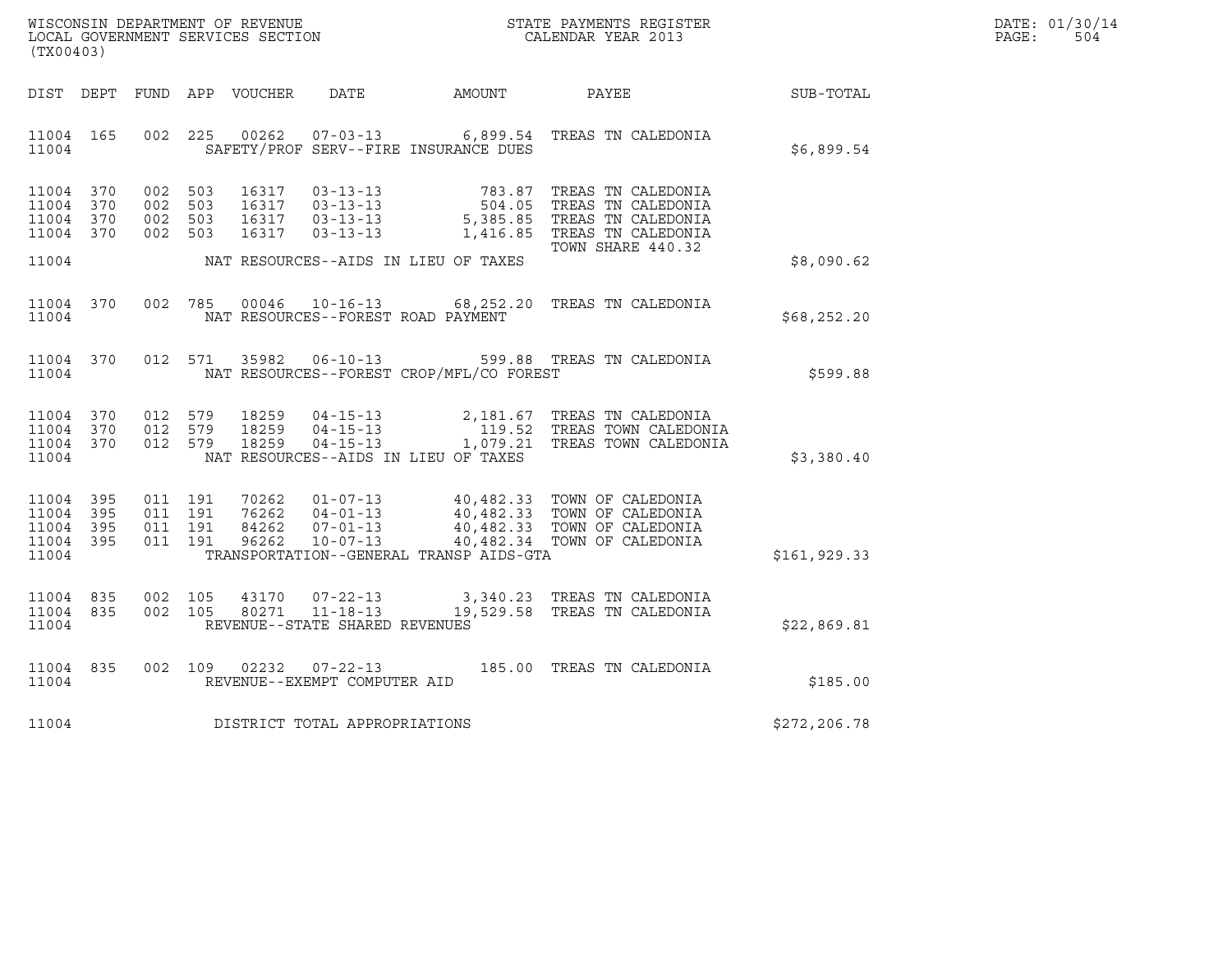| DATE: | 01/30/14 |
|-------|----------|
| PAGE: | 505      |

| WISCONSIN DEPARTMENT OF REVENUE<br>LOCAL GOVERNMENT SERVICES SECTION<br>(TX00403) |                   |                               |  |                            |                                                                    |                                          | STATE PAYMENTS REGISTER<br>CALENDAR YEAR 2013                                                                                                |              | DATE: 01/30/14<br>PAGE:<br>505 |
|-----------------------------------------------------------------------------------|-------------------|-------------------------------|--|----------------------------|--------------------------------------------------------------------|------------------------------------------|----------------------------------------------------------------------------------------------------------------------------------------------|--------------|--------------------------------|
|                                                                                   |                   |                               |  | DIST DEPT FUND APP VOUCHER | DATE                                                               | AMOUNT                                   | PAYEE SUB-TOTAL                                                                                                                              |              |                                |
| 11006 165<br>11006                                                                |                   |                               |  |                            |                                                                    | SAFETY/PROF SERV--FIRE INSURANCE DUES    | 002  225  00263  07-03-13  2,306.14  TREAS TN COLUMBUS                                                                                       | \$2,306.14   |                                |
|                                                                                   |                   |                               |  |                            |                                                                    |                                          | 11006 370 002 503 15617 02-06-13 1,198.38 TREAS TN COLUMBUS                                                                                  |              |                                |
| 11006                                                                             |                   |                               |  |                            |                                                                    | NAT RESOURCES--AIDS IN LIEU OF TAXES     | TOWN SHARE 181.68                                                                                                                            | \$1,198.38   |                                |
| 11006 370<br>11006                                                                |                   |                               |  |                            |                                                                    | NAT RESOURCES--FOREST CROP/MFL/CO FOREST | 012 571 35983 06-10-13 18.20 TREAS TN COLUMBUS                                                                                               | \$18.20      |                                |
| 11006 370<br>11006                                                                |                   |                               |  | 012 579 18260              |                                                                    | NAT RESOURCES--AIDS IN LIEU OF TAXES     | 04-15-13 108.60 TREAS TOWN COLUMBUS                                                                                                          | \$108.60     |                                |
| 11006<br>11006<br>11006                                                           | 395<br>395<br>395 | 011 191<br>011 191<br>011 191 |  |                            |                                                                    |                                          | 70263  01-07-13  26,510.13  TOWN OF COLUMBUS<br>76263  04-01-13  26,510.13  TOWN OF COLUMBUS<br>84263  07-01-13  26,510.13  TOWN OF COLUMBUS |              |                                |
| 11006<br>11006                                                                    | 395               | 011 191                       |  | 96263                      | $10 - 07 - 13$                                                     | TRANSPORTATION--GENERAL TRANSP AIDS-GTA  | 26,510.14 TOWN OF COLUMBUS                                                                                                                   | \$106,040.53 |                                |
| 11006 835<br>11006 835<br>11006                                                   |                   | 002 105<br>002 105            |  | 80272                      | 43171 07-22-13<br>$11 - 18 - 13$<br>REVENUE--STATE SHARED REVENUES |                                          | 3,855.30 TREAS TN COLUMBUS<br>28,400.87 TREAS TN COLUMBUS                                                                                    | \$32,256.17  |                                |
| 11006 835<br>11006                                                                |                   |                               |  |                            | REVENUE--EXEMPT COMPUTER AID                                       |                                          | 002 109 02233 07-22-13 706.00 TREAS TN COLUMBUS                                                                                              | \$706.00     |                                |
| 11006                                                                             |                   |                               |  |                            | DISTRICT TOTAL APPROPRIATIONS                                      |                                          |                                                                                                                                              | \$142,634.02 |                                |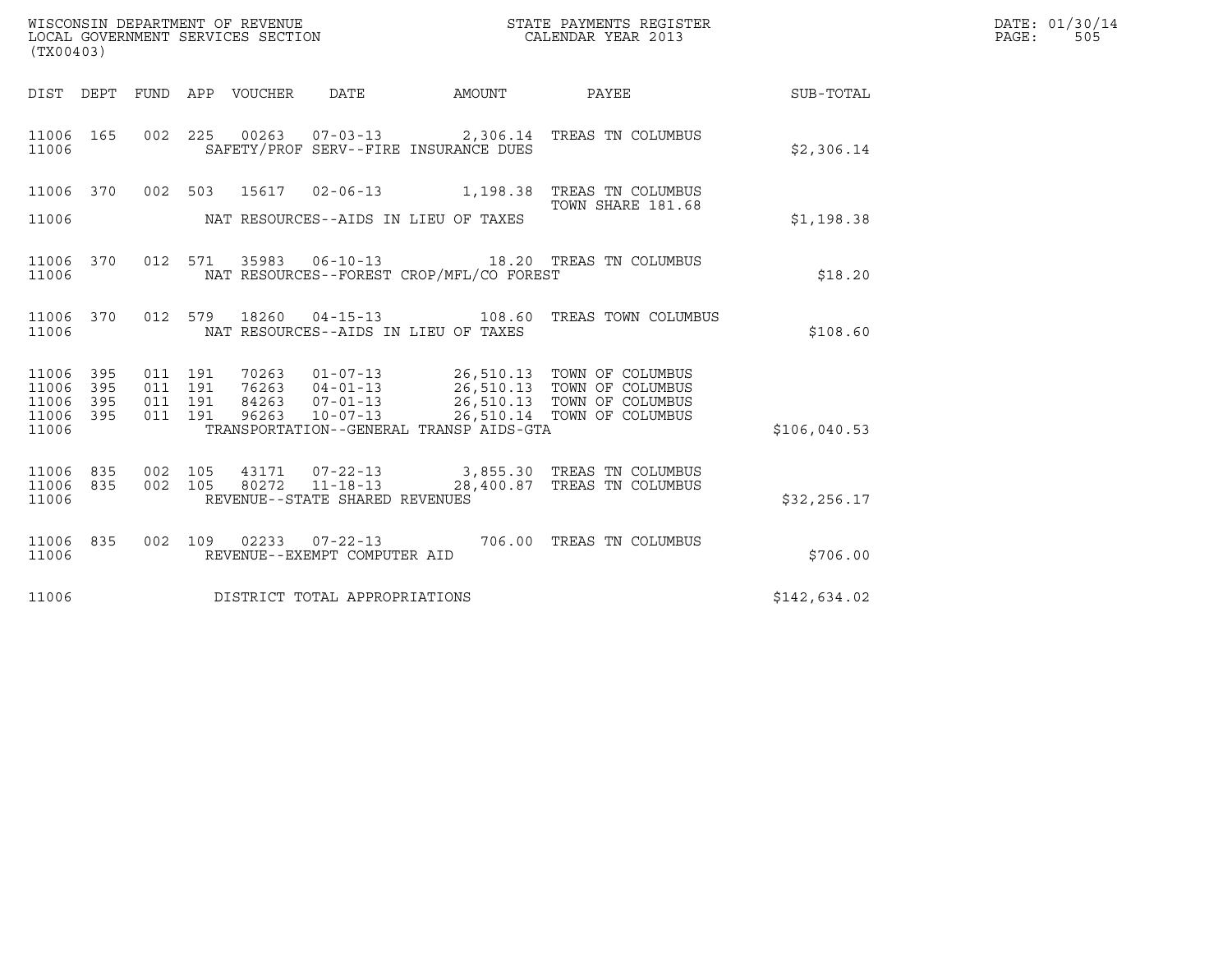| WISCONSIN DEPARTMENT OF REVENUE<br>LOCAL GOVERNMENT SERVICES SECTION<br>(TX00403) |                   |  |  |                                 |                                |                                          | STATE PAYMENTS REGISTER<br>CALENDAR YEAR 2013                                                                                                                                                                                                                                                                                             |             | DATE: 01/30/14<br>$\mathtt{PAGE:}$<br>506 |
|-----------------------------------------------------------------------------------|-------------------|--|--|---------------------------------|--------------------------------|------------------------------------------|-------------------------------------------------------------------------------------------------------------------------------------------------------------------------------------------------------------------------------------------------------------------------------------------------------------------------------------------|-------------|-------------------------------------------|
|                                                                                   |                   |  |  | DIST DEPT FUND APP VOUCHER DATE |                                | AMOUNT                                   | <b>PAYEE</b>                                                                                                                                                                                                                                                                                                                              | SUB-TOTAL   |                                           |
| 11008 165<br>11008                                                                |                   |  |  |                                 |                                | SAFETY/PROF SERV--FIRE INSURANCE DUES    | 002  225  00264  07-03-13  1,632.53  TREAS TN COURTLAND                                                                                                                                                                                                                                                                                   | \$1,632.53  |                                           |
| 11008                                                                             |                   |  |  |                                 |                                | NAT RESOURCES--AIDS IN LIEU OF TAXES     | 11008    370      002    503      15618      02-06-13                  9,208.53    TREAS  TN  COURTLAND<br><b>TOWN SHARE 1293.80</b>                                                                                                                                                                                                      | \$9,208.53  |                                           |
| 11008                                                                             | 11008 370         |  |  |                                 |                                | NAT RESOURCES--FOREST CROP/MFL/CO FOREST | 012 571 35984 06-10-13 22.20 TREAS TN COURTLAND                                                                                                                                                                                                                                                                                           | \$22.20     |                                           |
| 11008                                                                             |                   |  |  |                                 |                                | NAT RESOURCES--AIDS IN LIEU OF TAXES     |                                                                                                                                                                                                                                                                                                                                           | \$1,385.07  |                                           |
| 11008 395<br>11008<br>11008<br>11008<br>11008                                     | 395<br>395<br>395 |  |  |                                 |                                | TRANSPORTATION--GENERAL TRANSP AIDS-GTA  | $\begin{array}{cccc} 011 & 191 & 70264 & 01\hbox{-}07\hbox{-}13 & 15\hbox{/}702.84 & \text{TOWN OF COURTLAND} \\ 011 & 191 & 76264 & 04\hbox{-}01\hbox{-}13 & 15\hbox{/}702.84 & \text{TOWN OF COURTLAND} \\ 011 & 191 & 84264 & 07\hbox{-}01\hbox{-}13 & 15\hbox{/}702.84 & \text{TOWN OF COURTLAND} \\ 011 & 191 & 96264 & 10\hbox{-}0$ | \$62,811.39 |                                           |
| 11008 835<br>11008 835<br>11008                                                   |                   |  |  |                                 | REVENUE--STATE SHARED REVENUES |                                          | 002 105 43172 07-22-13 1,601.07 TREAS TN COURTLAND<br>002 105 80273 11-18-13 12,736.64 TREAS TN COURTLAND                                                                                                                                                                                                                                 | \$14,337.71 |                                           |
| 11008                                                                             | 11008 835         |  |  |                                 | REVENUE--EXEMPT COMPUTER AID   |                                          | 002 109 02234 07-22-13 96.00 TREAS TN COURTLAND                                                                                                                                                                                                                                                                                           | \$96.00     |                                           |
| 11008                                                                             |                   |  |  |                                 | DISTRICT TOTAL APPROPRIATIONS  |                                          |                                                                                                                                                                                                                                                                                                                                           | \$89,493.43 |                                           |
|                                                                                   |                   |  |  |                                 |                                |                                          |                                                                                                                                                                                                                                                                                                                                           |             |                                           |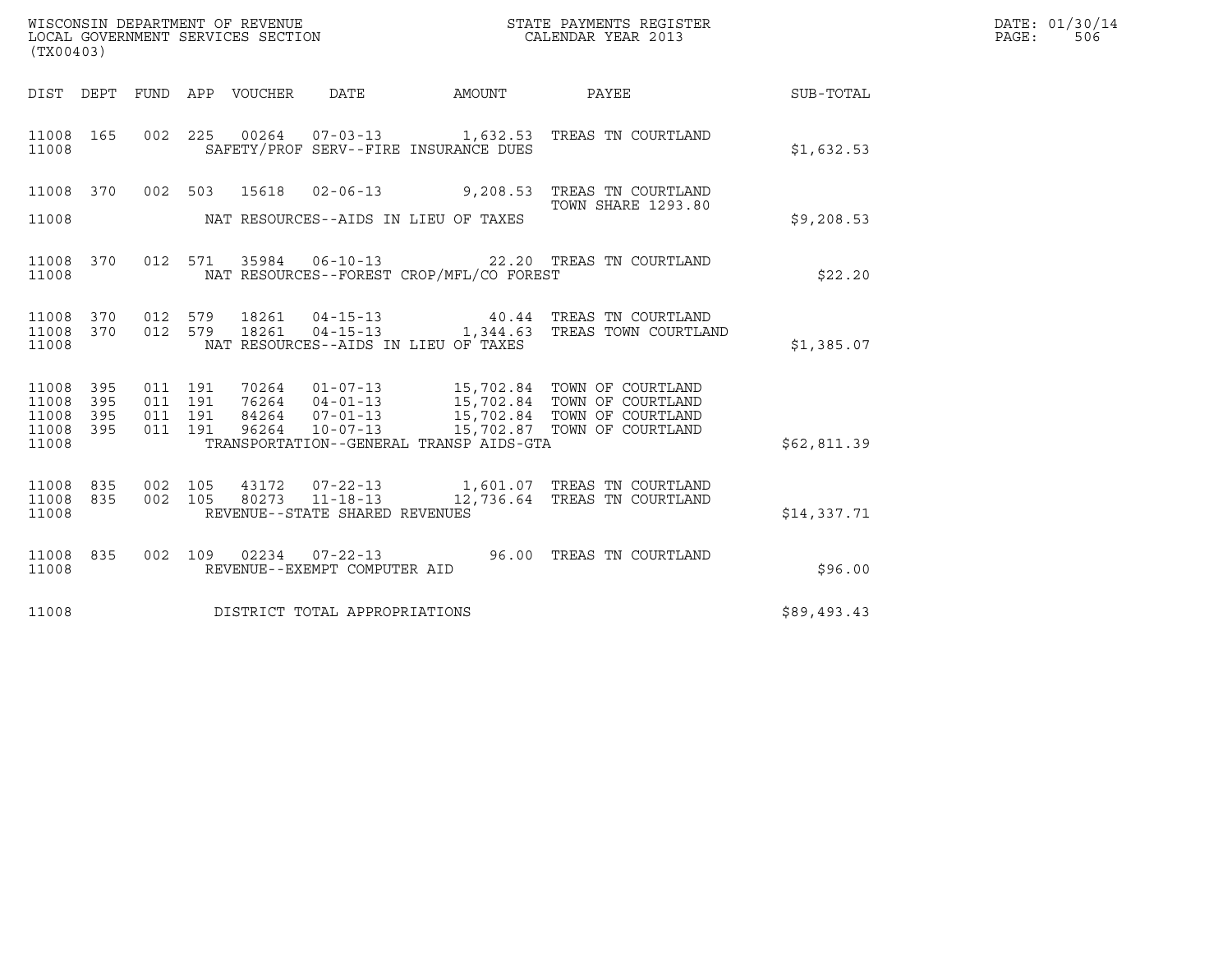| DATE: | 01/30/14 |
|-------|----------|
| PAGE: | 507      |

| (TX00403)                                             |            |                                          |                  |       |                                                                     |                                          |                                                                                                                                                                                          | DATE: 01/30/14<br>PAGE:<br>507 |  |
|-------------------------------------------------------|------------|------------------------------------------|------------------|-------|---------------------------------------------------------------------|------------------------------------------|------------------------------------------------------------------------------------------------------------------------------------------------------------------------------------------|--------------------------------|--|
| DIST DEPT                                             |            |                                          | FUND APP VOUCHER |       | DATE                                                                | AMOUNT                                   | PAYEE                                                                                                                                                                                    | SUB-TOTAL                      |  |
| 11010 165<br>11010                                    |            |                                          |                  |       |                                                                     | SAFETY/PROF SERV--FIRE INSURANCE DUES    | 002 225 00265 07-03-13 9,568.21 TREAS TN DEKORRA                                                                                                                                         | \$9,568.21                     |  |
| 11010 370<br>11010 370                                |            | 002 503                                  | 002 503          | 15619 |                                                                     |                                          | 02-06-13 3,910.86 TREAS TN DEKORRA                                                                                                                                                       |                                |  |
| 11010                                                 |            |                                          |                  |       |                                                                     | NAT RESOURCES--AIDS IN LIEU OF TAXES     | TOWN SHARE 1517.31                                                                                                                                                                       | \$14,875.02                    |  |
| 11010 370<br>11010                                    |            |                                          | 012 571 35985    |       | $06 - 10 - 13$                                                      | NAT RESOURCES--FOREST CROP/MFL/CO FOREST | 265.55 TREAS TN DEKORRA                                                                                                                                                                  | \$265.55                       |  |
| 11010 370<br>11010<br>11010 370<br>11010 370<br>11010 | 370        | 012 579<br>012 579<br>012 579<br>012 579 |                  |       |                                                                     | NAT RESOURCES--AIDS IN LIEU OF TAXES     | 18262  04-15-13  18.87 TREAS TN DEKORRA<br>18262  04-15-13  335.64 TREAS TN DEKORRA<br>18262  04-15-13  670.37 TREAS TOWN DEKORRA<br>18262  04-15-13  235.39 TREAS TOWN DEKORRAS         | \$1,260.27                     |  |
| 11010<br>11010<br>11010 395<br>11010 395<br>11010     | 395<br>395 | 011 191<br>011 191<br>011 191            | 011 191          |       |                                                                     | TRANSPORTATION--GENERAL TRANSP AIDS-GTA  | 10265  01-07-13  34,463.79  TOWN OF DEKORRA<br>16265  04-01-13  34,463.79  TOWN OF DEKORRA<br>84265  07-01-13  34,463.79  TOWN OF DEKORRA<br>96265  10-07-13  34,463.82  TOWN OF DEKORRA | \$137,855.19                   |  |
| 11010 465<br>11010                                    |            |                                          |                  |       |                                                                     | MILITARY AFFAIRS--EMERGENCY MANAGEMENT   |                                                                                                                                                                                          | \$8,413.30                     |  |
| 11010 505<br>11010                                    |            |                                          | 002 174          |       |                                                                     | DOA--TRANSMISSION LINE FEE DISTRIBUTION  | 58370  04-26-13  12,944.00  TREAS TN DEKORRA                                                                                                                                             | \$12,944.00                    |  |
| 11010 835<br>11010 835<br>11010                       |            | 002 105<br>002 105                       |                  | 43173 | $07 - 22 - 13$<br>80274  11-18-13<br>REVENUE--STATE SHARED REVENUES |                                          | 4,115.73 TREAS TN DEKORRA<br>23,322.80 TREAS TN DEKORRA                                                                                                                                  | \$27,438.53                    |  |
| 11010 835<br>11010                                    |            |                                          | 002 109          | 02235 | REVENUE--EXEMPT COMPUTER AID                                        |                                          |                                                                                                                                                                                          | \$216.00                       |  |
| 11010 835<br>11010                                    |            |                                          | 002 501          | 00001 | $02 - 01 - 13$                                                      | DOA-PAYMENT FOR MUNICIPAL SERVICES AID   | 3,233.98 TREAS TN DEKORRA                                                                                                                                                                | \$3,233.98                     |  |
| 11010 835<br>11010                                    |            |                                          |                  |       | 021 363 35550 03-25-13<br>REVENUE--LOTTERY CREDIT -                 |                                          | 3,475.95   TREAS  TN  DEKORRA                                                                                                                                                            | \$3,475.95                     |  |
| 11010                                                 |            |                                          |                  |       | DISTRICT TOTAL APPROPRIATIONS                                       |                                          |                                                                                                                                                                                          | \$219,546.00                   |  |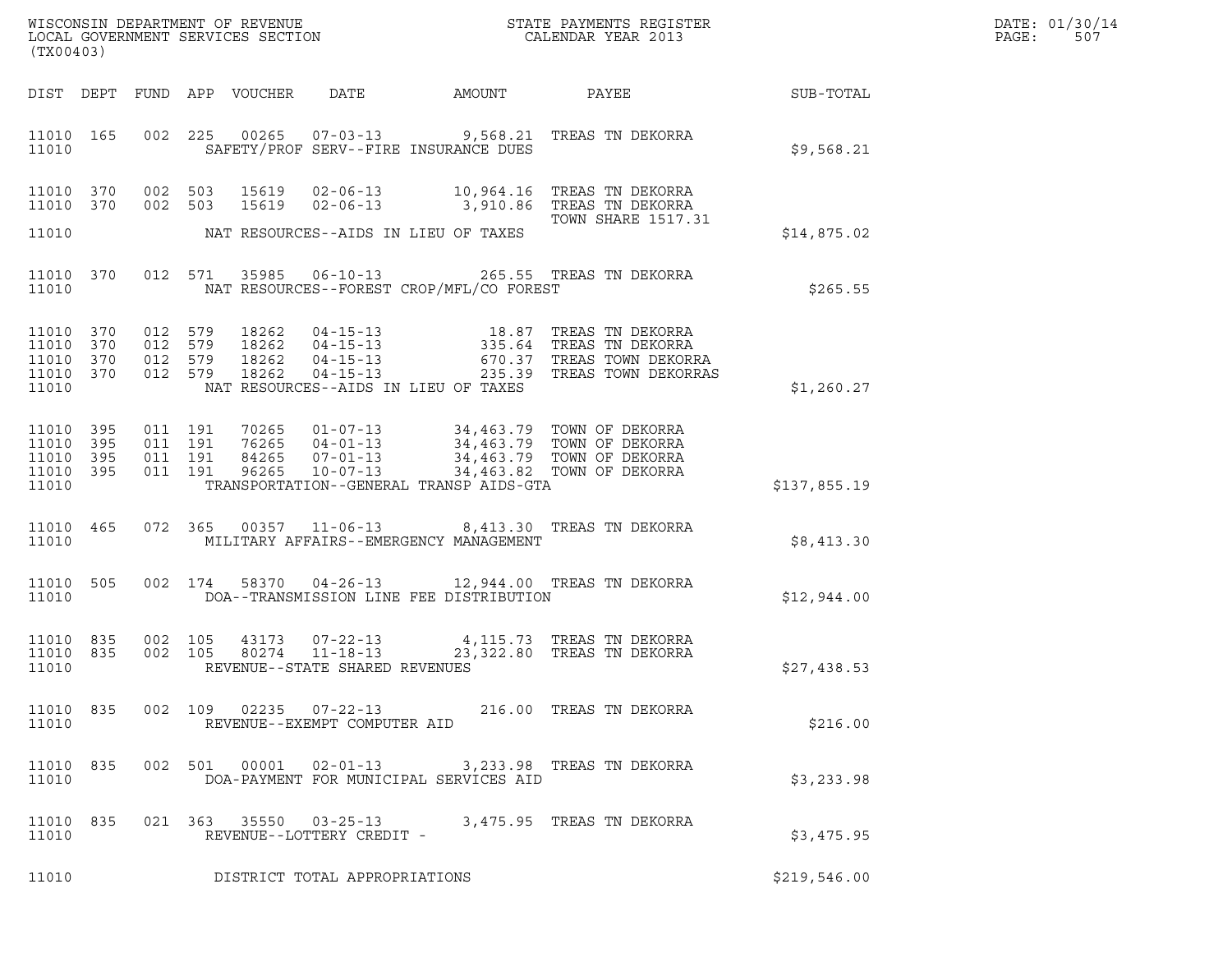| WISCONSIN DEPARTMENT OF REVENUE<br>LOCAL GOVERNMENT SERVICES SECTION<br>STATE PAYMENTS REGISTER<br>CALENDAR YEAR 2013<br>(TX00403) |                          |  |  |                                 |                                |                                          |                                                                                                                                                                                                                                                                                                                                                  |             | DATE: 01/30/14<br>$\mathtt{PAGE:}$<br>508 |
|------------------------------------------------------------------------------------------------------------------------------------|--------------------------|--|--|---------------------------------|--------------------------------|------------------------------------------|--------------------------------------------------------------------------------------------------------------------------------------------------------------------------------------------------------------------------------------------------------------------------------------------------------------------------------------------------|-------------|-------------------------------------------|
|                                                                                                                                    |                          |  |  | DIST DEPT FUND APP VOUCHER DATE |                                | AMOUNT PAYEE                             | <b>SUB-TOTAL</b>                                                                                                                                                                                                                                                                                                                                 |             |                                           |
| 11012 165<br>11012                                                                                                                 |                          |  |  |                                 |                                | SAFETY/PROF SERV--FIRE INSURANCE DUES    | 002  225  00266  07-03-13  2,373.14  TREAS TN FORT WINNEBAGO                                                                                                                                                                                                                                                                                     | \$2,373.14  |                                           |
|                                                                                                                                    |                          |  |  |                                 |                                |                                          | 11012 370 002 503 16318 03-13-13 1,564.99 TREAS TN FORT WINNEBAGO                                                                                                                                                                                                                                                                                |             |                                           |
| 11012                                                                                                                              |                          |  |  |                                 |                                | NAT RESOURCES--AIDS IN LIEU OF TAXES     | TOWN SHARE 156.06                                                                                                                                                                                                                                                                                                                                | \$1,564.99  |                                           |
| 11012                                                                                                                              |                          |  |  |                                 |                                | NAT RESOURCES--FOREST CROP/MFL/CO FOREST | 11012 370 012 571 35986 06-10-13 213.41 TREAS TN FORT WINNEBAGO                                                                                                                                                                                                                                                                                  | \$213.41    |                                           |
| 11012                                                                                                                              |                          |  |  |                                 |                                | NAT RESOURCES--AIDS IN LIEU OF TAXES     | $\begin{array}{cccccc} 11012 & 370 & 012 & 579 & 18263 & 04-15-13 & & 1,472.06 & \text{TREAS TN FORT WINNEBAGO} \\ 11012 & 370 & 012 & 579 & 18263 & 04-15-13 & & 20.00 & \text{TREAS TOWN FORT WINNEBAGO} \end{array}$                                                                                                                          | \$1,492.06  |                                           |
| 11012<br>11012<br>11012<br>11012<br>11012                                                                                          | 395<br>395<br>395<br>395 |  |  |                                 |                                | TRANSPORTATION--GENERAL TRANSP AIDS-GTA  | $\begin{array}{cccc} 011 & 191 & 70266 & 01\text{--}07\text{--}13 \\ 011 & 191 & 76266 & 04\text{--}01\text{--}13 \\ 011 & 191 & 84266 & 07\text{--}01\text{--}13 \\ 011 & 191 & 96266 & 10\text{--}07\text{--}13 \\ 011 & 191 & 96266 & 10\text{--}07\text{--}13 \\ \end{array} \qquad \quad \begin{array}{c} 19,227.65 & \text{TOMN OF FORT W$ | \$76,910.61 |                                           |
| 11012<br>11012 835<br>11012                                                                                                        | 835                      |  |  |                                 | REVENUE--STATE SHARED REVENUES |                                          | 002 105 43174 07-22-13 1,694.13 TREAS TN FORT WINNEBAGO<br>002 105 80275 11-18-13 9,600.04 TREAS TN FORT WINNEBAGO                                                                                                                                                                                                                               | \$11,294.17 |                                           |
| 11012 835<br>11012                                                                                                                 |                          |  |  |                                 | REVENUE--EXEMPT COMPUTER AID   |                                          | 002 109 02236 07-22-13 1.00 TREAS TN FORT WINNEBAGO                                                                                                                                                                                                                                                                                              | \$1.00      |                                           |
| 11012                                                                                                                              |                          |  |  |                                 | DISTRICT TOTAL APPROPRIATIONS  |                                          |                                                                                                                                                                                                                                                                                                                                                  | \$93,849.38 |                                           |
|                                                                                                                                    |                          |  |  |                                 |                                |                                          |                                                                                                                                                                                                                                                                                                                                                  |             |                                           |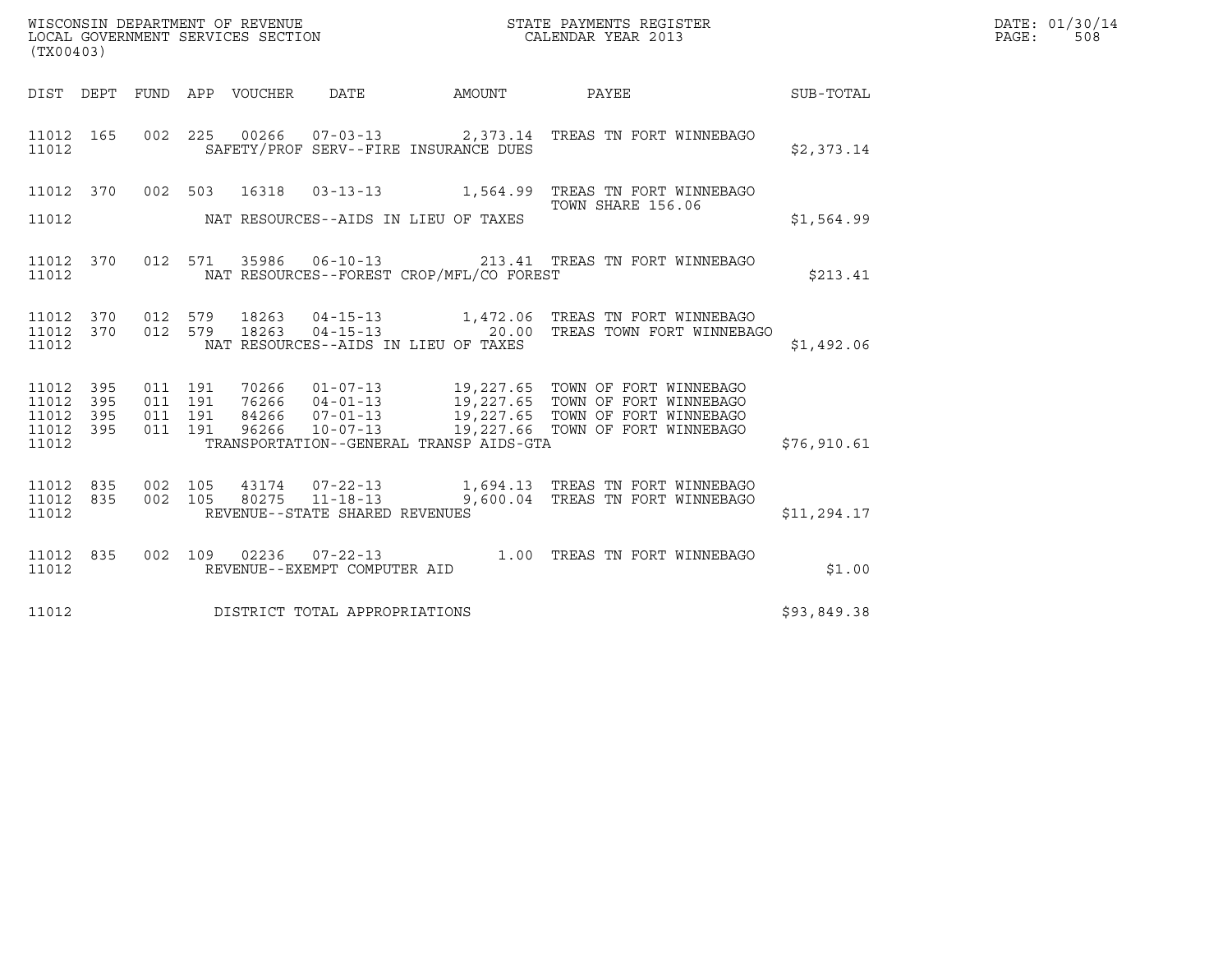| DATE: | 01/30/14 |
|-------|----------|
| PAGE: | 509      |

| WISCONSIN DEPARTMENT OF REVENUE<br>WISCONSIN DEPARTMENT OF REVENUE<br>LOCAL GOVERNMENT SERVICES SECTION<br>(TX00403) |                          |                               |         |                       |                                |                                          | STATE PAYMENTS REGISTER<br>CALENDAR YEAR 2013                                                                                                                                                                                |  | DATE: 01/30/14<br>PAGE:<br>509 |  |
|----------------------------------------------------------------------------------------------------------------------|--------------------------|-------------------------------|---------|-----------------------|--------------------------------|------------------------------------------|------------------------------------------------------------------------------------------------------------------------------------------------------------------------------------------------------------------------------|--|--------------------------------|--|
|                                                                                                                      | DIST DEPT                |                               |         | FUND APP VOUCHER DATE |                                | AMOUNT                                   | PAYEE                                                                                                                                                                                                                        |  | SUB-TOTAL                      |  |
| 11014                                                                                                                | 11014 165                |                               |         |                       |                                | SAFETY/PROF SERV--FIRE INSURANCE DUES    | 002 225 00267 07-03-13 2,475.31 TREAS TN FOUNTAIN PRAIRIE                                                                                                                                                                    |  | \$2,475.31                     |  |
| 11014                                                                                                                | 11014 370                | 012 571                       |         |                       |                                | NAT RESOURCES--FOREST CROP/MFL/CO FOREST |                                                                                                                                                                                                                              |  | \$70.70                        |  |
| 11014<br>11014<br>11014<br>11014<br>11014                                                                            | 395<br>395<br>395<br>395 | 011 191<br>011 191<br>011 191 | 011 191 |                       |                                | TRANSPORTATION--GENERAL TRANSP AIDS-GTA  | 70267  01-07-13  23,376.97  TOWN OF FOUNTAIN PRAIRIE<br>76267  04-01-13  23,376.97  TOWN OF FOUNTAIN PRAIRIE<br>84267  07-01-13  23,376.97  TOWN OF FOUNTAIN PRAIRIE<br>96267  10-07-13  23,376.98  TOWN OF FOUNTAIN PRAIRIE |  | \$93,507.89                    |  |
| 11014 835<br>11014 835<br>11014                                                                                      |                          | 002 105<br>002 105            |         |                       | REVENUE--STATE SHARED REVENUES |                                          | 80276  11-18-13  11,189.51  TREAS TN FOUNTAIN PRAIRIE                                                                                                                                                                        |  | \$14,054.01                    |  |
| 11014 835<br>11014                                                                                                   |                          |                               |         |                       | REVENUE--EXEMPT COMPUTER AID   | $002$ 109 02237 07-22-13 46.00           | TREAS TN FOUNTAIN PRAIRIE                                                                                                                                                                                                    |  | \$46.00                        |  |
| 11014                                                                                                                |                          |                               |         |                       | DISTRICT TOTAL APPROPRIATIONS  |                                          |                                                                                                                                                                                                                              |  | \$110,153.91                   |  |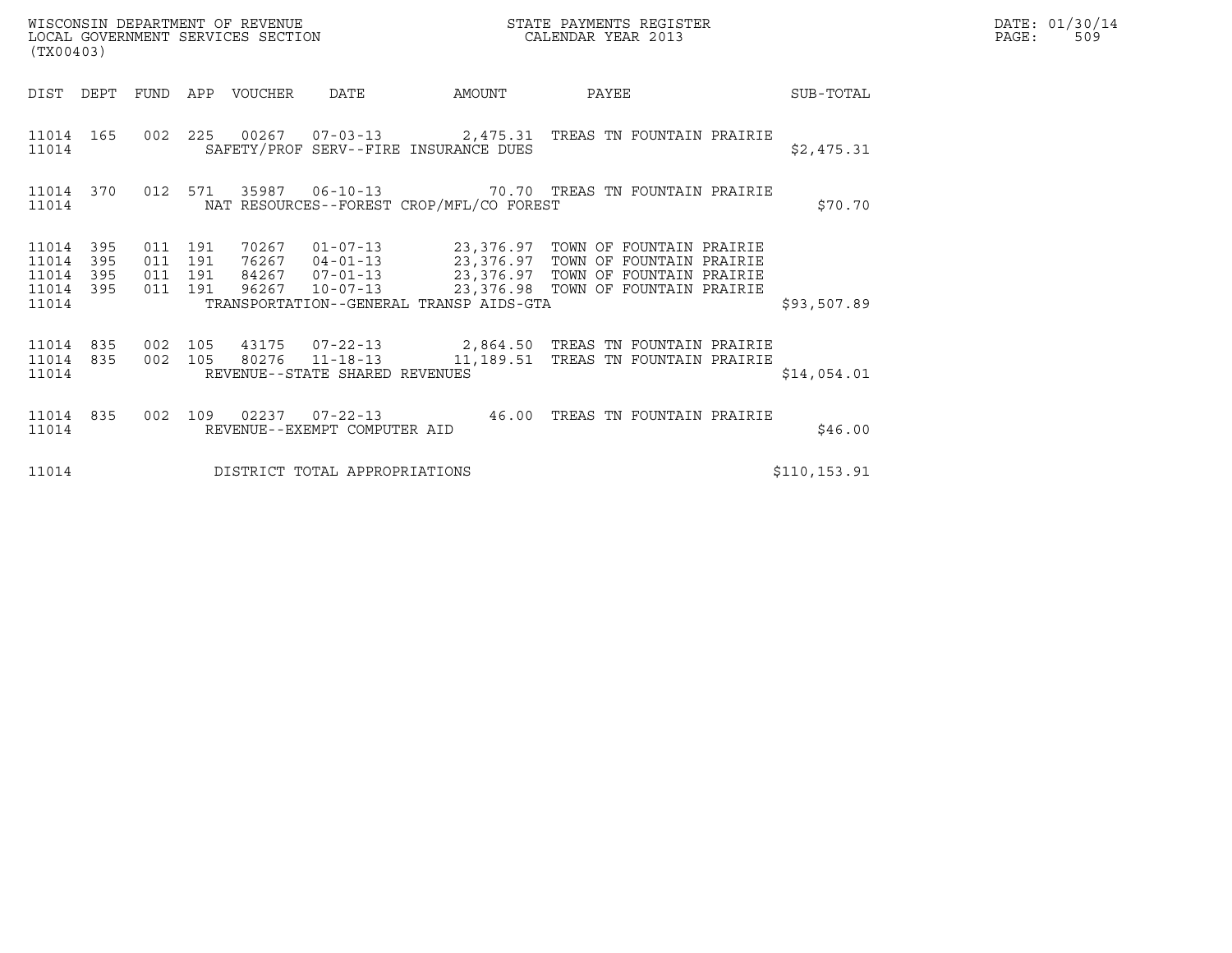| WISCONSIN DEPARTMENT OF REVENUE<br>LOCAL GOVERNMENT SERVICES SECTION<br>(TX00403) |                   |                                          |  |                                 |                                |                                                                                                                                                                                                                   | STATE PAYMENTS REGISTER<br>CALENDAR YEAR 2013                                            |              | DATE: 01/30/14<br>PAGE:<br>510 |
|-----------------------------------------------------------------------------------|-------------------|------------------------------------------|--|---------------------------------|--------------------------------|-------------------------------------------------------------------------------------------------------------------------------------------------------------------------------------------------------------------|------------------------------------------------------------------------------------------|--------------|--------------------------------|
|                                                                                   |                   |                                          |  | DIST DEPT FUND APP VOUCHER DATE |                                | AMOUNT                                                                                                                                                                                                            | PAYEE                                                                                    | SUB-TOTAL    |                                |
| 11016 165<br>11016                                                                |                   |                                          |  |                                 |                                | SAFETY/PROF SERV--FIRE INSURANCE DUES                                                                                                                                                                             | 002 225 00268 07-03-13 1,707.87 TREAS TN HAMPDEN                                         | \$1,707.87   |                                |
| 11016 370<br>11016                                                                |                   |                                          |  |                                 |                                | NAT RESOURCES--FOREST CROP/MFL/CO FOREST                                                                                                                                                                          | 012 571 35988 06-10-13 5.47 TREAS TN HAMPDEN                                             | \$5.47       |                                |
| 11016 370<br>11016 370<br>11016                                                   |                   |                                          |  |                                 |                                | 012 579 18264 04-15-13 12.87<br>NAT RESOURCES--AIDS IN LIEU OF TAXES                                                                                                                                              | TREAS TN HAMPDEN<br>012 579 18264 04-15-13 184.07 TREAS TOWN HAMPDEN                     | \$196.94     |                                |
| 11016 395<br>11016<br>11016<br>11016<br>11016                                     | 395<br>395<br>395 | 011 191<br>011 191<br>011 191<br>011 191 |  | 96268                           | $10 - 07 - 13$                 | 70268  01-07-13  22,419.03  TOWN OF HAMPDEN<br>76268  04-01-13  22,419.03  TOWN OF HAMPDEN<br>84268  07-01-13  22,419.03  TOWN OF HAMPDEN<br>22,419.03 TOWN OF HAMPDEN<br>TRANSPORTATION--GENERAL TRANSP AIDS-GTA |                                                                                          | \$89,676.12  |                                |
| 11016<br>11016 835<br>11016                                                       | 835               | 002 105<br>002 105                       |  |                                 | REVENUE--STATE SHARED REVENUES |                                                                                                                                                                                                                   | 43176  07-22-13  2,127.68  TREAS TN HAMPDEN<br>80277 11-18-13 12,065.96 TREAS TN HAMPDEN | \$14, 193.64 |                                |
| 11016 835<br>11016                                                                |                   | 002 109                                  |  |                                 | REVENUE--EXEMPT COMPUTER AID   |                                                                                                                                                                                                                   | 02238  07-22-13  6.00  TREAS TN HAMPDEN                                                  | \$6.00       |                                |
| 11016                                                                             |                   |                                          |  |                                 | DISTRICT TOTAL APPROPRIATIONS  |                                                                                                                                                                                                                   |                                                                                          | \$105,786.04 |                                |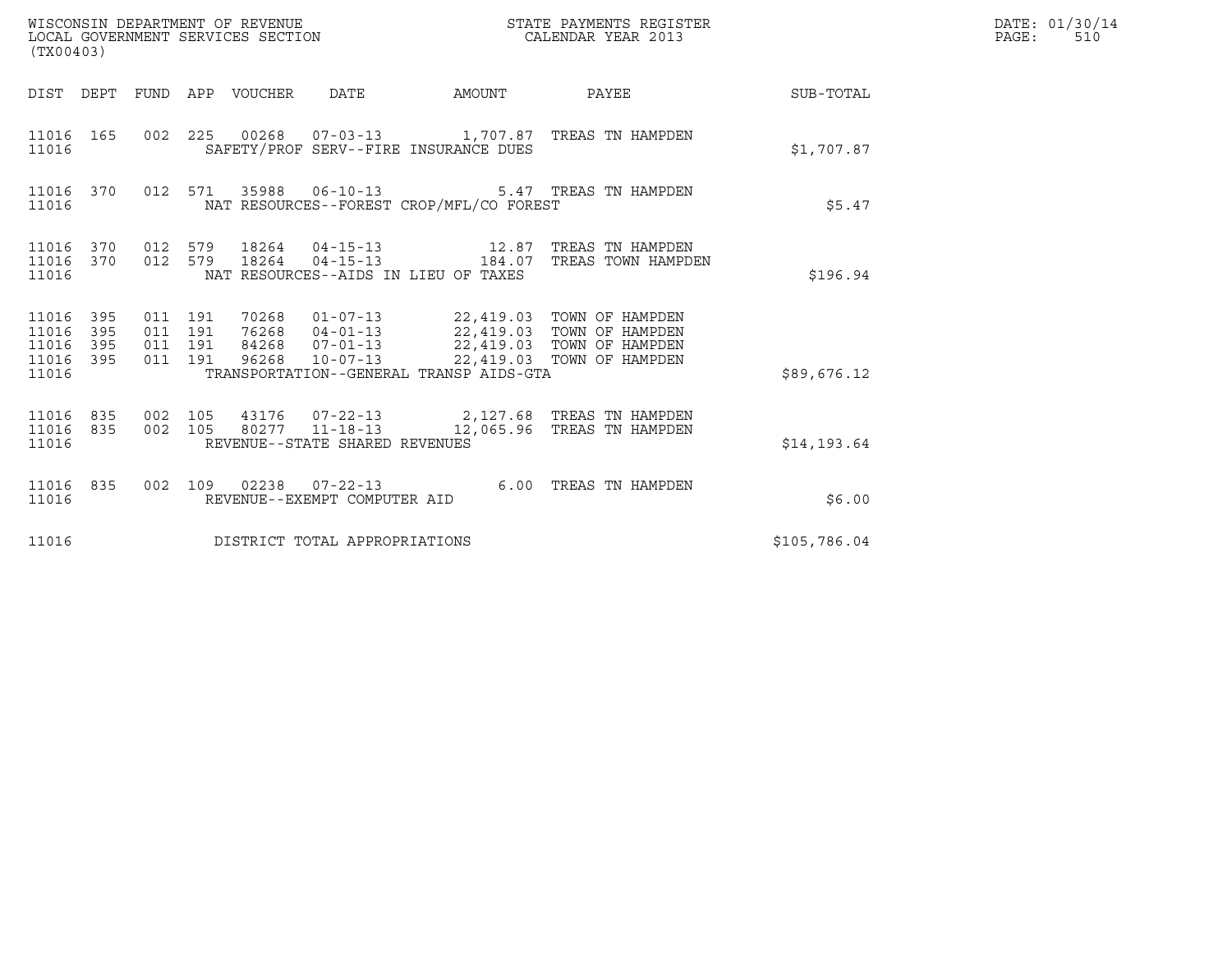| WISCONSIN DEPARTMENT OF REVENUE<br>(TX00403)                       | LOCAL GOVERNMENT SERVICES SECTION                                                                                                                                                                                                                                                      |        | STATE PAYMENTS REGISTER<br>CALENDAR YEAR 2013 |              | DATE: 01/30/14<br>$\mathtt{PAGE}$ :<br>511 |
|--------------------------------------------------------------------|----------------------------------------------------------------------------------------------------------------------------------------------------------------------------------------------------------------------------------------------------------------------------------------|--------|-----------------------------------------------|--------------|--------------------------------------------|
|                                                                    | DIST DEPT FUND APP VOUCHER DATE                                                                                                                                                                                                                                                        | AMOUNT | PAYEE SUB-TOTAL                               |              |                                            |
| 11018 165<br>11018                                                 | 002 225 00269 07-03-13 2,471.43 TREAS TN LEEDS<br>SAFETY/PROF SERV--FIRE INSURANCE DUES                                                                                                                                                                                                |        |                                               | \$2,471.43   |                                            |
| 11018 370<br>11018                                                 | 012 571 35989 06-10-13 16.20 TREAS TN LEEDS<br>NAT RESOURCES--FOREST CROP/MFL/CO FOREST                                                                                                                                                                                                |        |                                               | \$16.20      |                                            |
| 11018 395<br>11018<br>395<br>395<br>11018<br>395<br>11018<br>11018 | 011 191<br>70269  01-07-13  25,467.51  TOWN OF LEEDS<br>76269     04-01-13     25,467.51 TOWN OF LEEDS<br>84269     07-01-13     25,467.51 TOWN OF LEEDS<br>96269     10-07-13     25,467.51 TOWN OF LEEDS<br>011 191<br>011 191<br>011 191<br>TRANSPORTATION--GENERAL TRANSP AIDS-GTA |        |                                               | \$101,870.04 |                                            |
| 11018 835<br>11018 835<br>11018                                    | 002 105<br>002 105<br>80278  11-18-13  9,289.83  TREAS TN LEEDS<br>REVENUE--STATE SHARED REVENUES                                                                                                                                                                                      |        |                                               | \$10,929.19  |                                            |
| 11018 835<br>11018                                                 | 002 109 02239 07-22-13 58.00 TREAS TN LEEDS<br>REVENUE--EXEMPT COMPUTER AID                                                                                                                                                                                                            |        |                                               | \$58.00      |                                            |
| 11018                                                              | 11018 835 002 501 00001 02-01-13 8,507.37 TREAS TN LEEDS<br>DOA-PAYMENT FOR MUNICIPAL SERVICES AID                                                                                                                                                                                     |        |                                               | \$8,507.37   |                                            |
| 11018                                                              | DISTRICT TOTAL APPROPRIATIONS                                                                                                                                                                                                                                                          |        |                                               | \$123,852.23 |                                            |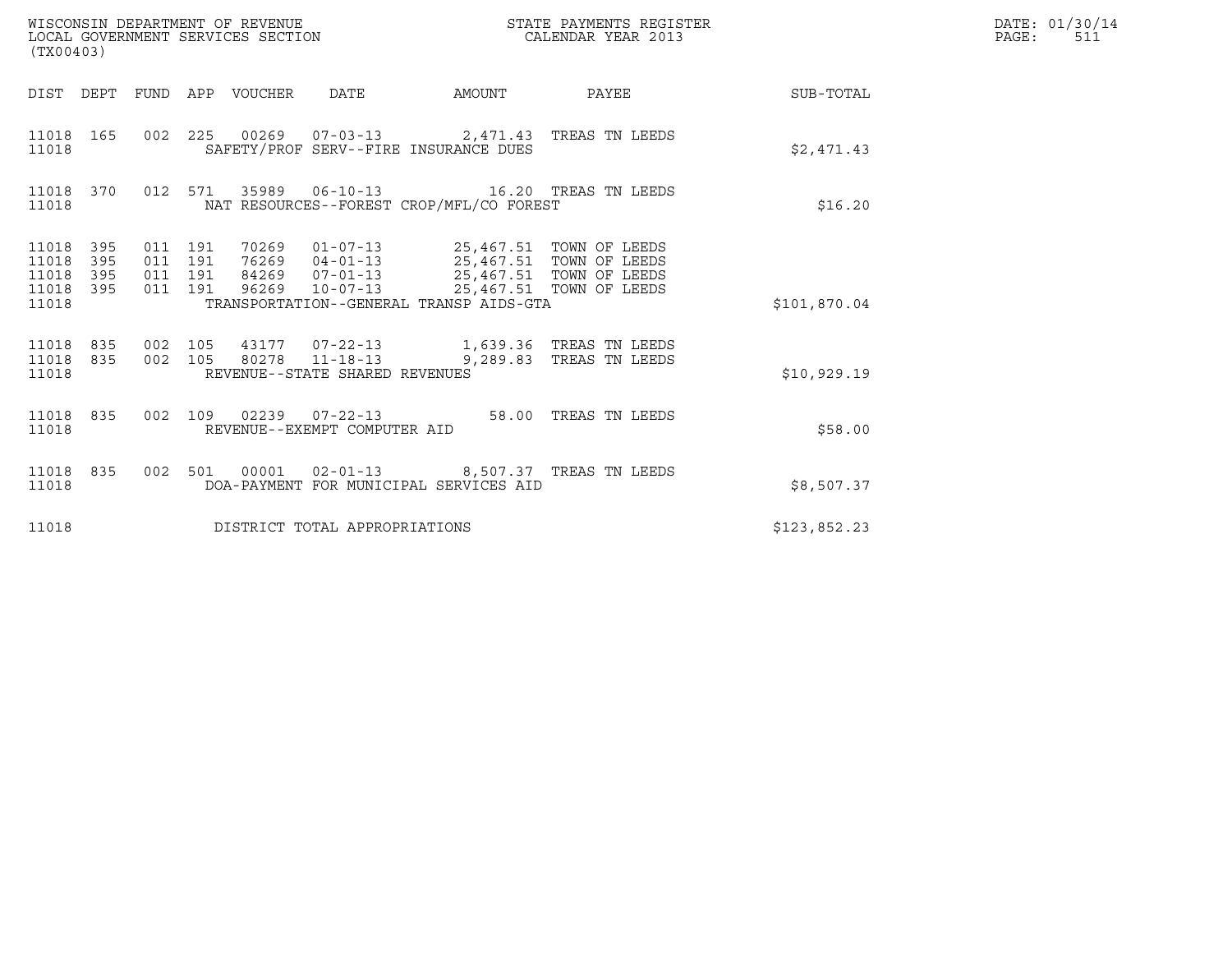| (TX00403)                                                 |                               |         |                                                        |                                          | DATE: 01/30/14<br>$\mathtt{PAGE}$ :<br>512                                                                                                                                                   |              |  |
|-----------------------------------------------------------|-------------------------------|---------|--------------------------------------------------------|------------------------------------------|----------------------------------------------------------------------------------------------------------------------------------------------------------------------------------------------|--------------|--|
|                                                           |                               |         |                                                        |                                          |                                                                                                                                                                                              |              |  |
| 11020 165<br>11020                                        |                               |         |                                                        | SAFETY/PROF SERV--FIRE INSURANCE DUES    | 002 225 00270 07-03-13 3,725.01 TREAS TN LEWISTON                                                                                                                                            | \$3,725.01   |  |
| 11020                                                     |                               |         |                                                        | NAT RESOURCES-SEVERANCE/YIELD/WITHDRAWAL | 11020 370 000 001 01DNR 03-13-13 5,382.43 TREAS TOWN LEWISTON                                                                                                                                | \$5,382.43   |  |
|                                                           |                               |         |                                                        |                                          | 11020 370 002 503 15620 02-06-13 2,998.66 TREAS TN LEWISTON                                                                                                                                  |              |  |
| 11020                                                     |                               |         |                                                        | NAT RESOURCES--AIDS IN LIEU OF TAXES     |                                                                                                                                                                                              | \$2,998.66   |  |
| 11020 370<br>11020                                        |                               |         |                                                        | NAT RESOURCES--FOREST CROP/MFL/CO FOREST | 012 571 35990 06-10-13 855.50 TREAS TN LEWISTON                                                                                                                                              | \$855.50     |  |
| 11020 370 012 579<br>11020 370<br>11020 370<br>11020      | 012 579<br>012 579            |         |                                                        | NAT RESOURCES--AIDS IN LIEU OF TAXES     | 18265   04-15-13   6.48   TREAS TN LEWISTON<br>18265   04-15-13   6.42   TREAS TOWN LEWISTON<br>18265   04-15-13   148.32   TREAS TOWN LEWISTON                                              | \$161.22     |  |
| 11020 395<br>11020 395<br>11020 395<br>11020 395<br>11020 | 011 191<br>011 191<br>011 191 | 011 191 |                                                        | TRANSPORTATION--GENERAL TRANSP AIDS-GTA  | 70270  01-07-13  24,588.95  TOWN OF LEWISTON<br>76270  04-01-13  24,588.95  TOWN OF LEWISTON<br>84270  07-01-13  24,588.95  TOWN OF LEWISTON<br>96270  10-07-13  24,588.97  TOWN OF LEWISTON | \$98,355.82  |  |
| 11020                                                     |                               |         |                                                        | TRANSPORTATION--LRIP/TRIP/MSIP GRANTS    | 11020 395 011 278 67443 03-05-13 14,264.45 TREAS TN LEWISTON                                                                                                                                 | \$14, 264.45 |  |
| 11020 835<br>11020 835<br>11020                           | 002 105<br>002 105            |         | REVENUE--STATE SHARED REVENUES                         |                                          |                                                                                                                                                                                              | \$19,193.97  |  |
| 11020 835<br>11020                                        |                               |         | 002 109 02240 07-22-13<br>REVENUE--EXEMPT COMPUTER AID |                                          | 681.00 TREAS TN LEWISTON                                                                                                                                                                     | \$681.00     |  |
| 11020 835<br>11020                                        |                               |         | 021 363 35551 03-25-13<br>REVENUE--LOTTERY CREDIT -    |                                          | 2,207.02 TREAS TN LEWISTON                                                                                                                                                                   | \$2,207.02   |  |
| 11020                                                     |                               |         | DISTRICT TOTAL APPROPRIATIONS                          |                                          |                                                                                                                                                                                              | \$147,825.08 |  |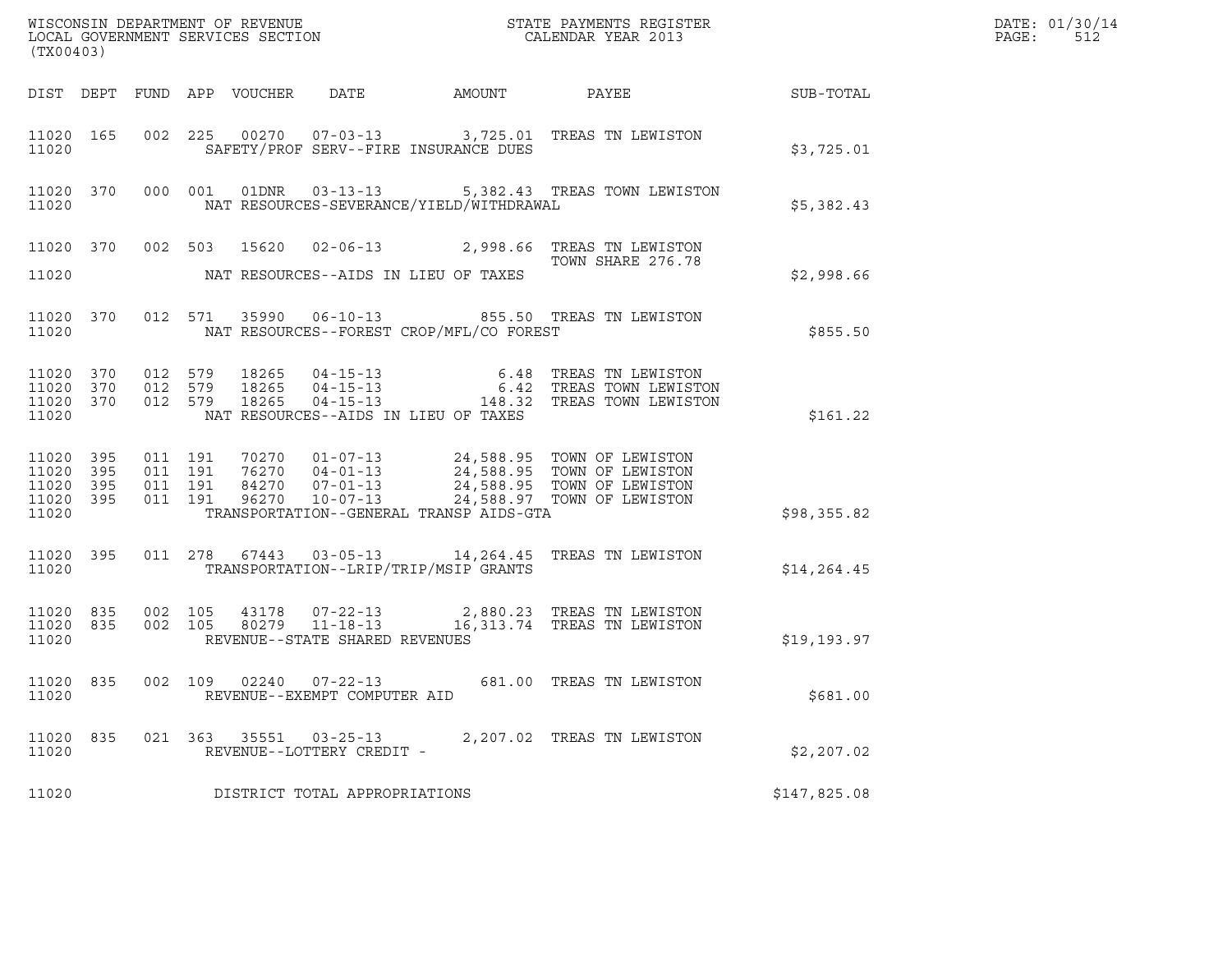| (TX00403)                                                 |                                |                                          |  |                                   |                                                                                                                                                                                                                                                                              | WISCONSIN DEPARTMENT OF REVENUE<br>LOCAL GOVERNMENT SERVICES SECTION CALENDAR YEAR 2013                                                                                                                                        |              | DATE: 01/30/14<br>$\mathtt{PAGE:}$<br>513 |
|-----------------------------------------------------------|--------------------------------|------------------------------------------|--|-----------------------------------|------------------------------------------------------------------------------------------------------------------------------------------------------------------------------------------------------------------------------------------------------------------------------|--------------------------------------------------------------------------------------------------------------------------------------------------------------------------------------------------------------------------------|--------------|-------------------------------------------|
|                                                           |                                |                                          |  |                                   |                                                                                                                                                                                                                                                                              | DIST DEPT FUND APP VOUCHER DATE AMOUNT PAYEE SUB-TOTAL                                                                                                                                                                         |              |                                           |
| 11022 165<br>11022                                        |                                |                                          |  |                                   | 002 225 00271 07-03-13 13,363.66 TREAS TN LODI<br>SAFETY/PROF SERV--FIRE INSURANCE DUES                                                                                                                                                                                      |                                                                                                                                                                                                                                | \$13,363.66  |                                           |
|                                                           |                                |                                          |  |                                   | 11022 370 002 503 15621 02-06-13 2,401.25 TREAS TN LODI                                                                                                                                                                                                                      | TOWN SHARE 187.97                                                                                                                                                                                                              |              |                                           |
| 11022                                                     |                                |                                          |  |                                   | NAT RESOURCES--AIDS IN LIEU OF TAXES                                                                                                                                                                                                                                         |                                                                                                                                                                                                                                | \$2,401.25   |                                           |
| 11022                                                     |                                |                                          |  |                                   | 11022 370 012 571 35991 06-10-13 423.69 TREAS TN LODI<br>NAT RESOURCES--FOREST CROP/MFL/CO FOREST                                                                                                                                                                            |                                                                                                                                                                                                                                | \$423.69     |                                           |
| 11022                                                     |                                |                                          |  |                                   | NAT RESOURCES--AIDS IN LIEU OF TAXES                                                                                                                                                                                                                                         | $11022 \quad 370 \qquad 012 \quad 579 \qquad 18266 \qquad 04-15-13 \qquad 13.35 \quad \text{TREAS TN LODI} \\ 11022 \quad 370 \qquad 012 \quad 579 \qquad 18266 \qquad 04-15-13 \qquad 159.48 \quad \text{TREAS TOWN LODI} \\$ | \$172.83     |                                           |
| 11022                                                     |                                |                                          |  | NAT RESOURCES--RU RECYCLING GRANT | 11022 370 074 670 40347 05-20-13 9,069.49 TREAS TN LODI                                                                                                                                                                                                                      |                                                                                                                                                                                                                                | \$9,069.49   |                                           |
| 11022 395<br>11022 395<br>11022 395<br>11022 395<br>11022 |                                | 011 191<br>011 191<br>011 191<br>011 191 |  |                                   | $\begin{tabular}{cccc} 70271 & 01-07-13 & 17,401.74 & TOWN OF LODI \\ 76271 & 04-01-13 & 17,401.74 & TOWN OF LODI \\ 84271 & 07-01-13 & 17,401.74 & TOWN OF LODI \\ 96271 & 10-07-13 & 17,401.74 & TOWN OF LODI \\ \end{tabular}$<br>TRANSPORTATION--GENERAL TRANSP AIDS-GTA |                                                                                                                                                                                                                                | \$69,606.96  |                                           |
| 11022                                                     | 11022 835 002 105<br>11022 835 | 002 105                                  |  | REVENUE--STATE SHARED REVENUES    |                                                                                                                                                                                                                                                                              |                                                                                                                                                                                                                                | \$35,870.43  |                                           |
| 11022                                                     | 11022 835                      |                                          |  | REVENUE--EXEMPT COMPUTER AID      | 002 109 02241 07-22-13 172.00 TREAS TN LODI                                                                                                                                                                                                                                  |                                                                                                                                                                                                                                | \$172.00     |                                           |
| 11022                                                     | 11022 835                      |                                          |  | REVENUE--LOTTERY CREDIT -         | 021 363 35552 03-25-13 1,961.64 TREAS TN LODI                                                                                                                                                                                                                                |                                                                                                                                                                                                                                | \$1,961.64   |                                           |
| 11022                                                     |                                |                                          |  | DISTRICT TOTAL APPROPRIATIONS     |                                                                                                                                                                                                                                                                              |                                                                                                                                                                                                                                | \$133,041.95 |                                           |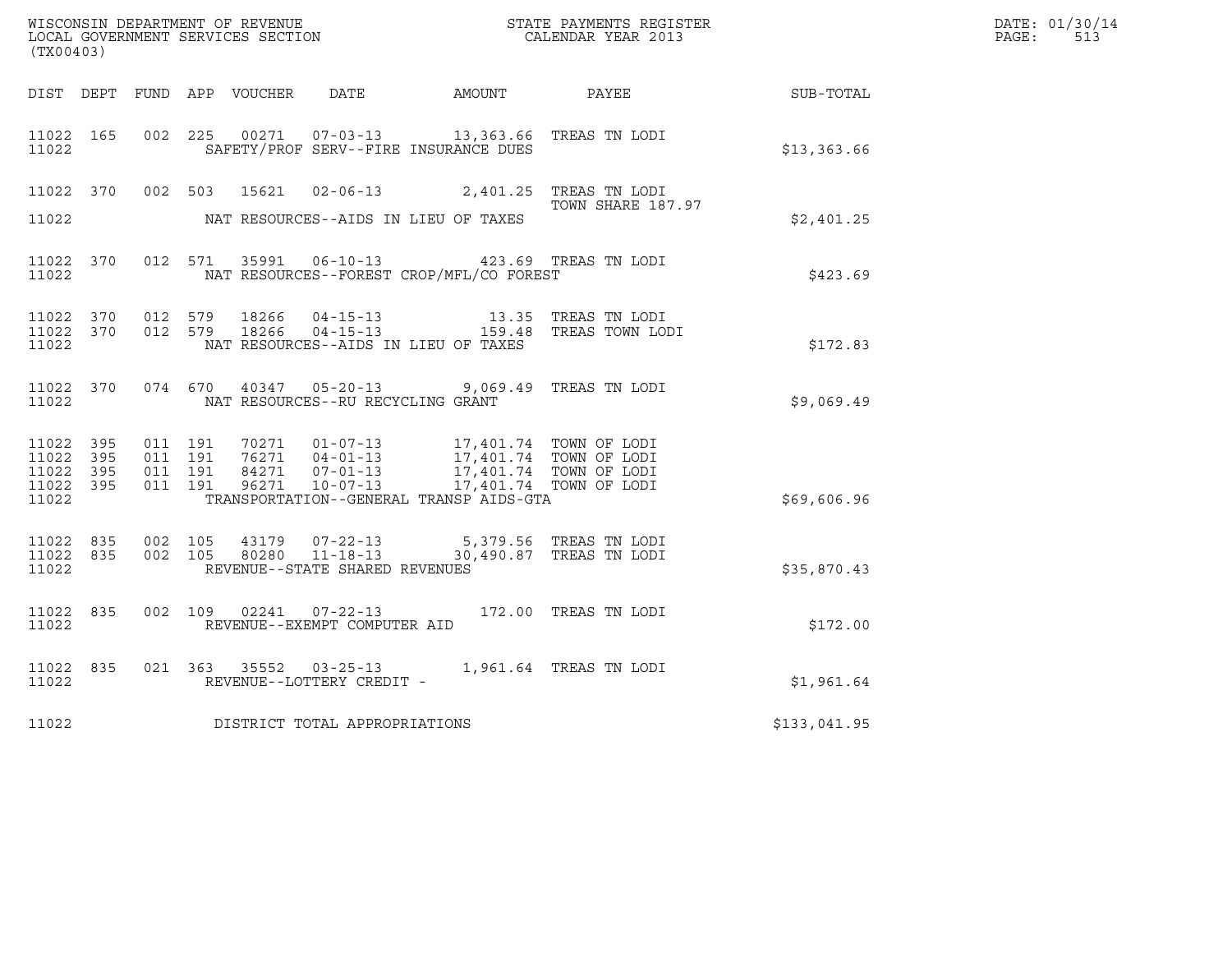| (TX00403)                                     |                   |                    |                    | WISCONSIN DEPARTMENT OF REVENUE<br>LOCAL GOVERNMENT SERVICES SECTION |                                |                                          | STATE PAYMENTS REGISTER<br>CALENDAR YEAR 2013                                                                                                                                                |              | DATE: 01/30/14<br>PAGE:<br>514 |
|-----------------------------------------------|-------------------|--------------------|--------------------|----------------------------------------------------------------------|--------------------------------|------------------------------------------|----------------------------------------------------------------------------------------------------------------------------------------------------------------------------------------------|--------------|--------------------------------|
|                                               |                   |                    |                    | DIST DEPT FUND APP VOUCHER DATE                                      |                                | AMOUNT PAYEE                             |                                                                                                                                                                                              | SUB-TOTAL    |                                |
| 11024 165<br>11024                            |                   |                    |                    |                                                                      |                                | SAFETY/PROF SERV--FIRE INSURANCE DUES    | 002 225 00272 07-03-13 2,940.82 TREAS TN LOWVILLE                                                                                                                                            | \$2,940.82   |                                |
|                                               |                   |                    |                    |                                                                      |                                |                                          | 11024 370 002 503 15622 02-06-13 9,566.37 TREAS TN LOWVILLE                                                                                                                                  |              |                                |
| 11024                                         |                   |                    |                    |                                                                      |                                | NAT RESOURCES--AIDS IN LIEU OF TAXES     | <b>TOWN SHARE 1438.09</b>                                                                                                                                                                    | \$9,566.37   |                                |
| 11024                                         | 11024 370         |                    |                    |                                                                      |                                | NAT RESOURCES--FOREST CROP/MFL/CO FOREST | 012 571 35992 06-10-13 103.78 TREAS TN LOWVILLE                                                                                                                                              | \$103.78     |                                |
| 11024 370<br>11024<br>11024<br>11024          | 370<br>370        | 012 579            |                    |                                                                      |                                | NAT RESOURCES--AIDS IN LIEU OF TAXES     | 18267  04-15-13   1,122.74   TREAS TOWN LOWVILLE                                                                                                                                             | \$2,164.10   |                                |
| 11024 395<br>11024<br>11024<br>11024<br>11024 | 395<br>395<br>395 | 011 191<br>011 191 | 011 191<br>011 191 |                                                                      |                                | TRANSPORTATION--GENERAL TRANSP AIDS-GTA  | 70272  01-07-13  24,435.47  TOWN OF LOWVILLE<br>76272  04-01-13  24,435.47  TOWN OF LOWVILLE<br>84272  07-01-13  24,435.47  TOWN OF LOWVILLE<br>96272  10-07-13  24,435.48  TOWN OF LOWVILLE | \$97,741.89  |                                |
| 11024<br>11024                                | 11024 835<br>835  |                    |                    |                                                                      | REVENUE--STATE SHARED REVENUES |                                          | 002 105 43180 07-22-13 2,351.71 TREAS TN LOWVILLE<br>002 105 80281 11-18-13 13,332.72 TREAS TN LOWVILLE                                                                                      | \$15,684.43  |                                |
| 11024 835<br>11024                            |                   |                    |                    |                                                                      |                                | DOA-PAYMENT FOR MUNICIPAL SERVICES AID   | 002 501 00001 02-01-13 783.35 TREAS TN LOWVILLE                                                                                                                                              | \$783.35     |                                |
| 11024                                         |                   |                    |                    |                                                                      | DISTRICT TOTAL APPROPRIATIONS  |                                          |                                                                                                                                                                                              | \$128,984.74 |                                |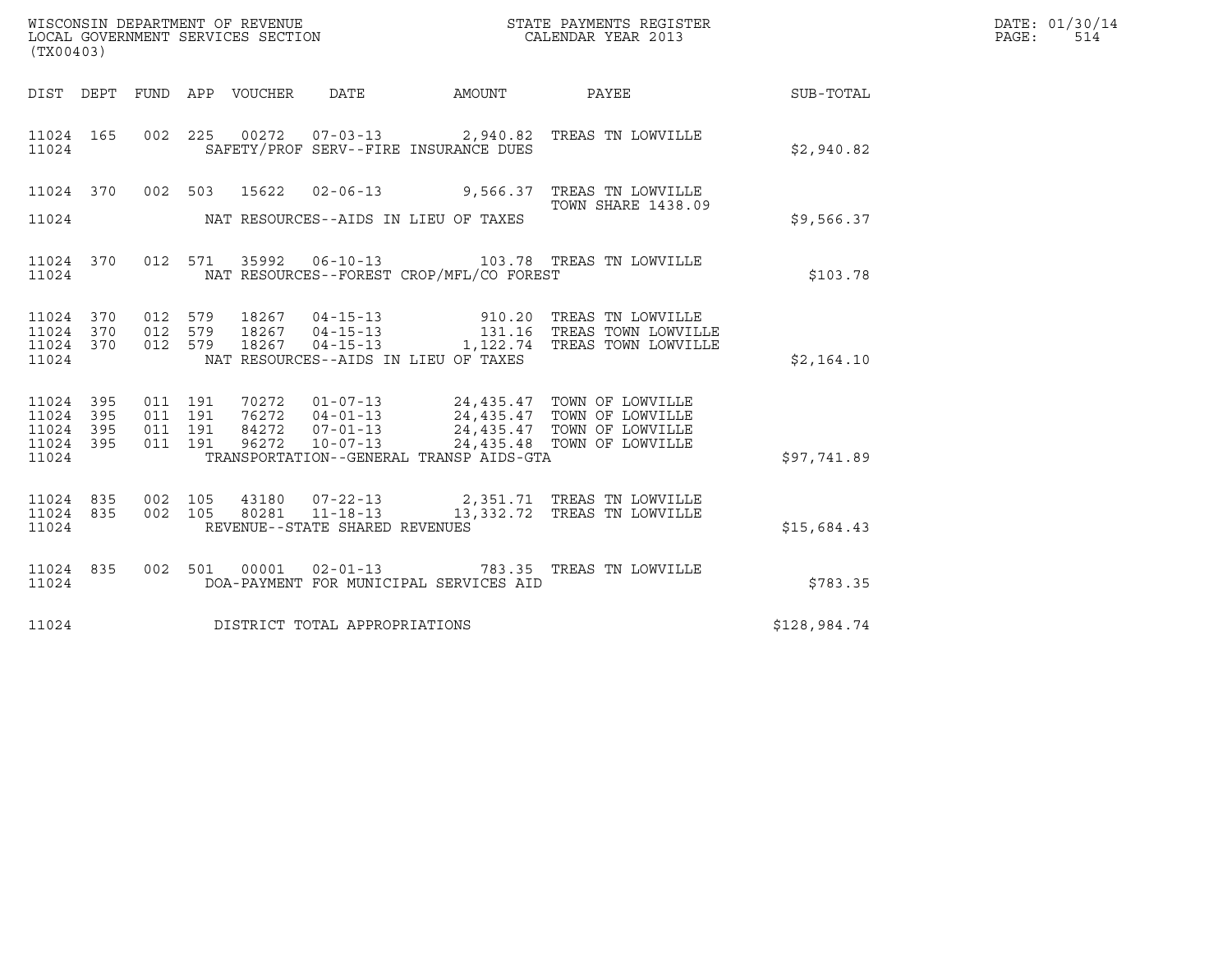| (TX00403)                       |     |                               |         |                         |                                |                                              |                                                                                                                                                                                                  |                  | DATE: 01/30/14<br>PAGE:<br>515 |
|---------------------------------|-----|-------------------------------|---------|-------------------------|--------------------------------|----------------------------------------------|--------------------------------------------------------------------------------------------------------------------------------------------------------------------------------------------------|------------------|--------------------------------|
|                                 |     |                               |         |                         |                                | DIST DEPT FUND APP VOUCHER DATE AMOUNT PAYEE |                                                                                                                                                                                                  | <b>SUB-TOTAL</b> |                                |
| 11026 165<br>11026              |     |                               |         |                         |                                | SAFETY/PROF SERV--FIRE INSURANCE DUES        | 002 225 00273 07-03-13 2,942.16 TREAS TN MARCELLON                                                                                                                                               | \$2,942.16       |                                |
| 11026 370<br>11026              |     |                               |         |                         |                                | NAT RESOURCES-SEVERANCE/YIELD/WITHDRAWAL     | 000 001 01DNR  03-13-13  830.00 TREAS TOWN MARCELLON                                                                                                                                             | \$830.00         |                                |
|                                 |     |                               |         |                         |                                |                                              | 11026 370 002 503 15623 02-06-13 1,576.16 TREAS TN MARCELLON<br>TOWN SHARE 149.98                                                                                                                |                  |                                |
| 11026                           |     |                               |         |                         |                                | NAT RESOURCES--AIDS IN LIEU OF TAXES         |                                                                                                                                                                                                  | \$1,576.16       |                                |
| 11026                           |     |                               |         |                         |                                | NAT RESOURCES--FOREST CROP/MFL/CO FOREST     | 11026 370 012 571 35993 06-10-13 270.90 TREAS TN MARCELLON                                                                                                                                       | \$270.90         |                                |
| 11026                           |     |                               |         | 11026 370 012 579 18268 |                                | NAT RESOURCES--AIDS IN LIEU OF TAXES         | 04-15-13 215.51 TREAS TOWN MARCELLON                                                                                                                                                             | \$215.51         |                                |
| 11026 395<br>11026<br>11026 395 | 395 | 011 191<br>011 191<br>011 191 |         |                         |                                |                                              | 70273  01-07-13  23,551.62  TOWN OF MARCELLON<br>76273  04-01-13  23,551.62  TOWN OF MARCELLON<br>84273  07-01-13  23,551.62  TOWN OF MARCELLON<br>96273  10-07-13  23,551.64  TOWN OF MARCELLON |                  |                                |
| 11026 395<br>11026              |     |                               | 011 191 |                         |                                | TRANSPORTATION--GENERAL TRANSP AIDS-GTA      |                                                                                                                                                                                                  | \$94, 206.50     |                                |
| 11026                           |     |                               |         |                         |                                | TRANSPORTATION--LRIP/TRIP/MSIP GRANTS        | 11026 395 011 278 70374 03-29-13 14, 264.45 TREAS TN MARCELLON                                                                                                                                   | \$14, 264.45     |                                |
| 11026 835<br>11026              |     | 11026 835 002 105             |         |                         | REVENUE--STATE SHARED REVENUES |                                              | 43181  07-22-13    1,901.20    TREAS TN MARCELLON<br>002 105 80282 11-18-13 10,920.50 TREAS TN MARCELLON                                                                                         | \$12,821.70      |                                |
| 11026 835<br>11026              |     |                               |         |                         | REVENUE--EXEMPT COMPUTER AID   |                                              | 002 109 02242 07-22-13 14.00 TREAS TN MARCELLON                                                                                                                                                  | \$14.00          |                                |
| 11026                           |     |                               |         |                         | DISTRICT TOTAL APPROPRIATIONS  |                                              |                                                                                                                                                                                                  | \$127,141.38     |                                |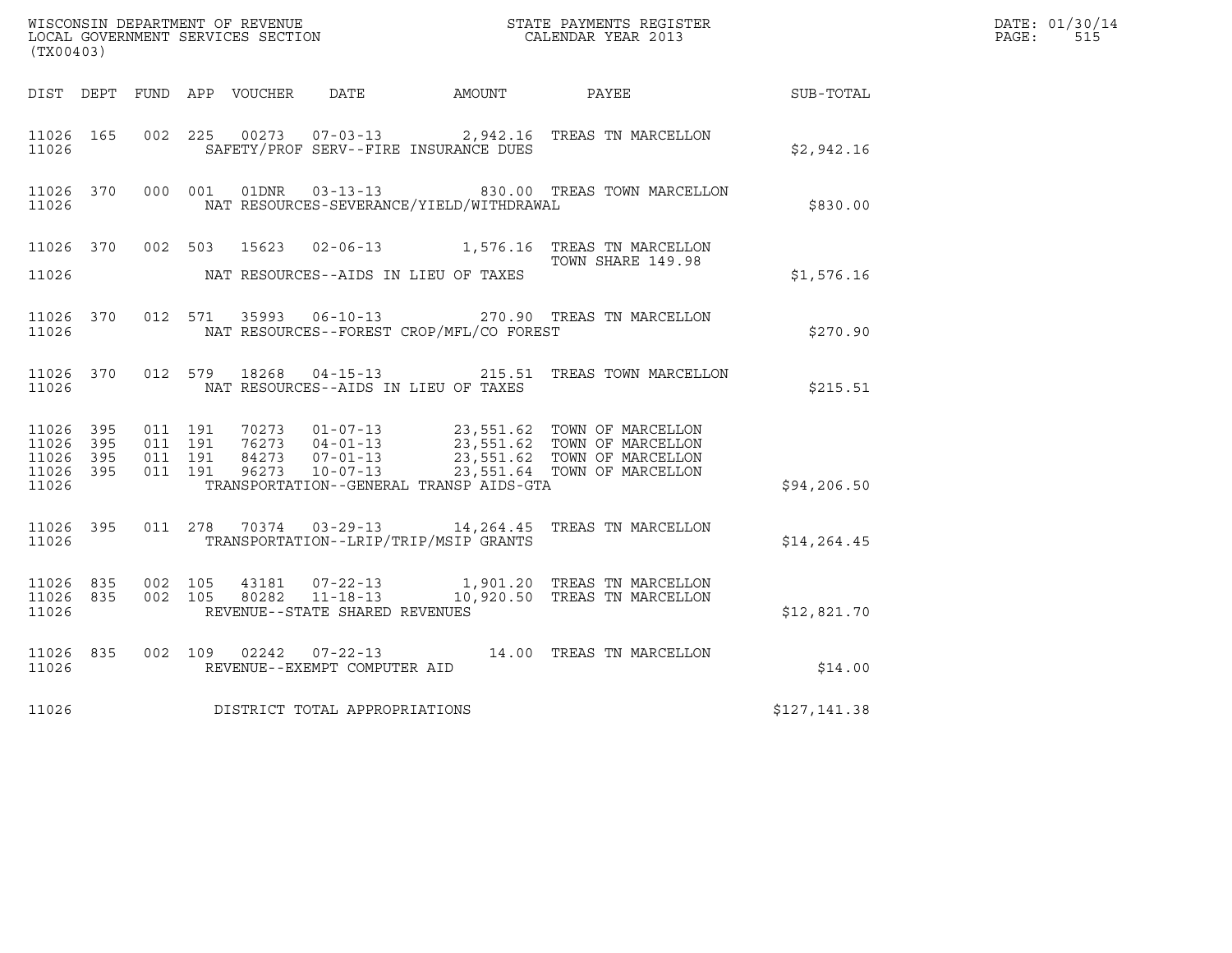| (TX00403)                                         |            |                               |         |                                   |                                              | $\tt WISCONSIM$ DEPARTMENT OF REVENUE $$\tt STATE$ PAYMENTS REGISTER LOCAL GOVERNMENT SERVICES SECTION $$\tt CALENDAR$ YEAR 2013 |             | DATE: 01/30/14<br>PAGE:<br>516 |
|---------------------------------------------------|------------|-------------------------------|---------|-----------------------------------|----------------------------------------------|----------------------------------------------------------------------------------------------------------------------------------|-------------|--------------------------------|
|                                                   |            |                               |         |                                   | DIST DEPT FUND APP VOUCHER DATE AMOUNT PAYEE |                                                                                                                                  | SUB-TOTAL   |                                |
| 11028                                             |            |                               |         |                                   | SAFETY/PROF SERV--FIRE INSURANCE DUES        | 11028 165 002 225 00274 07-03-13 2,033.72 TREAS TN NEWPORT                                                                       | \$2,033.72  |                                |
| 11028                                             |            |                               |         |                                   | NAT RESOURCES--FOREST CROP/MFL/CO FOREST     | 11028 370 012 571 35994 06-10-13 123.39 TREAS TN NEWPORT                                                                         | \$123.39    |                                |
| 11028                                             |            |                               |         | NAT RESOURCES--RU RECYCLING GRANT |                                              | 11028 370 074 670 40348 05-20-13 703.32 TREAS TN NEWPORT                                                                         | \$703.32    |                                |
| 11028 395<br>11028<br>11028<br>11028 395<br>11028 | 395<br>395 | 011 191<br>011 191<br>011 191 | 011 191 |                                   | TRANSPORTATION--GENERAL TRANSP AIDS-GTA      |                                                                                                                                  | \$61,879.91 |                                |
| 11028                                             |            |                               |         | REVENUE--STATE SHARED REVENUES    |                                              | $11028 835 002 105 43182 07-22-13 1,047.43 TREAS TN NEWPORT11028 835 002 105 80283 11-18-13 5,916.78 TREAS TN NEWPORT$           | \$6,964.21  |                                |
| 11028                                             |            |                               |         | REVENUE--EXEMPT COMPUTER AID      |                                              | 11028 835 002 109 02243 07-22-13 7.00 TREAS TN NEWPORT                                                                           | \$7.00      |                                |
| 11028 835<br>11028                                |            |                               |         | REVENUE--LOTTERY CREDIT -         |                                              | 021  363  35553  03-25-13  265.94  TREAS TN NEWPORT                                                                              | \$265.94    |                                |
| 11028                                             |            |                               |         | DISTRICT TOTAL APPROPRIATIONS     |                                              |                                                                                                                                  | \$71,977.49 |                                |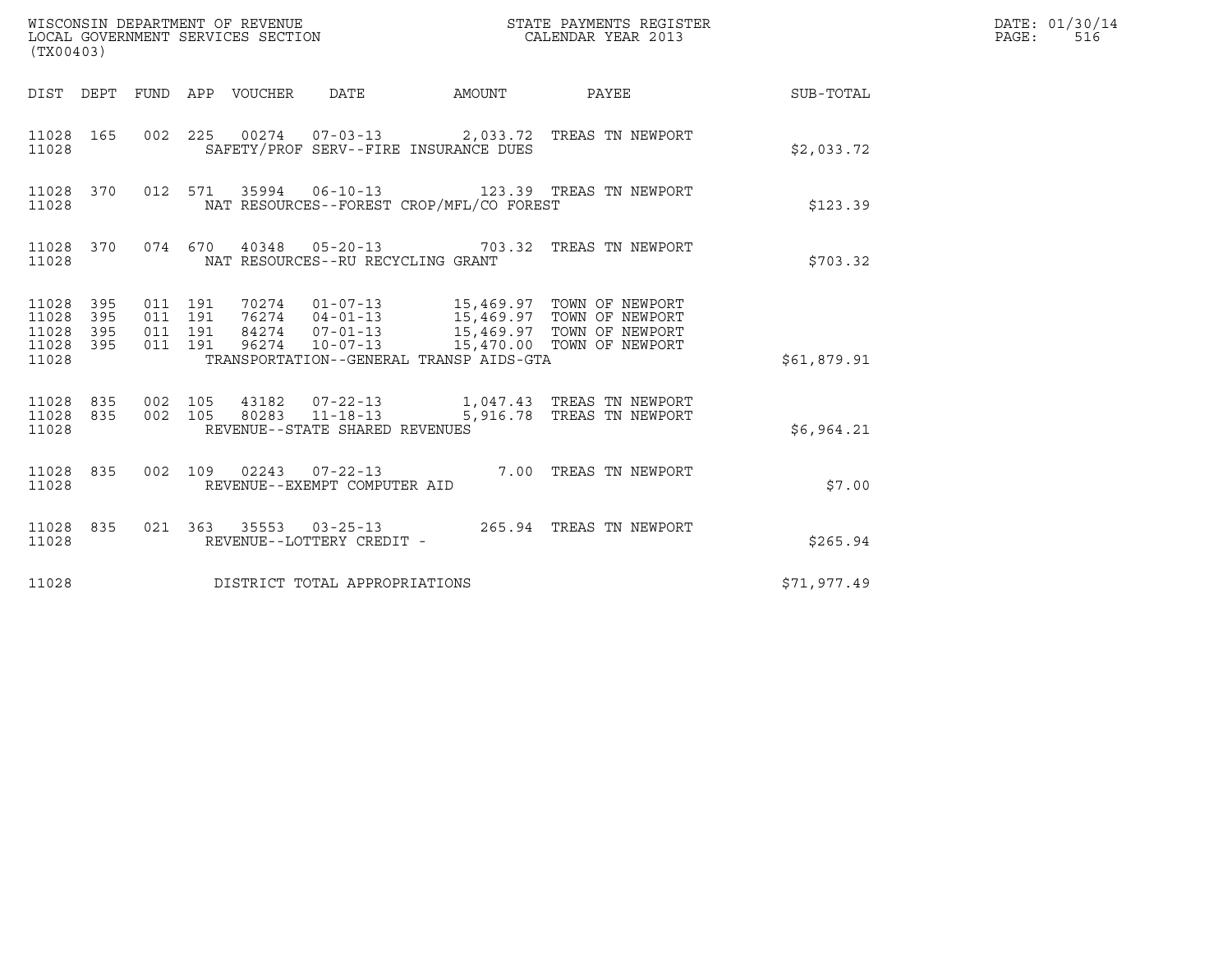| (TX00403)                                |            |                                          |  | WISCONSIN DEPARTMENT OF REVENUE<br>LOCAL GOVERNMENT SERVICES SECTION |                                                                                                                                                                                      | STATE PAYMENTS REGISTER<br>CALENDAR YEAR 2013                                         |              | DATE: 01/30/14<br>PAGE:<br>517 |
|------------------------------------------|------------|------------------------------------------|--|----------------------------------------------------------------------|--------------------------------------------------------------------------------------------------------------------------------------------------------------------------------------|---------------------------------------------------------------------------------------|--------------|--------------------------------|
|                                          |            |                                          |  |                                                                      |                                                                                                                                                                                      | DIST DEPT FUND APP VOUCHER DATE AMOUNT PAYEE TO SUB-TOTAL                             |              |                                |
| 11030 165<br>11030                       |            |                                          |  |                                                                      | SAFETY/PROF SERV--FIRE INSURANCE DUES                                                                                                                                                | 002 225 00275 07-03-13 1,972.56 TREAS TN OTSEGO                                       | \$1,972.56   |                                |
| 11030 370<br>11030                       |            |                                          |  |                                                                      | NAT RESOURCES--FOREST CROP/MFL/CO FOREST                                                                                                                                             | 012 571 35995 06-10-13 94.09 TREAS TN OTSEGO                                          | \$94.09      |                                |
| 11030 370<br>11030 370<br>11030          |            | 012 579<br>012 579                       |  |                                                                      | NAT RESOURCES--AIDS IN LIEU OF TAXES                                                                                                                                                 | 18269  04-15-13  557.04  TREAS TN OTSEGO<br>18269  04-15-13  20.00  TREAS TOWN OTSEGO | \$577.04     |                                |
| 11030 395<br>11030<br>11030<br>11030 395 | 395<br>395 | 011 191<br>011 191<br>011 191<br>011 191 |  |                                                                      | 70275  01-07-13  24,959.43  TOWN OF OTSEGO<br>76275  04-01-13  24,959.43  TOWN OF OTSEGO<br>84275  07-01-13  24,959.43  TOWN OF OTSEGO<br>96275  10-07-13  24,959.43  TOWN OF OTSEGO |                                                                                       |              |                                |
| 11030                                    |            |                                          |  |                                                                      | TRANSPORTATION--GENERAL TRANSP AIDS-GTA                                                                                                                                              |                                                                                       | \$99,837.72  |                                |
| 11030 395<br>11030                       |            | 011 278                                  |  |                                                                      | TRANSPORTATION--LRIP/TRIP/MSIP GRANTS                                                                                                                                                | 88352  09-20-13  14,850.94  TREAS TN OTSEGO                                           | \$14,850.94  |                                |
| 11030 835 002 105<br>11030 835<br>11030  |            | 002 105                                  |  | 80284 11-18-13<br>REVENUE--STATE SHARED REVENUES                     |                                                                                                                                                                                      | 43183  07-22-13  1,746.46  TREAS TN OTSEGO<br>9,897.33 TREAS TN OTSEGO                | \$11,643.79  |                                |
| 11030 835<br>11030                       |            |                                          |  | REVENUE--EXEMPT COMPUTER AID                                         |                                                                                                                                                                                      | 002 109 02244 07-22-13 27.00 TREAS TN OTSEGO                                          | \$27.00      |                                |
| 11030                                    |            |                                          |  | DISTRICT TOTAL APPROPRIATIONS                                        |                                                                                                                                                                                      |                                                                                       | \$129,003.14 |                                |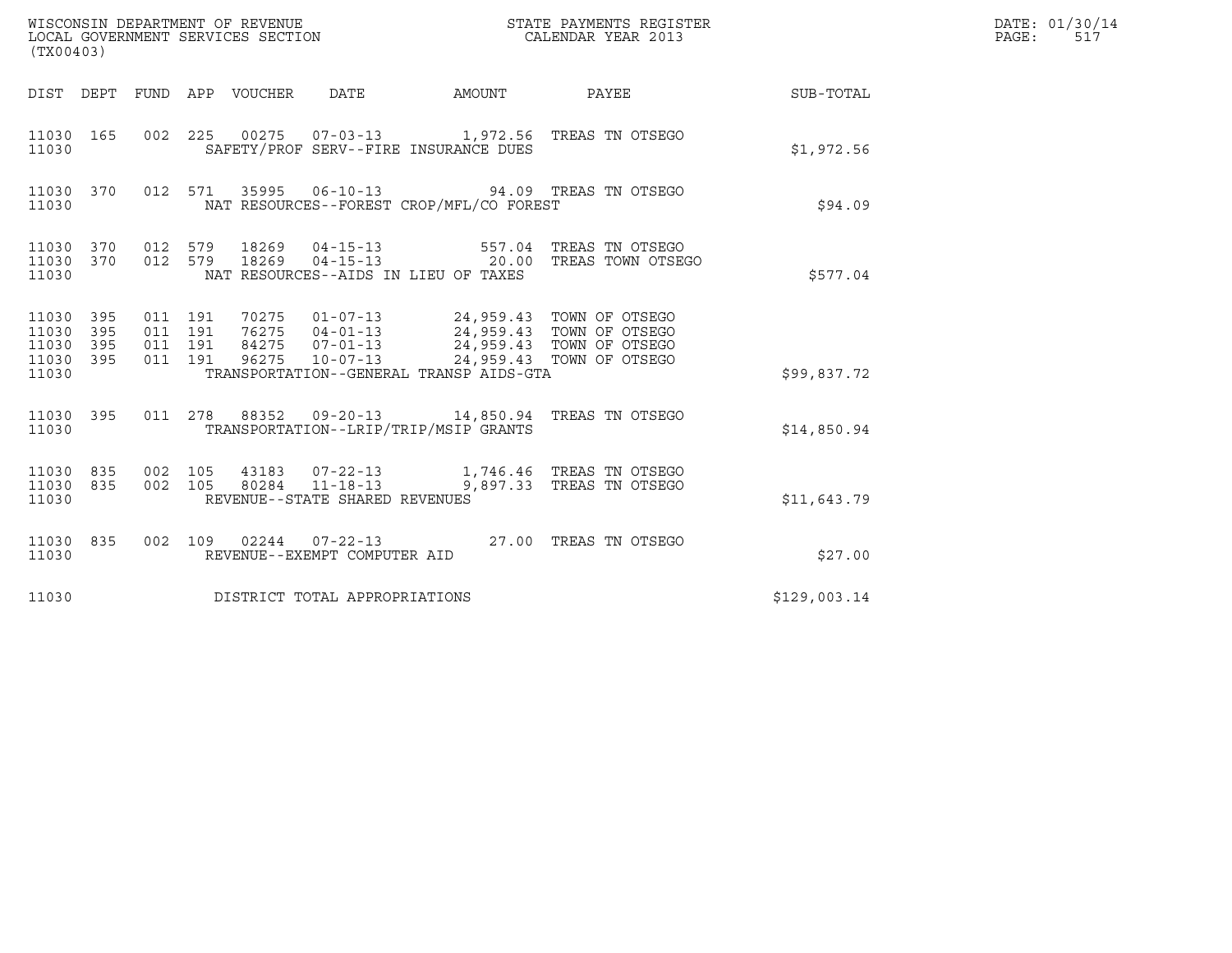|                                                       |                   |                               |         |                |                                                  |                                              | %WISCONSIN DEPARTMENT OF REVENUE $$\tt STATE~PAYMEMTS~REGISTER~LOCAL~GOVERNMENT~SERVICS~SECTION~CALENDAR~YEAR~2013$                                           |              | DATE: 01/30/14<br>PAGE:<br>518 |
|-------------------------------------------------------|-------------------|-------------------------------|---------|----------------|--------------------------------------------------|----------------------------------------------|---------------------------------------------------------------------------------------------------------------------------------------------------------------|--------------|--------------------------------|
| (TX00403)                                             |                   |                               |         |                |                                                  |                                              |                                                                                                                                                               |              |                                |
|                                                       |                   |                               |         |                |                                                  | DIST DEPT FUND APP VOUCHER DATE AMOUNT PAYEE |                                                                                                                                                               | SUB-TOTAL    |                                |
| 11032 165<br>11032                                    |                   |                               |         |                |                                                  | SAFETY/PROF SERV--FIRE INSURANCE DUES        | 002 225 00276 07-03-13 7,054.32 TREAS TN PACIFIC                                                                                                              | \$7.054.32   |                                |
| 11032 370<br>11032                                    |                   |                               | 002 503 | 15624          |                                                  | NAT RESOURCES--AIDS IN LIEU OF TAXES         | 02-06-13 27,760.28 TREAS TN PACIFIC<br>TOWN SHARE -5122.21                                                                                                    | \$27,760.28  |                                |
| 11032                                                 |                   |                               |         |                |                                                  | NAT RESOURCES--FOREST CROP/MFL/CO FOREST     | 11032 370 012 571 35996 06-10-13 39.60 TREAS TN PACIFIC                                                                                                       | \$39.60      |                                |
| 11032 370<br>11032                                    | 11032 370 012 579 | 012 579                       |         | 18270<br>18270 | 04-15-13<br>04-15-13                             | NAT RESOURCES--AIDS IN LIEU OF TAXES         | 783.60 TREAS TN PACIFIC<br>545.05 TREAS TOWN PACIFIC                                                                                                          | \$1,328.65   |                                |
| 11032 395<br>11032 395<br>11032<br>11032 395<br>11032 | 395               | 011 191<br>011 191<br>011 191 | 011 191 |                |                                                  | TRANSPORTATION--GENERAL TRANSP AIDS-GTA      | 12,998.38 TOWN OF PACIFIC<br>76276 04-01-13 12,998.38 TOWN OF PACIFIC<br>84276 07-01-13 12,998.38 TOWN OF PACIFIC<br>96276 10-07-13 12,998.38 TOWN OF PACIFIC | \$51,993.52  |                                |
| 11032                                                 | 11032 505         |                               | 002 174 |                |                                                  | DOA--TRANSMISSION LINE FEE DISTRIBUTION      | 58370  04-26-13  3,883.00  TREAS TN PACIFIC                                                                                                                   | \$3,883.00   |                                |
| 11032 835<br>11032 835<br>11032                       |                   | 002 105<br>002 105            |         | 80285          | $11 - 18 - 13$<br>REVENUE--STATE SHARED REVENUES |                                              | 43184  07-22-13  108,804.31  TREAS TN PACIFIC<br>621,961.93 TREAS TN PACIFIC                                                                                  | \$730,766.24 |                                |
| 11032 835<br>11032                                    |                   |                               |         |                | REVENUE--LOTTERY CREDIT -                        |                                              | 021 $363$ $35554$ 03-25-13<br>PRIEAS TN PACIFIC                                                                                                               | \$3,671.85   |                                |
| 11032                                                 |                   |                               |         |                | DISTRICT TOTAL APPROPRIATIONS                    |                                              |                                                                                                                                                               | \$826,497.46 |                                |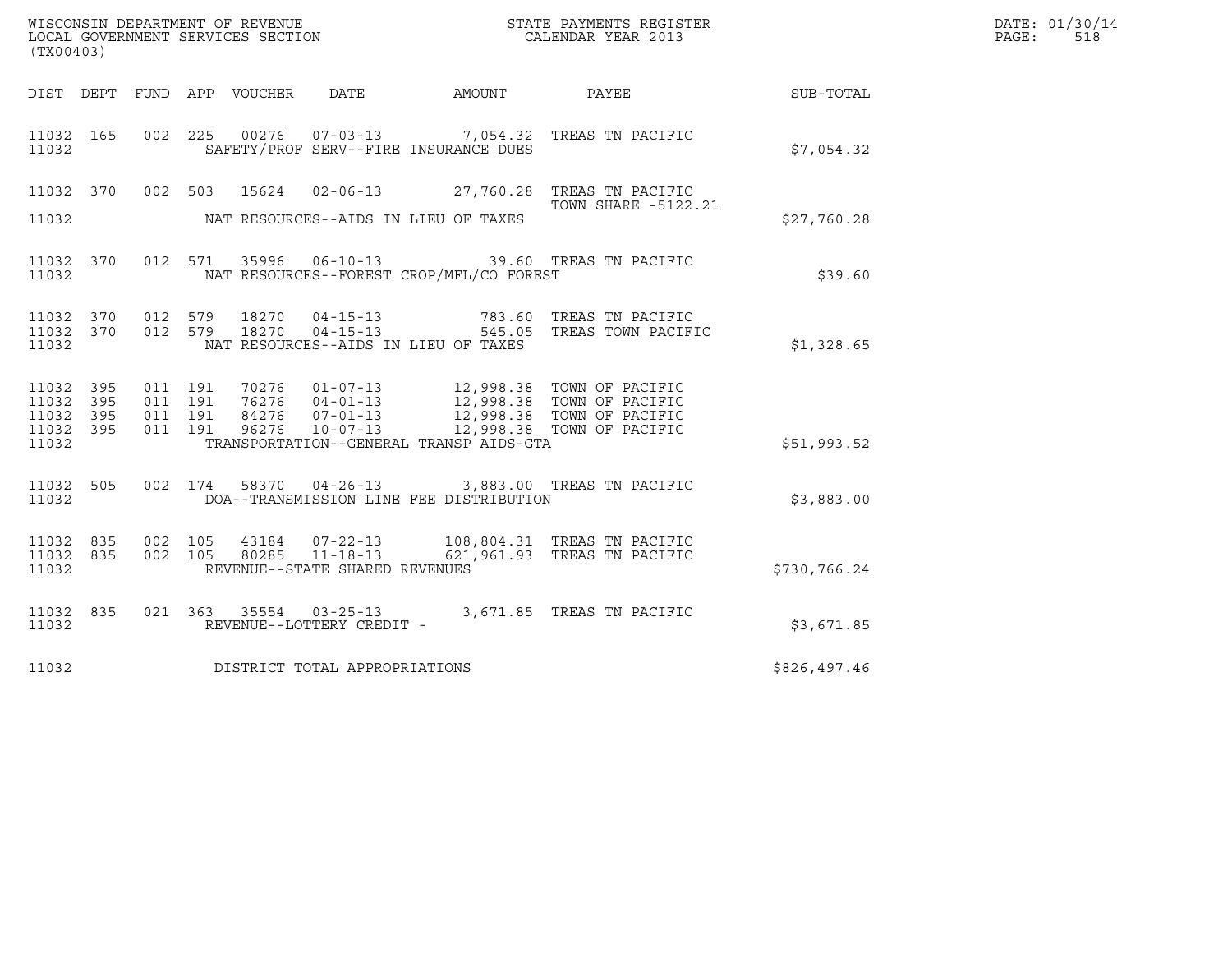| WISCONSIN DEPARTMENT OF REVENUE<br>LOCAL GOVERNMENT SERVICES SECTION<br>(TX00403) |                          |                                      |     |             |                                                  |                                          | STATE PAYMENTS REGISTER<br>CALENDAR YEAR 2013                                                                                                                                   |              | DATE: 01/30/14<br>PAGE:<br>519 |
|-----------------------------------------------------------------------------------|--------------------------|--------------------------------------|-----|-------------|--------------------------------------------------|------------------------------------------|---------------------------------------------------------------------------------------------------------------------------------------------------------------------------------|--------------|--------------------------------|
| DIST                                                                              | DEPT                     | FUND                                 |     | APP VOUCHER | <b>DATE</b>                                      | AMOUNT                                   | PAYEE                                                                                                                                                                           | SUB-TOTAL    |                                |
| 11034 165<br>11034                                                                |                          |                                      |     |             |                                                  | SAFETY/PROF SERV--FIRE INSURANCE DUES    | 002  225  00277  07-03-13  2,905.91  TREAS TN RANDOLPH                                                                                                                          | \$2,905.91   |                                |
| 11034 370<br>11034                                                                |                          | 012 571                              |     |             |                                                  | NAT RESOURCES--FOREST CROP/MFL/CO FOREST | 35997   06-10-13   69.52   TREAS TN RANDOLPH                                                                                                                                    | \$69.52      |                                |
| 11034<br>11034<br>11034<br>11034<br>11034                                         | 395<br>395<br>395<br>395 | 011 191<br>011<br>011 191<br>011 191 | 191 |             | 96277 10-07-13                                   | TRANSPORTATION--GENERAL TRANSP AIDS-GTA  | 70277  01-07-13   16,880.08   TOWN OF RANDOLPH<br>76277  04-01-13   16,880.08   TOWN OF RANDOLPH<br>84277  07-01-13   16,880.08  TOWN OF RANDOLPH<br>16,880.08 TOWN OF RANDOLPH | \$67,520.32  |                                |
| 11034 835<br>11034 835<br>11034                                                   |                          | 002 105<br>002 105                   |     |             | 80286 11-18-13<br>REVENUE--STATE SHARED REVENUES |                                          | 43185  07-22-13  27,228.16  TREAS TN RANDOLPH<br>155,171.63 TREAS TN RANDOLPH                                                                                                   | \$182,399.79 |                                |
| 11034 835<br>11034                                                                |                          | 002 109                              |     |             | REVENUE--EXEMPT COMPUTER AID                     | 292.00                                   | TREAS TN RANDOLPH                                                                                                                                                               | \$292.00     |                                |
| 11034                                                                             |                          |                                      |     |             | DISTRICT TOTAL APPROPRIATIONS                    |                                          |                                                                                                                                                                                 | \$253,187.54 |                                |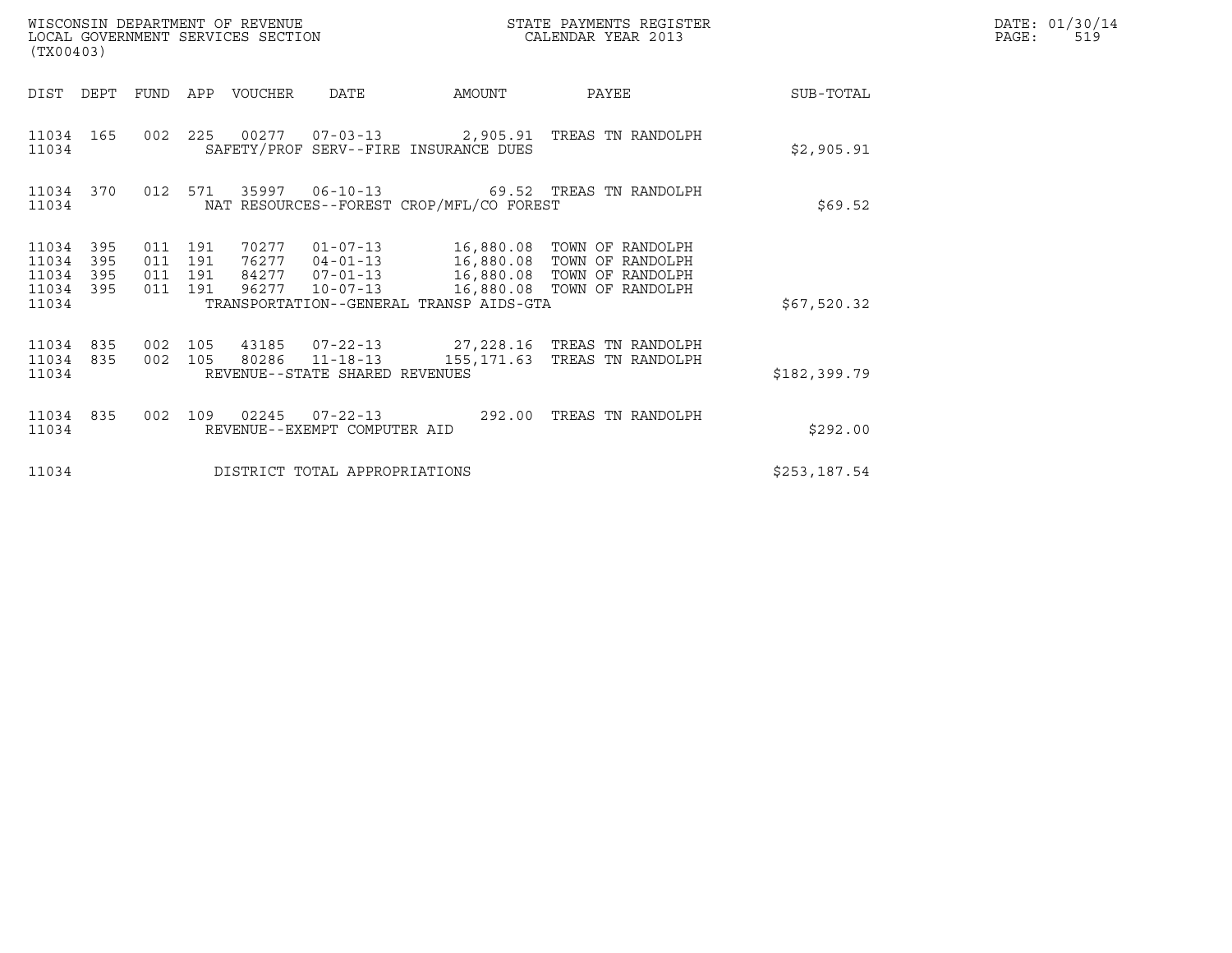| (TX00403)                                 |                          |                                          | WISCONSIN DEPARTMENT OF REVENUE<br>LOCAL GOVERNMENT SERVICES SECTION |                                                        |                                                                                                                                                                                                                             | STATE PAYMENTS REGISTER<br>CALENDAR YEAR 2013       | DATE: 01/30/14<br>PAGE:<br>520 |  |
|-------------------------------------------|--------------------------|------------------------------------------|----------------------------------------------------------------------|--------------------------------------------------------|-----------------------------------------------------------------------------------------------------------------------------------------------------------------------------------------------------------------------------|-----------------------------------------------------|--------------------------------|--|
| DIST DEPT                                 |                          | FUND                                     | APP VOUCHER                                                          | <b>DATE</b>                                            | AMOUNT                                                                                                                                                                                                                      | PAYEE                                               | SUB-TOTAL                      |  |
| 11036 165<br>11036                        |                          |                                          |                                                                      |                                                        | SAFETY/PROF SERV--FIRE INSURANCE DUES                                                                                                                                                                                       | 002  225  00278  07-03-13  1,694.34  TREAS TN SCOTT | \$1,694.34                     |  |
| 11036 370<br>11036                        |                          | 012 571                                  |                                                                      |                                                        | NAT RESOURCES--FOREST CROP/MFL/CO FOREST                                                                                                                                                                                    |                                                     | \$66.60                        |  |
| 11036<br>11036<br>11036<br>11036<br>11036 | 395<br>395<br>395<br>395 | 011 191<br>011 191<br>011 191<br>011 191 |                                                                      |                                                        | 70278  01-07-13  18,777.79  TOWN OF SCOTT<br>76278  04-01-13  18,777.79  TOWN OF SCOTT<br>84278  07-01-13  18,777.79  TOWN OF SCOTT<br>96278  10-07-13  18,777.79  TOWN OF SCOTT<br>TRANSPORTATION--GENERAL TRANSP AIDS-GTA |                                                     | \$75, 111.16                   |  |
| 11036<br>11036<br>11036                   | 835<br>835               | 002 105<br>002 105                       |                                                                      | 80287 11-18-13<br>REVENUE--STATE SHARED REVENUES       | 43186  07-22-13  17,702.67  TREAS TN SCOTT                                                                                                                                                                                  | 100,334.20 TREAS TN SCOTT                           | \$118,036.87                   |  |
| 11036<br>11036                            | 835                      | 002 109                                  |                                                                      | $02246$ $07 - 22 - 13$<br>REVENUE--EXEMPT COMPUTER AID | 1.00                                                                                                                                                                                                                        | TREAS TN SCOTT                                      | \$1.00                         |  |
| 11036                                     |                          |                                          |                                                                      | DISTRICT TOTAL APPROPRIATIONS                          |                                                                                                                                                                                                                             |                                                     | \$194,909.97                   |  |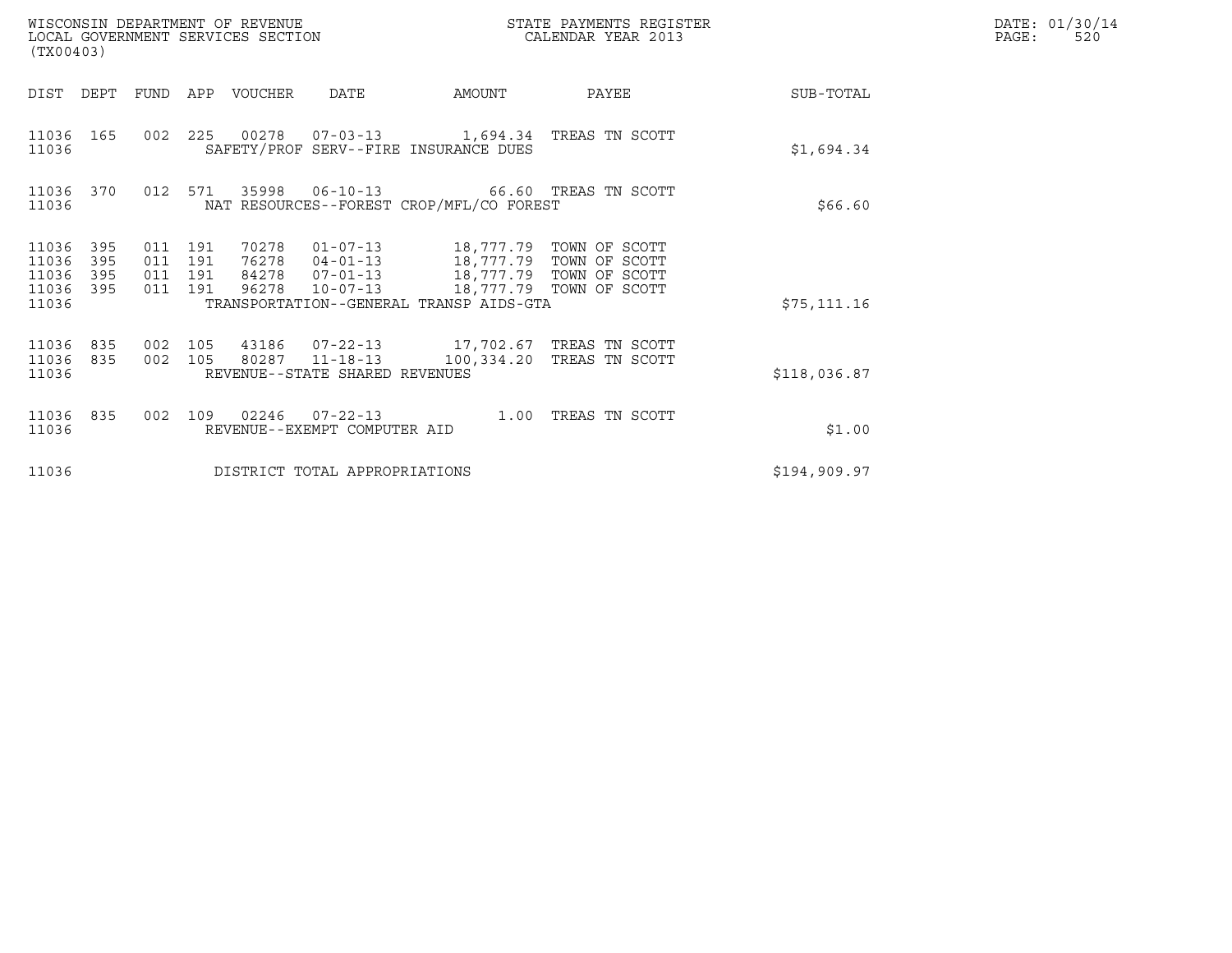|       | DATE: 01/30/14 |
|-------|----------------|
| PAGE: | 521            |

| (TX00403)                                             |     |                                          |                               |                                                  |                                          |                                                                                                                                                                                                      |               | DATE: 01/30/14<br>PAGE:<br>521 |
|-------------------------------------------------------|-----|------------------------------------------|-------------------------------|--------------------------------------------------|------------------------------------------|------------------------------------------------------------------------------------------------------------------------------------------------------------------------------------------------------|---------------|--------------------------------|
|                                                       |     |                                          | DIST DEPT FUND APP VOUCHER    | DATE                                             | AMOUNT                                   | PAYEE                                                                                                                                                                                                | SUB-TOTAL     |                                |
| 11038 165<br>11038                                    |     | 002 225                                  |                               |                                                  | SAFETY/PROF SERV--FIRE INSURANCE DUES    | 00279  07-03-13  2,056.27  TREAS TN SPRINGVALE                                                                                                                                                       | \$2,056.27    |                                |
| 11038 370<br>11038                                    |     |                                          | 002 503<br>16319              |                                                  | NAT RESOURCES--AIDS IN LIEU OF TAXES     | 03-13-13 31,552.77 TREAS TN SPRINGVALE<br><b>TOWN SHARE 3413.37</b>                                                                                                                                  | \$31,552.77   |                                |
| 11038 370<br>11038                                    |     |                                          |                               |                                                  | NAT RESOURCES--FOREST CROP/MFL/CO FOREST | 012 571 35999 06-10-13 222.00 TREAS TN SPRINGVALE                                                                                                                                                    | \$222.00      |                                |
| 11038 370<br>11038 370<br>11038                       |     | 012 579<br>012 579                       | 18271<br>18271                | $04 - 15 - 13$                                   | NAT RESOURCES--AIDS IN LIEU OF TAXES     | 466.51 TREAS TN SPRINGVALE<br>04-15-13 1,645.22 TREAS TOWN SPRINGVALE                                                                                                                                | \$2,111.73    |                                |
| 11038 395<br>11038 395<br>11038<br>11038 395<br>11038 | 395 | 011 191<br>011 191<br>011 191<br>011 191 |                               |                                                  | TRANSPORTATION--GENERAL TRANSP AIDS-GTA  | 70279  01-07-13  25,065.28  TOWN OF SPRINGVALE<br>76279  04-01-13  25,065.28  TOWN OF SPRINGVALE<br>84279  07-01-13  25,065.28  TOWN OF SPRINGVALE<br>96279  10-07-13  25,065.28  TOWN OF SPRINGVALE | \$100, 261.12 |                                |
| 11038 395<br>11038                                    |     | 011 278                                  | 90691                         |                                                  | TRANSPORTATION--LRIP/TRIP/MSIP GRANTS    | 10-11-13 14,850.94 TREAS TN SPRINGVALE                                                                                                                                                               | \$14,850.94   |                                |
| 11038 835<br>11038 835<br>11038                       |     | 002 105<br>002 105                       | 43187<br>80288                | $11 - 18 - 13$<br>REVENUE--STATE SHARED REVENUES |                                          | 07-22-13 1,263.59 TREAS TN SPRINGVALE<br>6,913.97 TREAS TN SPRINGVALE                                                                                                                                | \$8,177.56    |                                |
| 11038 835<br>11038                                    |     |                                          | 002 109 02247 07-22-13        | REVENUE--EXEMPT COMPUTER AID                     |                                          | 50.00 TREAS TN SPRINGVALE                                                                                                                                                                            | \$50.00       |                                |
| 11038                                                 |     |                                          | DISTRICT TOTAL APPROPRIATIONS |                                                  |                                          |                                                                                                                                                                                                      | \$159,282.39  |                                |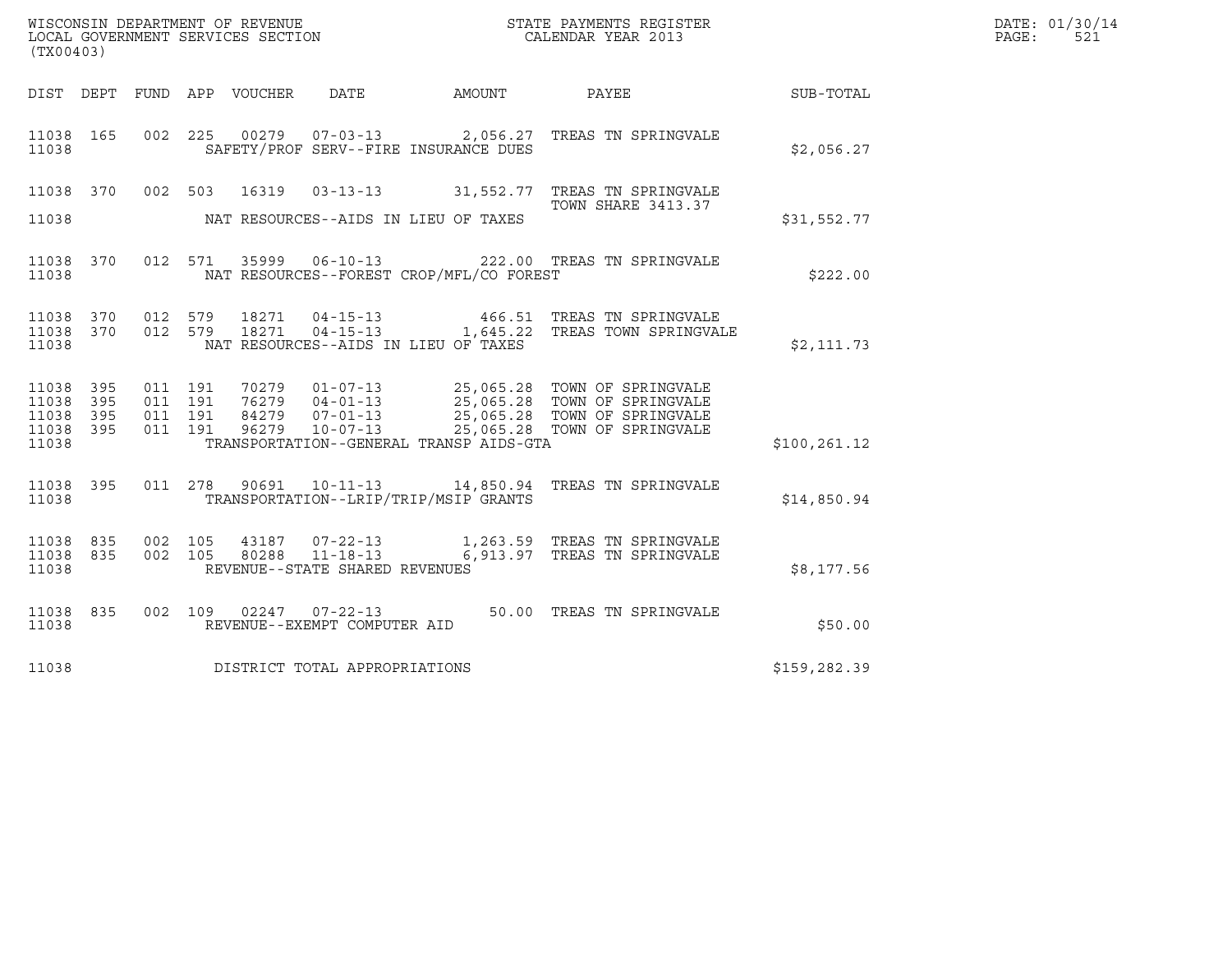| WISCONSIN DEPARTMENT OF REVENUE<br>LOCAL GOVERNMENT SERVICES SECTION<br>(TX00403) | STATE PAYMENTS REGISTER<br>CALENDAR YEAR 2013 | DATE: 01/30/14<br>522<br>PAGE: |
|-----------------------------------------------------------------------------------|-----------------------------------------------|--------------------------------|

| (TX00403)                                                             |                                                                                                                                                                          |                                                                                                                                       |               |
|-----------------------------------------------------------------------|--------------------------------------------------------------------------------------------------------------------------------------------------------------------------|---------------------------------------------------------------------------------------------------------------------------------------|---------------|
| DIST<br>DEPT                                                          | FUND APP VOUCHER<br>DATE<br>AMOUNT                                                                                                                                       | PAYEE                                                                                                                                 | SUB-TOTAL     |
| 165<br>002<br>11040<br>11040                                          | 225<br>SAFETY/PROF SERV--FIRE INSURANCE DUES                                                                                                                             | 00280  07-03-13  9,144.01 TREAS TN WEST POINT                                                                                         | \$9,144.01    |
| 002<br>370<br>11040<br>370<br>11040                                   | 503<br>002 503<br>15625<br>$02 - 06 - 13$                                                                                                                                | 15625  02-06-13  37,228.12  TREAS TN WEST POINT<br>732.65<br>TREAS TN WEST POINT<br><b>TOWN SHARE 3038.95</b>                         |               |
| 11040                                                                 | NAT RESOURCES--AIDS IN LIEU OF TAXES                                                                                                                                     |                                                                                                                                       | \$37,960.77   |
| 012<br>11040<br>370<br>11040                                          | NAT RESOURCES--FOREST CROP/MFL/CO FOREST                                                                                                                                 |                                                                                                                                       | \$185.98      |
| 012<br>11040<br>370<br>11040                                          | 579<br>18272<br>$04 - 15 - 13$ 90.93<br>NAT RESOURCES--AIDS IN LIEU OF TAXES                                                                                             | TREAS TOWN WEST POINT                                                                                                                 | \$90.93       |
| 11040<br>395<br>11040<br>395<br>11040<br>395<br>11040<br>395<br>11040 | 011 191<br>70280   01-07-13<br>76280   04-01-13<br>011 191<br>76280<br>011 191<br>84280<br>011 191<br>96280<br>$10 - 07 - 13$<br>TRANSPORTATION--GENERAL TRANSP AIDS-GTA | 21,487.55 TOWN OF WEST POINT<br>21,487.55 TOWN OF WEST POINT<br>07-01-13 21,487.55 TOWN OF WEST POINT<br>21,487.55 TOWN OF WEST POINT | \$85,950.20   |
| 835<br>11040<br>11040<br>835<br>11040                                 | 002 105<br>43188<br>002 105<br>$11 - 18 - 13$<br>80289<br>REVENUE--STATE SHARED REVENUES                                                                                 | 07-22-13 3,045.55 TREAS TN WEST POINT<br>18,092.25 TREAS TN WEST POINT                                                                | \$21,137.80   |
| 002<br>11040<br>835<br>11040                                          | $07 - 22 - 13$<br>109<br>02248<br>REVENUE--EXEMPT COMPUTER AID                                                                                                           | TREAS TN WEST POINT<br>21.00                                                                                                          | \$21.00       |
| 835<br>11040<br>11040                                                 | 021 363 35555 03-25-13<br>REVENUE--LOTTERY CREDIT -                                                                                                                      | TREAS TN WEST POINT<br>10,699.82                                                                                                      | \$10,699.82   |
| 11040                                                                 | DISTRICT TOTAL APPROPRIATIONS                                                                                                                                            |                                                                                                                                       | \$165, 190.51 |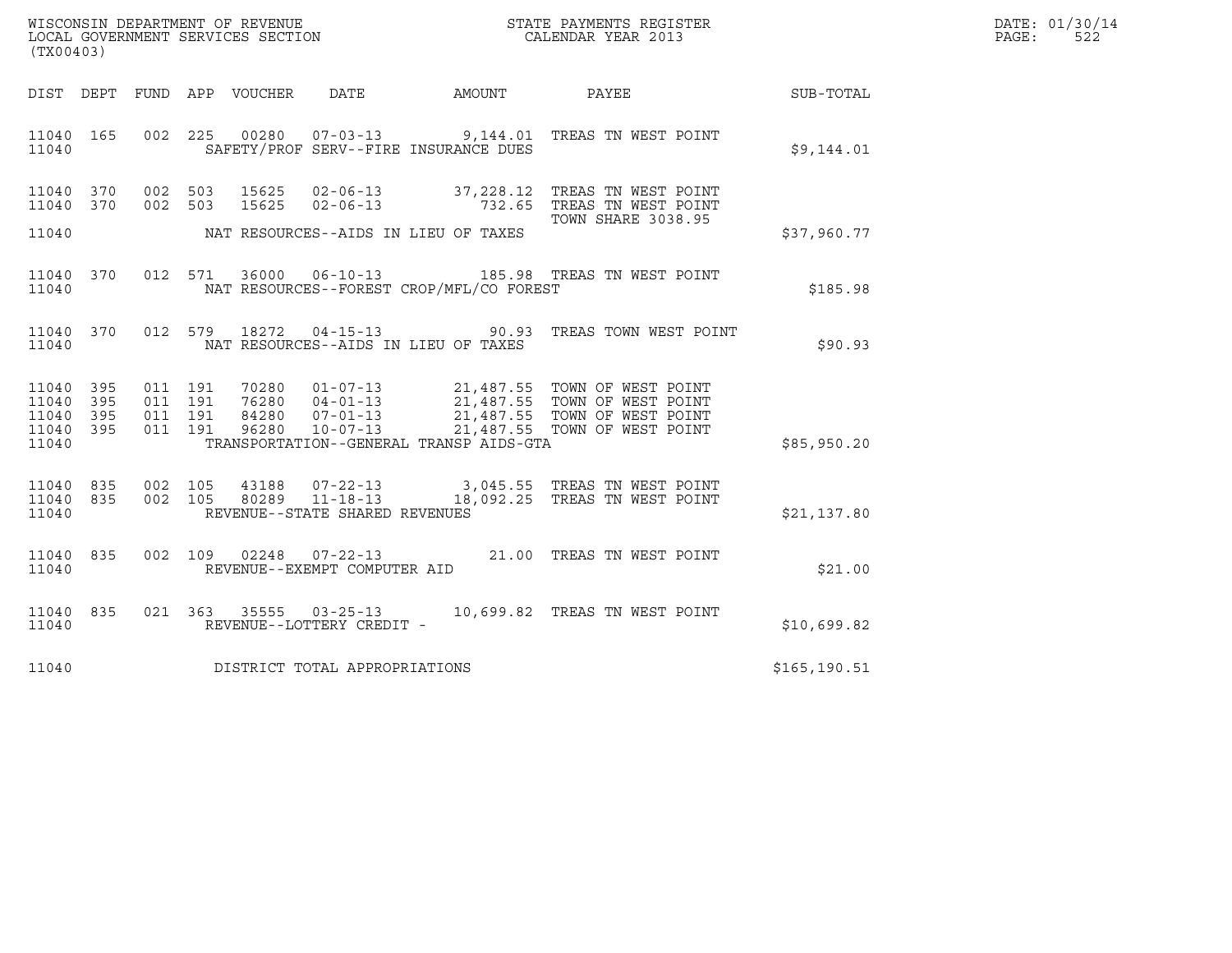| WISCONSIN DEPARTMENT OF REVENUE   | STATE PAYMENTS REGISTER | DATE: 01/30/14 |
|-----------------------------------|-------------------------|----------------|
| LOCAL GOVERNMENT SERVICES SECTION | CALENDAR YEAR 2013      | 523<br>PAGE:   |

| WISCONSIN DEPARTMENT OF REVENUE<br>LOCAL GOVERNMENT SERVICES SECTION<br>(TWO0403)<br>(TX00403) |  |  |  |  |                                     |                                          |                                                                                                                                                                                                                                                                                                                                                            | DATE: 01/30/14<br>$\mathtt{PAGE}$ :<br>523 |  |
|------------------------------------------------------------------------------------------------|--|--|--|--|-------------------------------------|------------------------------------------|------------------------------------------------------------------------------------------------------------------------------------------------------------------------------------------------------------------------------------------------------------------------------------------------------------------------------------------------------------|--------------------------------------------|--|
|                                                                                                |  |  |  |  |                                     |                                          | DIST DEPT FUND APP VOUCHER DATE AMOUNT PAYEE                                                                                                                                                                                                                                                                                                               | SUB-TOTAL                                  |  |
| 11042 165<br>11042                                                                             |  |  |  |  |                                     | SAFETY/PROF SERV--FIRE INSURANCE DUES    | 002 225 00281 07-03-13 5,913.83 TREAS TN WYOCENA                                                                                                                                                                                                                                                                                                           | \$5,913.83                                 |  |
| 11042 370<br>11042 370<br>11042 370                                                            |  |  |  |  |                                     |                                          | 002 503 15626 02-06-13 2,687.91 TREAS TN WYOCENA<br>002 503 15626 02-06-13 3,591.08 TREAS TN WYOCENA<br>002 503 15626 02-06-13 1,968.72 TREAS TN WYOCENA<br>TOWN SHARE 511.58                                                                                                                                                                              |                                            |  |
| 11042                                                                                          |  |  |  |  |                                     | NAT RESOURCES--AIDS IN LIEU OF TAXES     |                                                                                                                                                                                                                                                                                                                                                            | \$8,247.71                                 |  |
| 11042                                                                                          |  |  |  |  |                                     | NAT RESOURCES--FOREST CROP/MFL/CO FOREST | 11042 370 012 571 36001 06-10-13 113.10 TREAS TN WYOCENA                                                                                                                                                                                                                                                                                                   | \$113.10                                   |  |
| 11042 370<br>11042 370<br>11042 370<br>11042                                                   |  |  |  |  |                                     | NAT RESOURCES--AIDS IN LIEU OF TAXES     | 012 579 18273 04-15-13 235.36 TREASTOWNWYOCENA<br>012 579 18273 04-15-13 32.73 TREASTOWNWYOCENA<br>012 579 18273 04-15-13 207.38 TREASTOWNWYOCENA                                                                                                                                                                                                          | \$475.47                                   |  |
| 11042 395<br>11042 395<br>11042 395<br>11042 395<br>11042                                      |  |  |  |  |                                     |                                          | $\begin{array}{cccccc} 011 & 191 & 70281 & 01\! 07\! -\! 13 & 25\! 684\! 50 & \text{TOWN OF WYOCENA} \\ 011 & 191 & 76281 & 04\! -\! 01\! -\! 13 & 25\! 684\! 50 & \text{TOWN OF WYOCENA} \\ 011 & 191 & 84281 & 07\! -\! 01\! -\! 13 & 25\! 684\! 50 & \text{TOWN OF WYOCENA} \\ 011 & 191 & 96281 & 10\! -\!$<br>TRANSPORTATION--GENERAL TRANSP AIDS-GTA | \$102,738.01                               |  |
| 11042 395<br>11042                                                                             |  |  |  |  |                                     | TRANSPORTATION--LRIP/TRIP/MSIP GRANTS    | 011 278 93883 11-08-13 12, 271.56 TREAS TN WYOCENA                                                                                                                                                                                                                                                                                                         | \$12,271.56                                |  |
| 11042 835<br>11042 835<br>11042                                                                |  |  |  |  | REVENUE--STATE SHARED REVENUES      |                                          | 002 105 43189 07-22-13 2,721.20 TREAS TN WYOCENA<br>002 105 80290 11-18-13 15,792.45 TREAS TN WYOCENA                                                                                                                                                                                                                                                      | \$18,513.65                                |  |
| 11042 835<br>11042                                                                             |  |  |  |  | REVENUE--EXEMPT COMPUTER AID        |                                          | 002 109 02249 07-22-13 13.00 TREAS TN WYOCENA                                                                                                                                                                                                                                                                                                              | \$13.00                                    |  |
|                                                                                                |  |  |  |  | 11042 DISTRICT TOTAL APPROPRIATIONS |                                          |                                                                                                                                                                                                                                                                                                                                                            | \$148,286.33                               |  |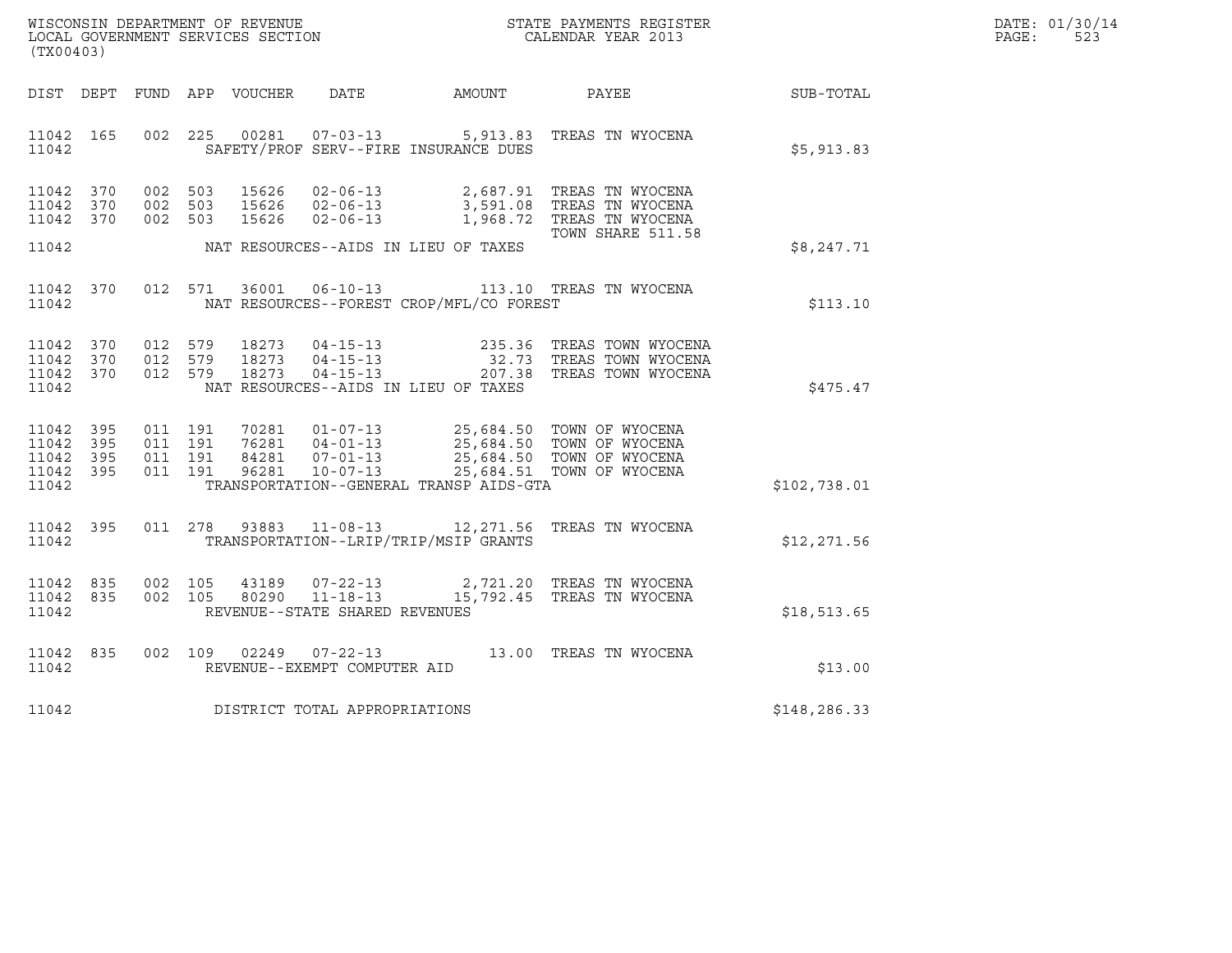|       | DATE: 01/30/14 |
|-------|----------------|
| PAGE: | 524            |

| WISCONSIN DEPARTMENT OF REVENUE<br>LOCAL GOVERNMENT SERVICES SECTION<br>(TX00403)                                                         | STATE PAYMENTS REGISTER<br>CALENDAR YEAR 2013                                                                                                                                                                                |              | DATE: 01/30/14<br>PAGE:<br>524 |
|-------------------------------------------------------------------------------------------------------------------------------------------|------------------------------------------------------------------------------------------------------------------------------------------------------------------------------------------------------------------------------|--------------|--------------------------------|
| DIST DEPT<br>FUND APP VOUCHER<br>DATE                                                                                                     | AMOUNT<br>PAYEE                                                                                                                                                                                                              | SUB-TOTAL    |                                |
| 11101 165<br>SAFETY/PROF SERV--FIRE INSURANCE DUES<br>11101                                                                               | 002  225  00282  07-03-13  2,701.07  TREAS VIL ARLINGTON                                                                                                                                                                     | \$2,701.07   |                                |
| 395<br>011 191<br>70282<br>11101<br>11101<br>395<br>011 191<br>11101<br>395<br>011 191<br>84282<br>11101 395<br>96282<br>011 191<br>11101 | 01-07-13 14,021.38 VILLAGE OF ARLINGTON<br>76282  04-01-13  14,021.38  VILLAGE OF ARLINGTON<br>07-01-13 14,021.38 VILLAGE OF ARLINGTON<br>10-07-13 14,021.41 VILLAGE OF ARLINGTON<br>TRANSPORTATION--GENERAL TRANSP AIDS-GTA | \$56,085.55  |                                |
| 11101 435<br>HS--AMBULANCE FUNDING ASSISTANCE GRANTS<br>11101                                                                             | 005  162  01HSD  09-03-13  4,591.55  VILLAGE ARLINGTON                                                                                                                                                                       | \$4,591.55   |                                |
| 11101 835<br>002 105<br>11101 835<br>002 105<br>11101<br>REVENUE--STATE SHARED REVENUES                                                   | 43190  07-22-13  10,305.14  TREAS VIL ARLINGTON<br>80291  11-18-13  26,787.58  TREAS VIL ARLINGTON                                                                                                                           | \$37,092.72  |                                |
| 02250<br>11101<br>835<br>002<br>109<br>05050<br>11101<br>835<br>002 109<br>11101<br>REVENUE--EXEMPT COMPUTER AID                          | 07-22-13 352.00 TREAS VIL ARLINGTON<br>$07 - 22 - 13$<br>333.00<br>TREAS VIL ARLINGTON                                                                                                                                       | \$685.00     |                                |
| DISTRICT TOTAL APPROPRIATIONS<br>11101                                                                                                    |                                                                                                                                                                                                                              | \$101,155.89 |                                |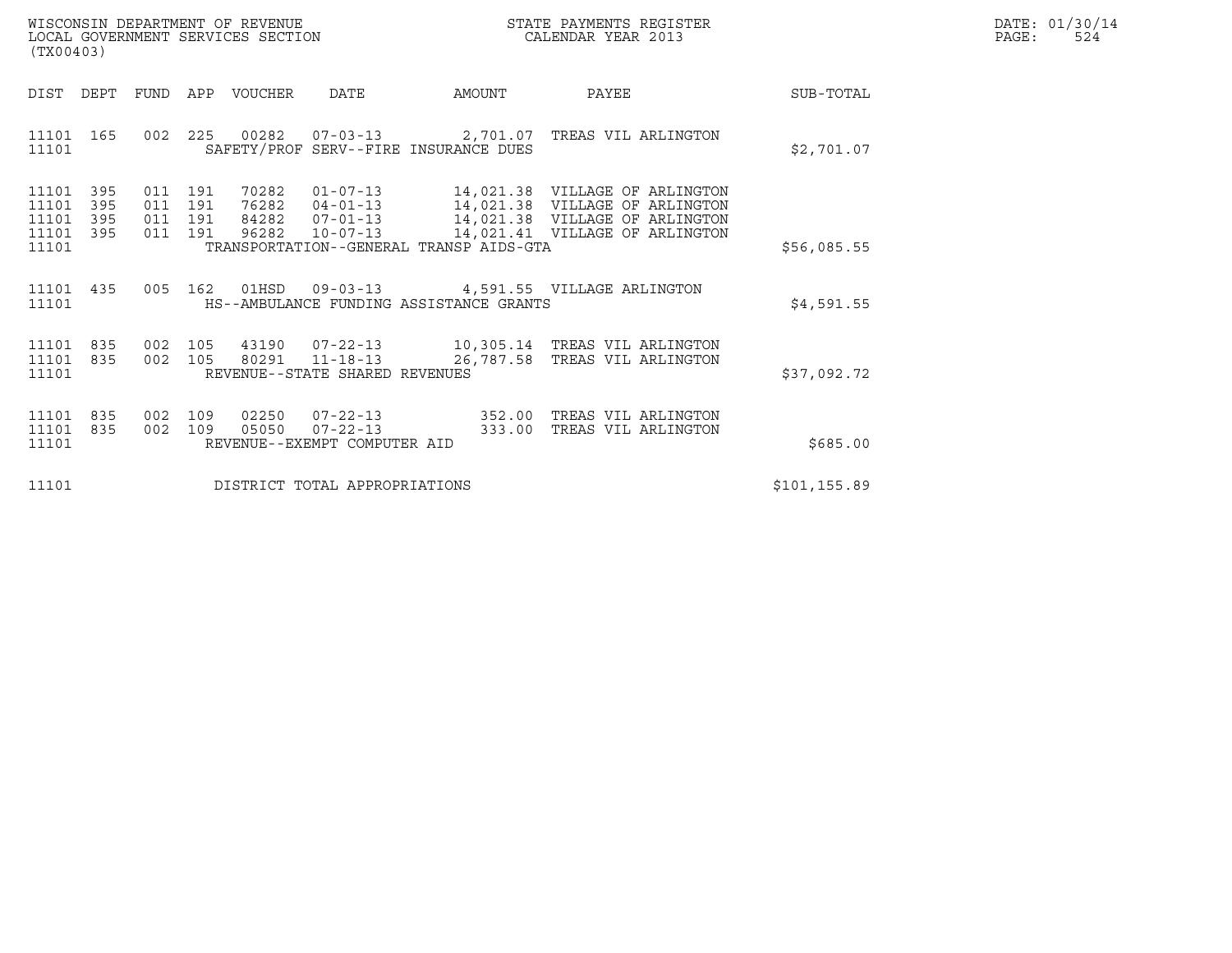| WISCONSIN DEPARTMENT OF REVENUE   | STATE PAYMENTS REGISTER | DATE: 01/30/14 |
|-----------------------------------|-------------------------|----------------|
| LOCAL GOVERNMENT SERVICES SECTION | CALENDAR YEAR 2013      | PAGE:<br>525   |

| (TX00403)                                        |  |  |  |                                     |                                               | DATE: 01/30/14<br>$\mathtt{PAGE:}$<br>525                                                                                                                                                                            |              |  |
|--------------------------------------------------|--|--|--|-------------------------------------|-----------------------------------------------|----------------------------------------------------------------------------------------------------------------------------------------------------------------------------------------------------------------------|--------------|--|
|                                                  |  |  |  |                                     |                                               | DIST DEPT FUND APP VOUCHER DATE AMOUNT PAYEE TO SUB-TOTAL                                                                                                                                                            |              |  |
|                                                  |  |  |  |                                     | 11111 SAFETY/PROF SERV--FIRE INSURANCE DUES   | 11111 165 002 225 00283 07-03-13 1,862.00 TREAS VIL CAMBRIA                                                                                                                                                          | \$1,862.00   |  |
| 11111 395<br>11111 395<br>11111 395<br>11111 395 |  |  |  |                                     | 11111 TRANSPORTATION--GENERAL TRANSP AIDS-GTA | 011 191 70283 01-07-13 9,478.20 VILLAGE OF CAMBRIA<br>011 191 76283 04-01-13 9,478.20 VILLAGE OF CAMBRIA<br>011 191 96283 10-07-13 9,478.20 VILLAGE OF CAMBRIA<br>011 191 96283 10-07-13 9,478.21 VILLAGE OF CAMBRIA | \$37,912.81  |  |
|                                                  |  |  |  |                                     | 11111 TRANSPORTATION--LRIP/TRIP/MSIP GRANTS   | 11111 395 011 278 64601 02-07-13 2,950.58 TREAS VIL CAMBRIA                                                                                                                                                          | \$2,950.58   |  |
|                                                  |  |  |  |                                     |                                               | 11111 435 005 162 01HSD 09-03-13 4,527.78 VILLAGE CAMBRIA<br>11111 HS--AMBULANCE FUNDING ASSISTANCE GRANTS                                                                                                           | \$4,527.78   |  |
|                                                  |  |  |  |                                     |                                               | 11111 435 005 163 01LGS 11-18-13 1,000.00 CAMBRIA COMMUNITY AMBULANCE                                                                                                                                                | \$1,000.00   |  |
| 11111 835<br>11111 835<br>11111                  |  |  |  | REVENUE--STATE SHARED REVENUES      |                                               | 002 105 43191 07-22-13 49,245.24 TREAS VIL CAMBRIA<br>002 105 80292 11-18-13 187,359.40 TREAS VIL CAMBRIA                                                                                                            | \$236,604.64 |  |
| 11111                                            |  |  |  | REVENUE--EXEMPT COMPUTER AID        |                                               | 11111 835 002 109 02251 07-22-13 1,399.00 TREAS VIL CAMBRIA                                                                                                                                                          | \$1,399.00   |  |
|                                                  |  |  |  | 11111 DISTRICT TOTAL APPROPRIATIONS |                                               |                                                                                                                                                                                                                      | \$286,256.81 |  |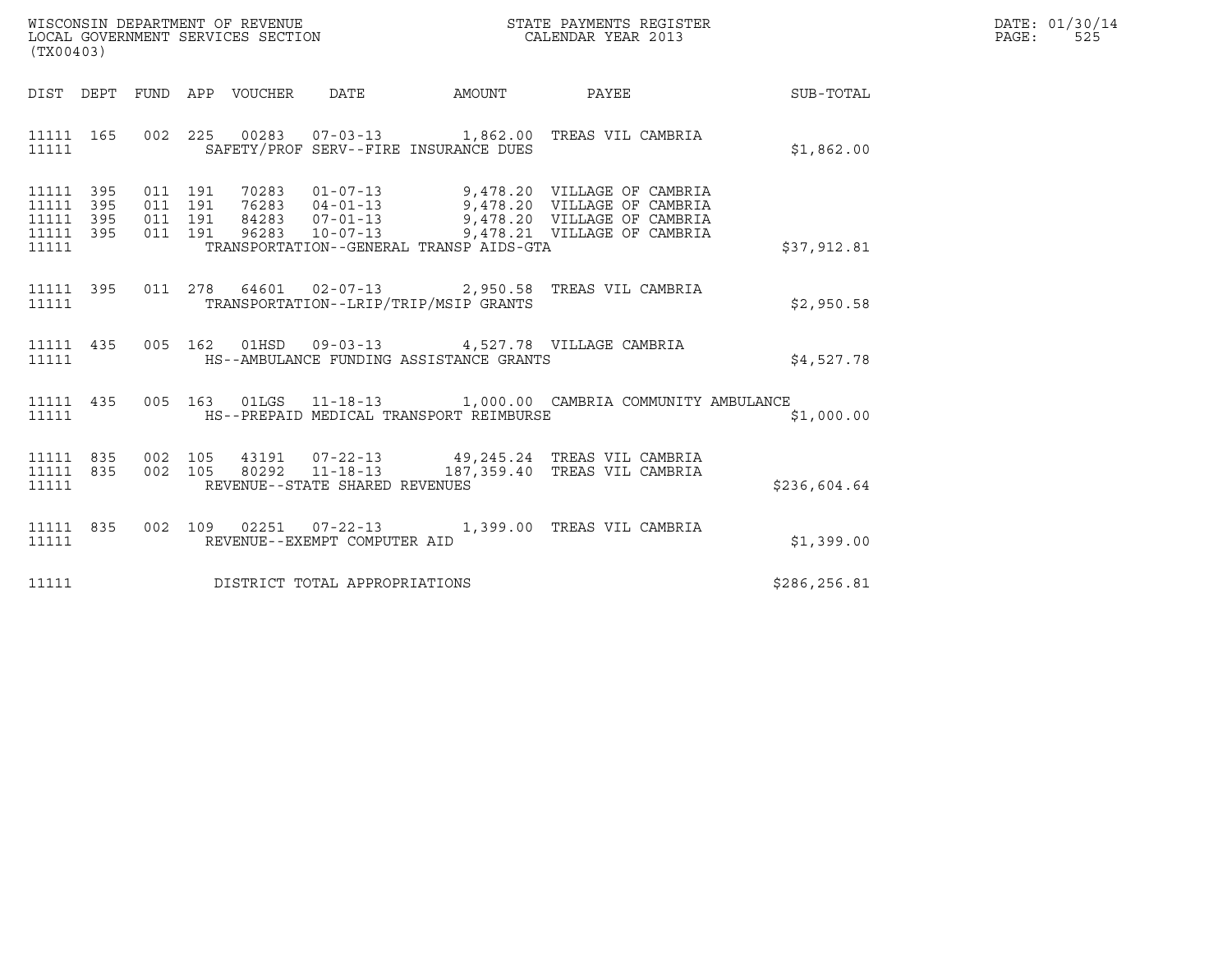| (TX00403)                                             |     |                                          |  |                                |                                          |                                                                                                                                                                                                                                           | DATE: 01/30/14<br>$\mathtt{PAGE:}$<br>526 |  |
|-------------------------------------------------------|-----|------------------------------------------|--|--------------------------------|------------------------------------------|-------------------------------------------------------------------------------------------------------------------------------------------------------------------------------------------------------------------------------------------|-------------------------------------------|--|
|                                                       |     |                                          |  |                                |                                          | DIST DEPT FUND APP VOUCHER DATE AMOUNT PAYEE THE SUB-TOTAL                                                                                                                                                                                |                                           |  |
| 11116                                                 |     |                                          |  |                                | SAFETY/PROF SERV--FIRE INSURANCE DUES    | 11116 165 002 225 00284 07-03-13 500.82 TREAS VIL DOYLESTOWN                                                                                                                                                                              | \$500.82                                  |  |
| 11116                                                 |     |                                          |  |                                | NAT RESOURCES--FOREST CROP/MFL/CO FOREST | 11116 370 012 571 36002 06-10-13 7.80 TREAS VIL DOYLESTOWN                                                                                                                                                                                | \$7.80                                    |  |
| 11116                                                 |     |                                          |  |                                | NAT RESOURCES--AIDS IN LIEU OF TAXES     | 11116 370 012 579 18274 04-15-13 11.00 TREAS VIL DOYLESTOWN                                                                                                                                                                               | \$11.00                                   |  |
| 11116 395<br>11116 395<br>11116<br>11116 395<br>11116 | 395 | 011 191<br>011 191<br>011 191<br>011 191 |  |                                | TRANSPORTATION--GENERAL TRANSP AIDS-GTA  | 70284  01-07-13  4,154.61  VILLAGE OF DOYLESTOWN<br>76284  04-01-13  4,154.61  VILLAGE OF DOYLESTOWN<br>84284  07-01-13  4,154.61  VILLAGE OF DOYLESTOWN<br>96284  10-07-13  4,154.62  VILLAGE OF DOYLESTOWN                              | \$16,618.45                               |  |
| 11116                                                 |     |                                          |  | REVENUE--STATE SHARED REVENUES |                                          | $11116 835 002 105 43192 07-22-13 7,489.24 TREAS VIL D"S TOWN11116 835 002 105 80293 11-18-13 42,439.05 TREAS VIL D9YLESTOWN$                                                                                                             | \$49,928.29                               |  |
|                                                       |     |                                          |  |                                |                                          | 11116 835 002 109 02252 07-22-13 4.00 TREAS VIL DOYLESTOWN 11116 REVENUE--EXEMPT COMPUTER AID                                                                                                                                             | \$4.00                                    |  |
|                                                       |     |                                          |  |                                |                                          | $\begin{tabular}{lllllllllllll} 11116 & 835 & 021 & 363 & 35556 & 03-25-13 & 1,342.26 \end{tabular} \quad \begin{tabular}{lllllllllll} 11116 & 835 & 021 & 363 & 35556 & 03-25-13 & 1,342.26 & \text{TREAS VIL DOYLESTOWN} \end{tabular}$ | \$1,342.26                                |  |
| 11116                                                 |     |                                          |  | DISTRICT TOTAL APPROPRIATIONS  |                                          |                                                                                                                                                                                                                                           | \$68,412.62                               |  |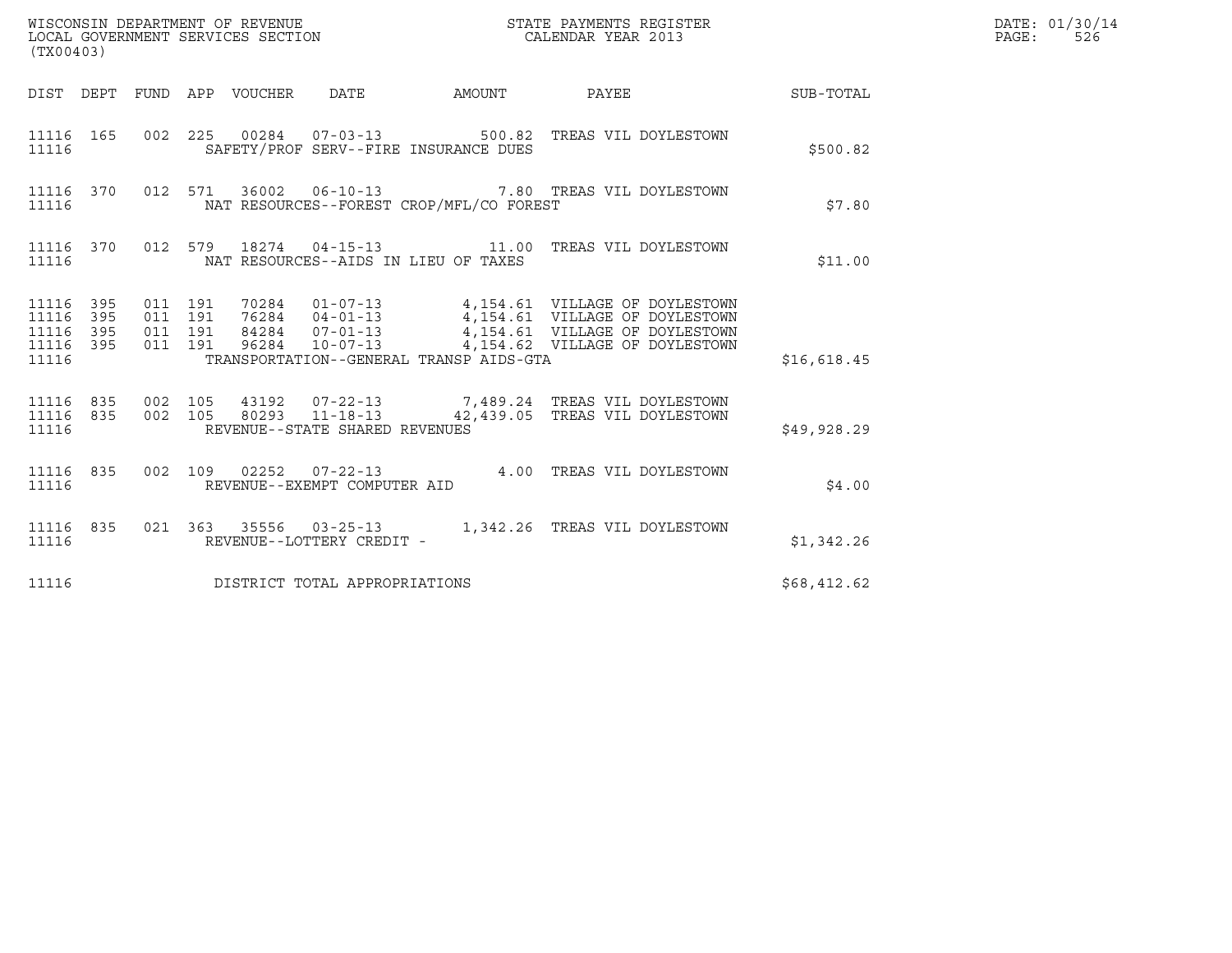| WISCONSIN DEPARTMENT OF REVENUE   | STATE PAYMENTS REGISTER | DATE: 01/30/14 |
|-----------------------------------|-------------------------|----------------|
| LOCAL GOVERNMENT SERVICES SECTION | CALENDAR YEAR 2013      | -521<br>PAGE:  |

| (TX00403)                                                             |                                                   |                         |                                                                            |                                                                   |                                                                                                                                          |              |
|-----------------------------------------------------------------------|---------------------------------------------------|-------------------------|----------------------------------------------------------------------------|-------------------------------------------------------------------|------------------------------------------------------------------------------------------------------------------------------------------|--------------|
| DIST<br>DEPT                                                          | APP<br>FUND                                       | VOUCHER                 | <b>DATE</b>                                                                | AMOUNT                                                            | PAYEE                                                                                                                                    | SUB-TOTAL    |
| 165<br>11126<br>11126                                                 | 225<br>002                                        |                         |                                                                            | SAFETY/PROF SERV--FIRE INSURANCE DUES                             | 00285  07-03-13  4,800.25  TREAS VIL FALL RIVER                                                                                          | \$4,800.25   |
| 395<br>11126<br>11126<br>395<br>11126<br>395<br>11126<br>395<br>11126 | 011<br>191<br>011<br>191<br>011<br>191<br>011 191 | 76285<br>84285<br>96285 | 70285 01-07-13<br>$04 - 01 - 13$<br>07-01-13<br>10-07-13<br>$10 - 07 - 13$ | TRANSPORTATION--GENERAL TRANSP AIDS-GTA                           | 24,624.01 VILLAGE OF FALL RIVER<br>24,624.01 VILLAGE OF FALL RIVER<br>24,624.01 VILLAGE OF FALL RIVER<br>24,624.02 VILLAGE OF FALL RIVER | \$98,496.05  |
| 11126<br>395<br>11126                                                 | 278<br>011                                        |                         |                                                                            | 67503 03-05-13 10,097.39<br>TRANSPORTATION--LRIP/TRIP/MSIP GRANTS | TREAS VIL FALL RIVER                                                                                                                     | \$10,097.39  |
| 11126<br>455<br>11126<br>455<br>11126                                 | 002<br>231<br>002<br>231                          | 00047<br>00266          | $11 - 01 - 13$<br>$02 - 08 - 13$<br>JUSTICE--LAW ENFORCEMENT TRAINING      | 160.00<br>640.00                                                  | TREAS VIL FALL RIVER<br>TREAS VIL FALL RIVER                                                                                             | \$800.00     |
| 11126<br>835<br>11126<br>835<br>11126                                 | 002<br>105<br>002<br>105                          | 43193<br>80294          | $07 - 22 - 13$<br>$11 - 18 - 13$<br>REVENUE--STATE SHARED REVENUES         | 69,366.25                                                         | 21,458.99 TREAS VIL FALL RIVER<br>TREAS VIL FALL RIVER                                                                                   | \$90,825.24  |
| 11126<br>835<br>11126<br>835<br>11126                                 | 002<br>109<br>002<br>109                          | 02253<br>05051          | $07 - 22 - 13$<br>$07 - 22 - 13$<br>REVENUE--EXEMPT COMPUTER AID           | 808.00<br>4,918.00                                                | TREAS VIL FALL RIVER<br>TREAS VIL FALL RIVER                                                                                             | \$5,726.00   |
| 11126<br>835<br>11126                                                 | 021<br>363                                        | 35557                   | $03 - 25 - 13$<br>REVENUE--LOTTERY CREDIT -                                | 3,066.79                                                          | TREAS VIL FALL RIVER                                                                                                                     | \$3,066.79   |
| 11126                                                                 |                                                   |                         | DISTRICT TOTAL APPROPRIATIONS                                              |                                                                   |                                                                                                                                          | \$213,811.72 |

(TX00403)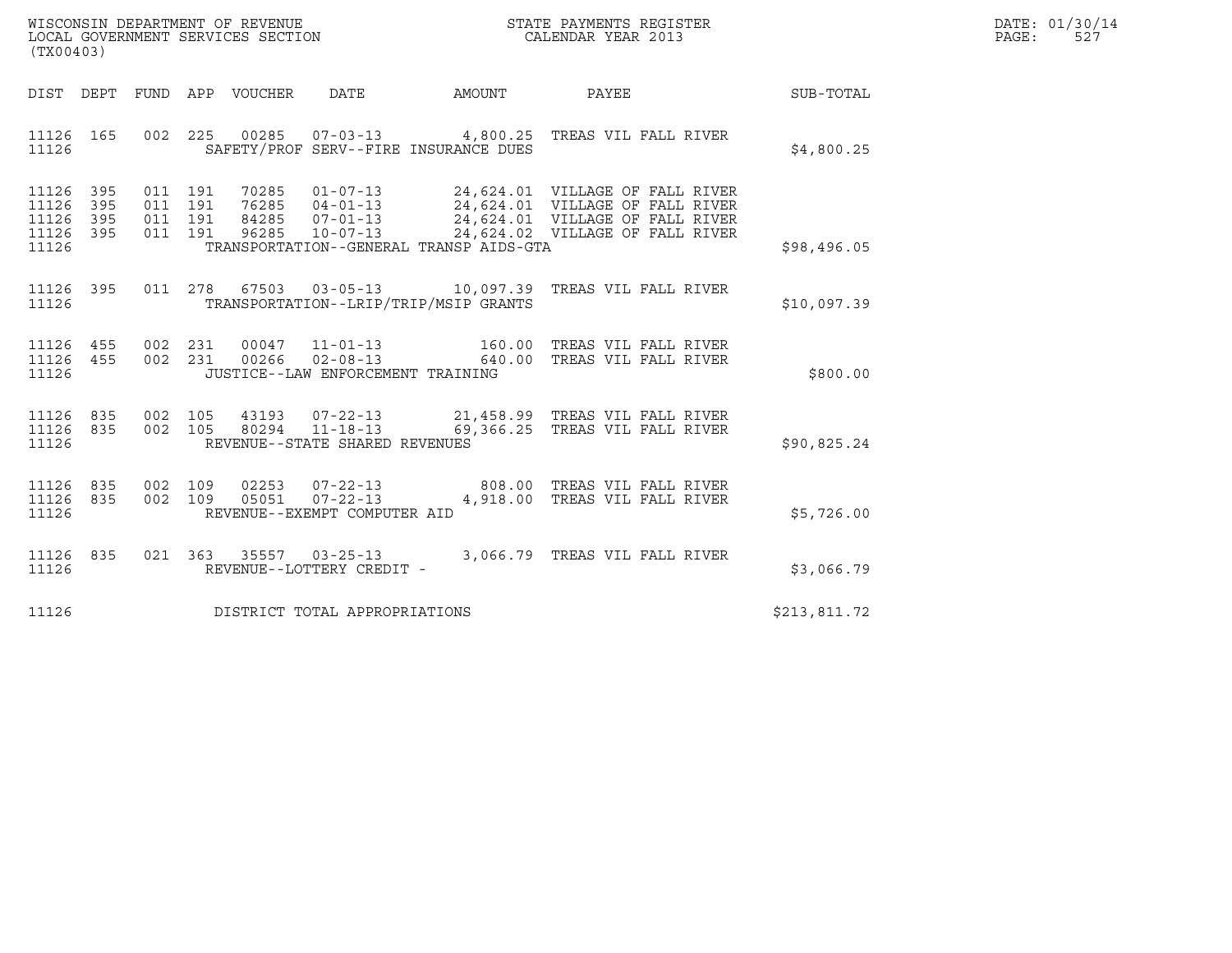| WISCONSIN DEPARTMENT OF REVENUE   | STATE PAYMENTS REGISTER | DATE: 01/30/14 |
|-----------------------------------|-------------------------|----------------|
| LOCAL GOVERNMENT SERVICES SECTION | CALENDAR YEAR 2013      | PAGE:<br>528   |

| WISCONSIN DEPARTMENT OF REVENUE<br>LOCAL GOVERNMENT SERVICES SECTION<br>(TX00403)                                                               | STATE PAYMENTS REGISTER<br>CALENDAR YEAR 2013                                                                                                                                           |                                            |             | DATE: 01/30/14<br>PAGE:<br>528 |
|-------------------------------------------------------------------------------------------------------------------------------------------------|-----------------------------------------------------------------------------------------------------------------------------------------------------------------------------------------|--------------------------------------------|-------------|--------------------------------|
| DIST DEPT<br>FUND APP VOUCHER                                                                                                                   | DATE<br>AMOUNT                                                                                                                                                                          | PAYEE                                      | SUB-TOTAL   |                                |
| 11127 165<br>11127                                                                                                                              | 002  225  00286  07-03-13  831.38  TREAS VIL FRIESLAND<br>SAFETY/PROF SERV--FIRE INSURANCE DUES                                                                                         |                                            | \$831.38    |                                |
| 11127<br>395<br>011 191<br>70286<br>76286<br>11127<br>395<br>011 191<br>11127<br>395<br>011 191<br>84286<br>11127 395<br>011 191 96286<br>11127 | 01-07-13 1,806.15 VILLAGE OF FRIESLAND<br>04-01-13 1,806.15 VILLAGE OF FRIESLAND<br>07-01-13 1,806.15 VILLAGE OF FRIESLAND<br>$10 - 07 - 13$<br>TRANSPORTATION--GENERAL TRANSP AIDS-GTA | 1,806.17 VILLAGE OF FRIESLAND              | \$7,224.62  |                                |
| 11127<br>505<br>002<br>745<br>09049<br>11127<br>505<br>002<br>745<br>09049<br>11127<br>002 745<br>09049<br>505<br>11127                         | 04-18-13 2,399.00 TREAS VIL FRIESLAND<br>$04 - 18 - 13$<br>2,209.00<br>$04 - 18 - 13$<br>39,241.00<br>DOA--HOUSING ASSISTANCE GRANTS                                                    | TREAS VIL FRIESLAND<br>TREAS VIL FRIESLAND | \$43,849.00 |                                |
| 11127<br>835<br>002 105<br>11127<br>835<br>002 105<br>11127                                                                                     | REVENUE--STATE SHARED REVENUES                                                                                                                                                          |                                            | \$41,772.56 |                                |
| 02254<br>11127<br>835<br>002 109<br>11127<br>109<br>05052<br>835<br>002<br>11127                                                                | $07 - 22 - 13$ 19.00<br>139.00<br>$07 - 22 - 13$<br>REVENUE--EXEMPT COMPUTER AID                                                                                                        | TREAS VIL FRIESLAND<br>TREAS VIL FRIESLAND | \$158.00    |                                |
| 11127                                                                                                                                           | DISTRICT TOTAL APPROPRIATIONS                                                                                                                                                           |                                            | \$93,835.56 |                                |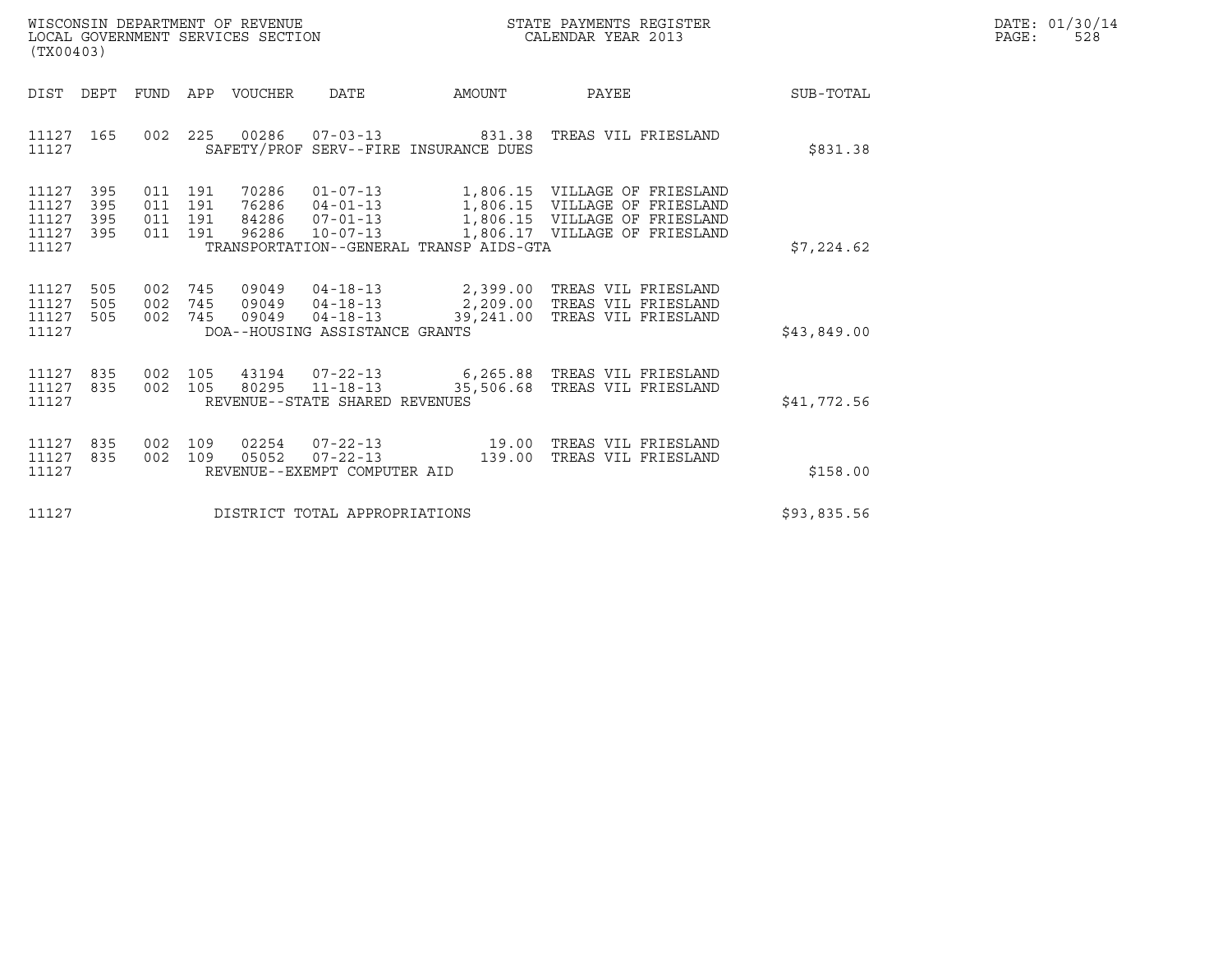| WISCONSIN DEPARTMENT OF REVENUE<br>LOCAL GOVERNMENT SERVICES SECTION<br>(TX00403) | STATE PAYMENTS REGISTER<br>CALENDAR YEAR 2013 | DATE: 01/30/14<br>PAGE:<br>529 |
|-----------------------------------------------------------------------------------|-----------------------------------------------|--------------------------------|

| (TX00403)                                                       |                                                               |                                                                                                                                                                           |              |
|-----------------------------------------------------------------|---------------------------------------------------------------|---------------------------------------------------------------------------------------------------------------------------------------------------------------------------|--------------|
| DIST<br>DEPT                                                    | APP VOUCHER DATE<br>FUND                                      | PAYEE<br>AMOUNT                                                                                                                                                           | SUB-TOTAL    |
| 11171<br>165<br>11171                                           | 002 225<br>SAFETY/PROF SERV--FIRE INSURANCE DUES              | 00287  07-03-13  4,526.42  TREAS VIL PARDEEVILLE                                                                                                                          | \$4,526.42   |
| 395<br>11171<br>395<br>11171<br>11171 395<br>11171 395<br>11171 | 011 191<br>011 191<br>TRANSPORTATION--GENERAL TRANSP AIDS-GTA | 011 191 76287 04-01-13 16,195.42 VILLAGE OF PARDEEVILLE<br>011 191 84287 07-01-13 16,195.42 VILLAGE OF PARDEEVILLE<br>96287  10-07-13   16,195.42  VILLAGE OF PARDEEVILLE | \$64,781.68  |
| 435<br>11171<br>11171                                           | 005<br>HS--AMBULANCE FUNDING ASSISTANCE GRANTS                | 162  01HSD  09-03-13  4,956.28  VILLAGE PARDEEVILLE                                                                                                                       | \$4,956.28   |
| 11171 435<br>11171                                              | HS--PREPAID MEDICAL TRANSPORT REIMBURSE                       | 005 163 01LGS 11-18-13 9,500.00 PARDEEVILLE DIST AMBULANCE                                                                                                                | \$9,500.00   |
| 11171                                                           | REVENUE--STATE SHARED REVENUES                                | 11171 835 002 105 43195 07-22-13 50,558.36 TREAS VIL PARDEEVILLE<br>11171 835 002 105 80296 11-18-13 200,719.92 TREAS VIL PARDEEVILLE                                     | \$251,278.28 |
| 835<br>11171<br>11171                                           | 002<br>REVENUE--EXEMPT COMPUTER AID                           |                                                                                                                                                                           | \$1,038.00   |
| 11171                                                           | DISTRICT TOTAL APPROPRIATIONS                                 |                                                                                                                                                                           | \$336,080.66 |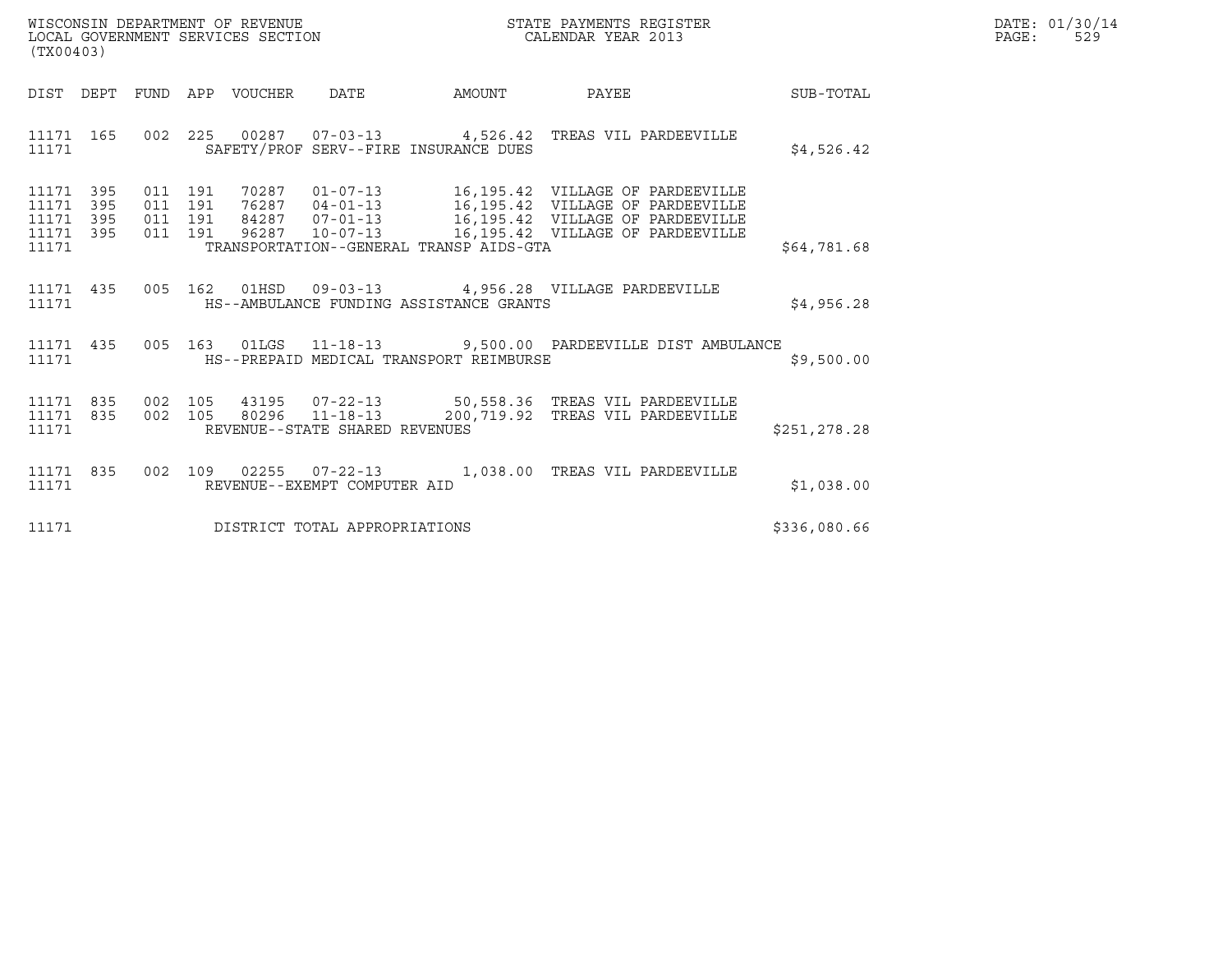| (TX00403)                                    |           |         |         |       |                                                                    |                                            | % WISCONSIN DEPARTMENT OF REVENUE $$\tt STATE$ PAYMENTS REGISTER LOCAL GOVERNMENT SERVICES SECTION $$\tt CALENDAR$ YEAR 2013 |              | DATE: 01/30/14<br>PAGE:<br>530 |
|----------------------------------------------|-----------|---------|---------|-------|--------------------------------------------------------------------|--------------------------------------------|------------------------------------------------------------------------------------------------------------------------------|--------------|--------------------------------|
|                                              |           |         |         |       |                                                                    |                                            | DIST DEPT FUND APP VOUCHER DATE AMOUNT PAYEE SUB-TOTAL                                                                       |              |                                |
| 11172                                        |           |         |         |       |                                                                    | SAFETY/PROF SERV--FIRE INSURANCE DUES      | 11172 165 002 225 00288 07-03-13 5,777.67 TREAS VIL POYNETTE                                                                 | \$5,777.67   |                                |
|                                              |           |         |         |       |                                                                    |                                            | 11172 370 002 503 15627 02-06-13 407.80 TREAS VIL POYNETTE<br>TOWN SHARE 152.97                                              |              |                                |
| 11172                                        |           |         |         |       |                                                                    | NAT RESOURCES--AIDS IN LIEU OF TAXES       |                                                                                                                              | \$407.80     |                                |
| 11172                                        |           |         |         |       |                                                                    | NAT RESOURCES--AIDS IN LIEU OF TAXES       | 11172 370 012 579 18275 04-15-13 244.99 TREAS VIL POYNETTE                                                                   | \$244.99     |                                |
|                                              |           |         |         |       |                                                                    | 11172 NAT RESOURCES--URBAN FORESTRY GRANTS | 11172 370 012 587 02543 04-01-13 21,648.00 TREAS VIL POYNETTE                                                                | \$21,648.00  |                                |
| 11172 395<br>11172 395<br>11172 395<br>11172 | 11172 395 |         |         |       |                                                                    | TRANSPORTATION--GENERAL TRANSP AIDS-GTA    |                                                                                                                              | \$104,013.32 |                                |
| 11172                                        |           |         |         |       |                                                                    | HS--AMBULANCE FUNDING ASSISTANCE GRANTS    | 11172 435 005 162 01HSD 09-03-13 4,665.95 VILLAGE POYNETTE                                                                   | \$4,665.95   |                                |
| 11172                                        |           |         |         |       |                                                                    |                                            | 11172 435 005 163 01LGS 11-18-13 7,900.00 POYNETTE DEKORRA COMM AMBUL<br>HS--PREPAID MEDICAL TRANSPORT REIMBURSE             | \$7,900.00   |                                |
| 11172                                        |           |         |         |       | JUSTICE--LAW ENFORCEMENT TRAINING                                  |                                            | 11172 455 002 231 00497 02-13-13 960.00 TREAS VIL POYNETTE                                                                   | \$960.00     |                                |
| 11172                                        |           |         |         |       |                                                                    | DOA--TRANSMISSION LINE FEE DISTRIBUTION    | 11172 505 002 174 58370 04-26-13 4,411.00 TREAS VIL POYNETTE                                                                 | \$4,411.00   |                                |
| 11172 835<br>11172 835<br>11172              |           | 002 105 | 002 105 | 43196 | $07 - 22 - 13$<br>80297 11-18-13<br>REVENUE--STATE SHARED REVENUES |                                            | 94,911.12 TREAS VIL POYNETTE<br>217,067.20 TREAS VIL POYNETTE                                                                | \$311,978.32 |                                |
| 11172 835<br>11172                           |           |         |         |       | REVENUE--EXEMPT COMPUTER AID                                       |                                            | 002 109 02256 07-22-13 1,418.00 TREAS VIL POYNETTE                                                                           | \$1,418.00   |                                |
| 11172 835<br>11172                           |           |         |         |       | REVENUE--LOTTERY CREDIT -                                          |                                            | 021  363  35558  03-25-13  5,583.85  TREAS VIL POYNETTE                                                                      | \$5,583.85   |                                |
| 11172                                        |           |         |         |       | DISTRICT TOTAL APPROPRIATIONS                                      |                                            |                                                                                                                              | \$469,008.90 |                                |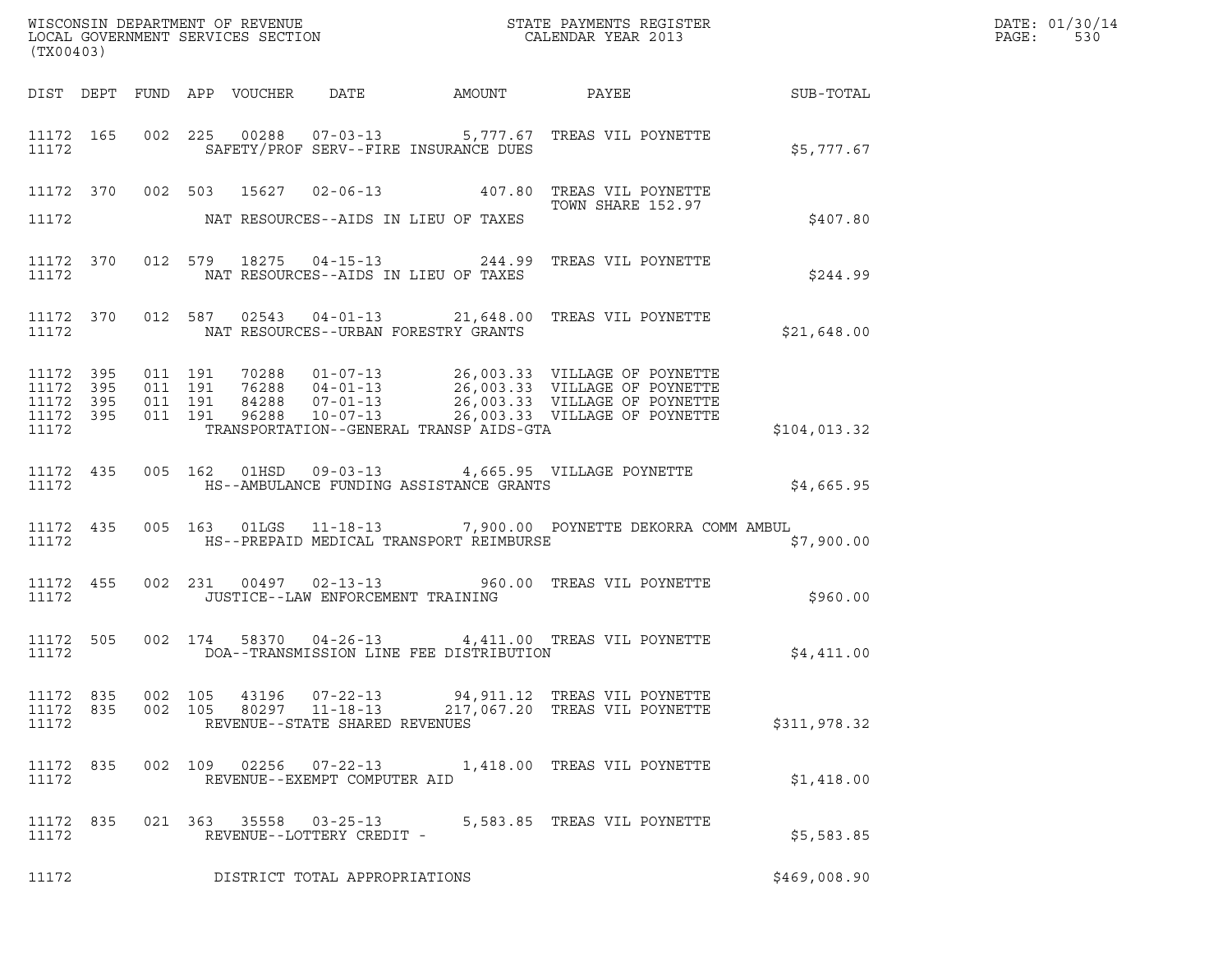|                                              | WISCONSIN DEPARTMENT OF REVENUE<br>LOCAL GOVERNMENT SERVICES SECTION CALENDAR YEAR 2013<br>(TX00403) |                              |         |  |                                   |                                                                                                               |  | DATE: 01/30/14<br>$\mathtt{PAGE:}$<br>531                 |  |
|----------------------------------------------|------------------------------------------------------------------------------------------------------|------------------------------|---------|--|-----------------------------------|---------------------------------------------------------------------------------------------------------------|--|-----------------------------------------------------------|--|
|                                              |                                                                                                      |                              |         |  |                                   |                                                                                                               |  | DIST DEPT FUND APP VOUCHER DATE AMOUNT PAYEE TO SUB-TOTAL |  |
| 11177 165<br>11177                           |                                                                                                      |                              | 002 225 |  |                                   | 00289  07-03-13  2,333.43  TREAS VIL RIO<br>SAFETY/PROF SERV--FIRE INSURANCE DUES                             |  | \$2,333.43                                                |  |
| 11177                                        |                                                                                                      |                              |         |  |                                   | 11177 370 012 571 36003 06-10-13 7.80 TREAS VIL RIO<br>NAT RESOURCES--FOREST CROP/MFL/CO FOREST               |  | \$7.80                                                    |  |
| 11177                                        |                                                                                                      |                              |         |  |                                   | 11177 395 011 185 71500 04-15-13 3,718.25 TREAS VIL RIO<br>TRANSPORTATION--HIGHWAY SAFETY-FEDERAL             |  | \$3,718.25                                                |  |
| 11177 395<br>11177 395<br>11177 395<br>11177 | 11177 395                                                                                            |                              |         |  |                                   | TRANSPORTATION--GENERAL TRANSP AIDS-GTA                                                                       |  | \$79,790.58                                               |  |
| 11177                                        | 11177 435                                                                                            |                              |         |  |                                   | 005 162 01HSD 09-03-13 4,650.72 VILLAGE RIO<br>HS--AMBULANCE FUNDING ASSISTANCE GRANTS                        |  | \$4,650.72                                                |  |
| 11177                                        |                                                                                                      |                              |         |  |                                   | 11177 435 005 163 01LGS 11-18-13 2,600.00 RIO COMMUNITY FIRE ASSOC<br>HS--PREPAID MEDICAL TRANSPORT REIMBURSE |  | \$2,600.00                                                |  |
| 11177                                        | 11177 455                                                                                            | 11177 455 002 231            |         |  | JUSTICE--LAW ENFORCEMENT TRAINING | 002 231 00518 02-13-13 320.00 TREAS VIL RIO<br>002 231 00734 05-02-13 1,375.67 TREAS VIL RIO                  |  | \$1,695.67                                                |  |
| 11177                                        | 11177 835                                                                                            | 11177 835 002 105            |         |  | REVENUE--STATE SHARED REVENUES    | 002 105 43197 07-22-13 35,174.86 TREAS VIL RIO<br>002 105 80298 11-18-13 115,416.29 TREAS VIL RIO             |  | \$150, 591.15                                             |  |
| 11177 835<br>11177                           |                                                                                                      | 11177 835 002 109<br>002 109 |         |  | REVENUE--EXEMPT COMPUTER AID      | 02258  07-22-13  732.00 TREAS VIL RIO<br>05053  07-22-13  146.00 TREAS VIL RIO                                |  | \$878.00                                                  |  |
| 11177                                        |                                                                                                      |                              |         |  | DISTRICT TOTAL APPROPRIATIONS     |                                                                                                               |  | \$246, 265.60                                             |  |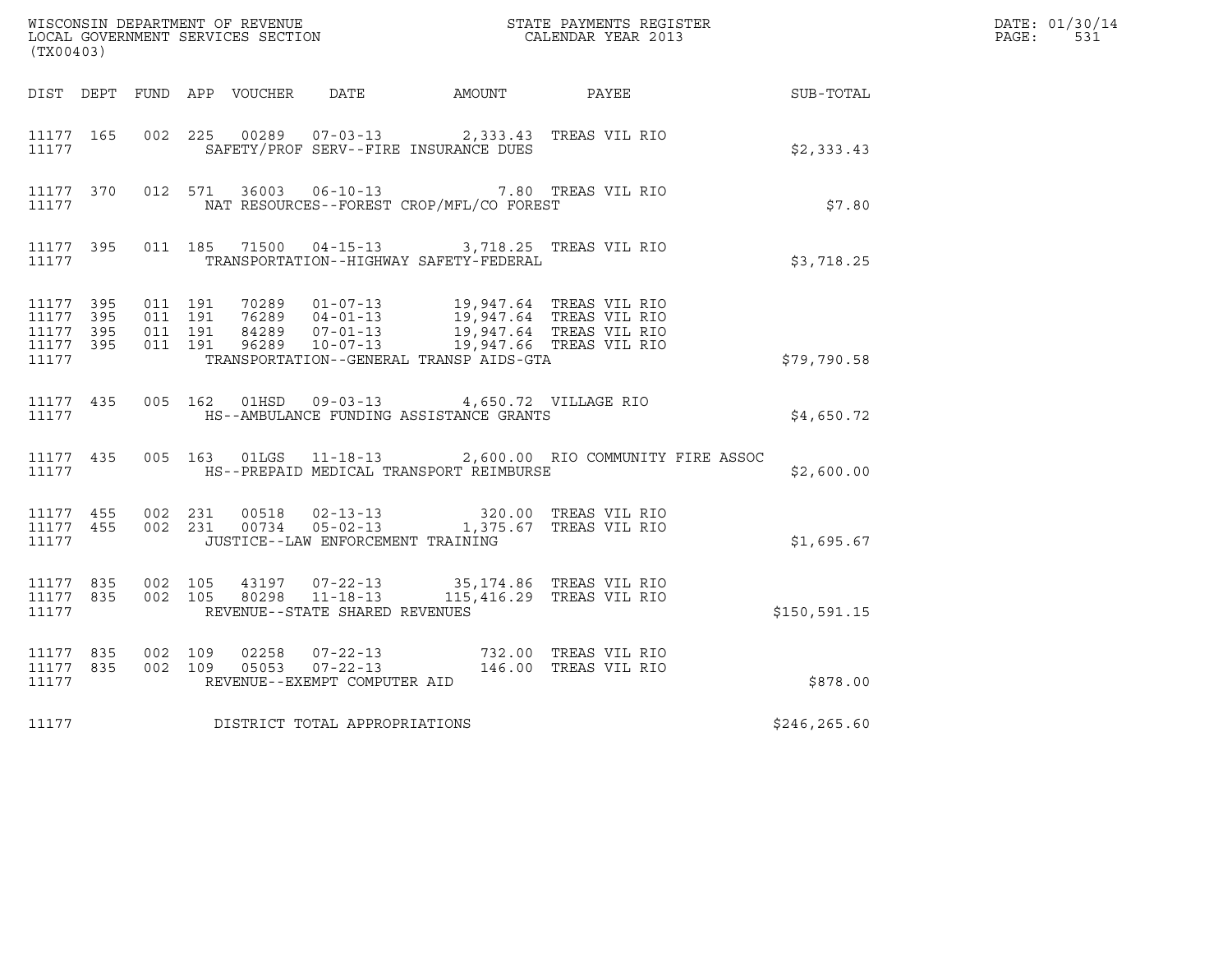| WISCONSIN DEPARTMENT OF REVENUE   | STATE PAYMENTS REGISTER | DATE: 01/30/14 |
|-----------------------------------|-------------------------|----------------|
| LOCAL GOVERNMENT SERVICES SECTION | CALENDAR YEAR 2013      | PAGE:          |

| WISCONSIN DEPARTMENT OF REVENUE<br>LOCAL GOVERNMENT SERVICES SECTION<br>(TX00403)                                             |                                                                                                                                                                 | STATE PAYMENTS REGISTER<br>CALENDAR YEAR 2013                                                                                  | DATE: 01/30/14<br>$\mathtt{PAGE}$ :<br>532 |
|-------------------------------------------------------------------------------------------------------------------------------|-----------------------------------------------------------------------------------------------------------------------------------------------------------------|--------------------------------------------------------------------------------------------------------------------------------|--------------------------------------------|
| DEPT<br>APP<br>DIST<br>FUND                                                                                                   | VOUCHER<br>DATE<br>AMOUNT                                                                                                                                       | PAYEE<br>SUB-TOTAL                                                                                                             |                                            |
| 11191 165<br>225<br>002<br>11191                                                                                              | 00290<br>07-03-13 1,427.69<br>SAFETY/PROF SERV--FIRE INSURANCE DUES                                                                                             | TREAS VIL WYOCENA<br>\$1,427.69                                                                                                |                                            |
| 11191<br>395<br>191<br>011<br>11191<br>395<br>011<br>191<br>11191<br>395<br>011<br>191<br>11191<br>011<br>191<br>395<br>11191 | 70290<br>$01 - 07 - 13$<br>$04 - 01 - 13$<br>2,900.29<br>76290<br>$07 - 01 - 13$<br>84290<br>96290<br>$10 - 07 - 13$<br>TRANSPORTATION--GENERAL TRANSP AIDS-GTA | 2,900.29 VILLAGE OF WYOCENA<br>VILLAGE OF WYOCENA<br>2,900.29 VILLAGE OF WYOCENA<br>2,900.29 VILLAGE OF WYOCENA<br>\$11,601.16 |                                            |
| 11191<br>835<br>002<br>105<br>11191 835<br>002<br>105<br>11191                                                                | 43198  07-22-13<br>17,422.27<br>80299 11-18-13<br>81,968.09<br>REVENUE--STATE SHARED REVENUES                                                                   | TREAS VIL WYOCENA<br>TREAS VIL WYOCENA<br>\$99,390.36                                                                          |                                            |
| 11191 835<br>002<br>109<br>11191                                                                                              | 02259<br>07-22-13<br>104.00<br>REVENUE--EXEMPT COMPUTER AID                                                                                                     | TREAS VIL WYOCENA<br>\$104.00                                                                                                  |                                            |
| 11191                                                                                                                         | DISTRICT TOTAL APPROPRIATIONS                                                                                                                                   | \$112,523.21                                                                                                                   |                                            |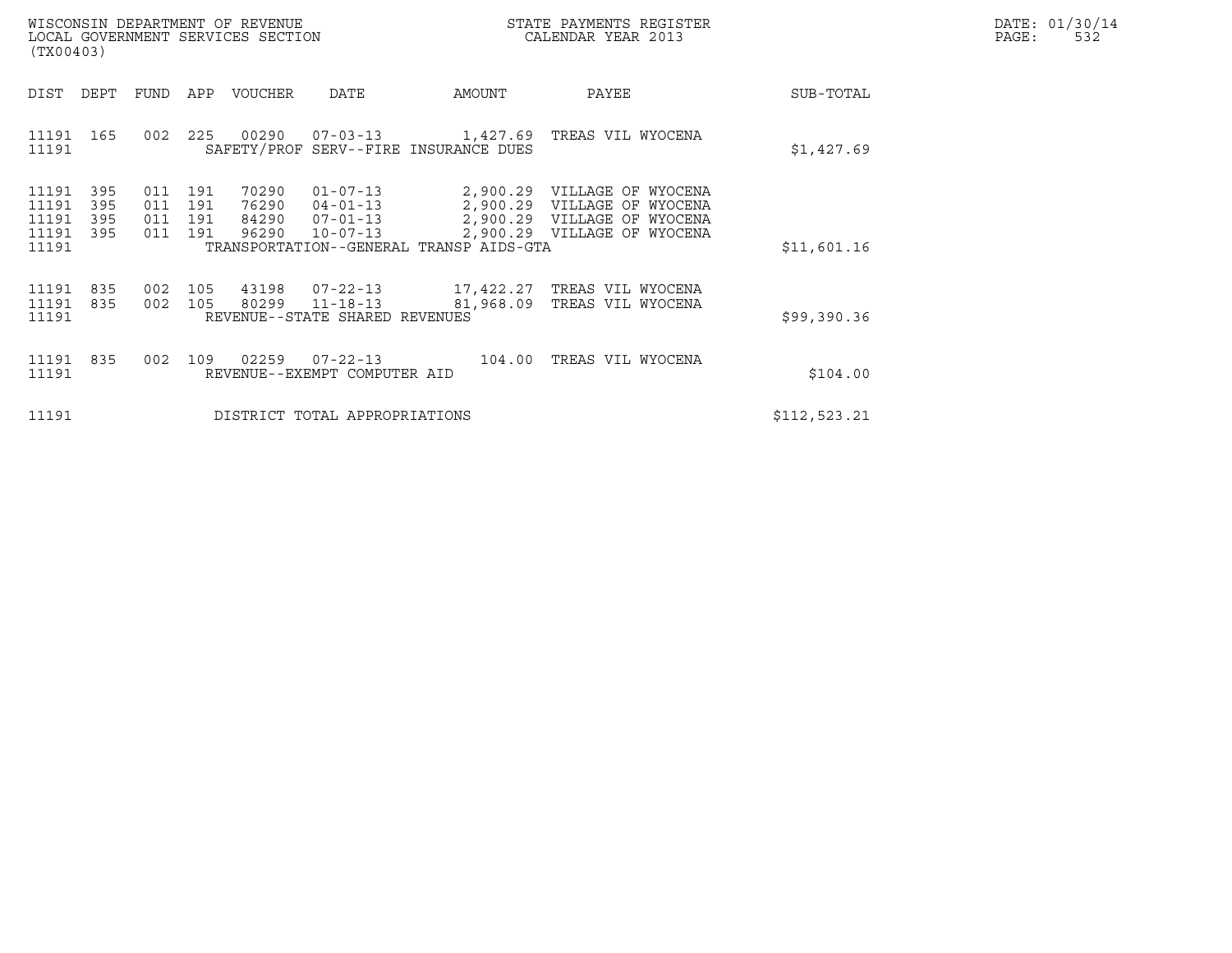| WISCONSIN DEPARTMENT OF REVENUE<br>STATE PAYMENTS REGISTER<br>LOCAL GOVERNMENT SERVICES SECTION<br>CALENDAR YEAR 2013 | DATE: 01/30/14<br>PAGE: |
|-----------------------------------------------------------------------------------------------------------------------|-------------------------|

| WISCONSIN DEPARTMENT OF REVENUE<br>LOCAL GOVERNMENT SERVICES SECTION<br>(TX00403)                 |                                                                                                                                                                                 |                                                   | STATE PAYMENTS REGISTER<br>CALENDAR YEAR 2013                                            |                |
|---------------------------------------------------------------------------------------------------|---------------------------------------------------------------------------------------------------------------------------------------------------------------------------------|---------------------------------------------------|------------------------------------------------------------------------------------------|----------------|
| DIST<br>DEPT<br>FUND                                                                              | APP<br>VOUCHER<br>DATE                                                                                                                                                          | AMOUNT                                            | PAYEE                                                                                    | SUB-TOTAL      |
| 11211<br>165<br>002<br>11211                                                                      | 225<br>00291<br>$07 - 03 - 13$<br>SAFETY/PROF SERV--FIRE INSURANCE DUES                                                                                                         | 13,207.28                                         | TREAS CITY COLUMBUS                                                                      | \$13,207.28    |
| 395<br>011<br>11211<br>395<br>011<br>11211<br>011<br>11211<br>395<br>11211<br>011<br>395<br>11211 | 162<br>72012<br>$01 - 07 - 13$<br>162<br>78012<br>$04 - 01 - 13$<br>86012<br>$07 - 01 - 13$<br>162<br>162<br>$10 - 07 - 13$<br>98012<br>TRANSPORTATION--CONNECTING HIGHWAY AIDS | 10,235.97<br>10,235.97<br>10, 235.97<br>10,235.98 | TREAS CITY COLUMBUS<br>TREAS CITY COLUMBUS<br>TREAS CITY COLUMBUS<br>TREAS CITY COLUMBUS | \$40,943.89    |
| 395<br>011<br>11211<br>11211                                                                      | 185<br>69335<br>$03 - 25 - 13$<br>TRANSPORTATION--HIGHWAY SAFETY-FEDERAL                                                                                                        | 3,993.00                                          | TREAS CITY COLUMBUS                                                                      | \$3,993.00     |
| 11211<br>395<br>011<br>395<br>011<br>11211<br>11211<br>395<br>011<br>11211<br>395<br>011<br>11211 | 191<br>70291<br>$01 - 07 - 13$<br>191<br>76291<br>$04 - 01 - 13$<br>191<br>84291<br>$07 - 01 - 13$<br>191<br>96291<br>$10 - 07 - 13$<br>TRANSPORTATION--GENERAL TRANSP AIDS-GTA | 65,523.78<br>65,523.78<br>65,523.78<br>65,523.80  | TREAS CITY COLUMBUS<br>TREAS CITY COLUMBUS<br>TREAS CITY COLUMBUS<br>TREAS CITY COLUMBUS | \$262,095.14   |
| 11211<br>455<br>002<br>11211                                                                      | 231<br>00215<br>$02 - 07 - 13$<br>JUSTICE--LAW ENFORCEMENT TRAINING                                                                                                             | 1,760.00                                          | TREAS CITY COLUMBUS                                                                      | \$1,760.00     |
| 11211<br>505<br>002<br>505<br>002<br>11211<br>11211                                               | 650<br>10339<br>$06 - 17 - 13$<br>650<br>10339<br>$06 - 17 - 13$<br>DOA--JUSTICE-ASSISTANCE-FEDERAL ARRA FDS                                                                    | 60,000.00<br>24,600.00                            | TREAS CITY COLUMBUS<br>TREAS CITY COLUMBUS                                               | \$84,600.00    |
| 002<br>11211<br>835<br>835<br>002<br>11211<br>11211                                               | 105<br>43199<br>$07 - 22 - 13$<br>105<br>$11 - 18 - 13$<br>80300<br>REVENUE--STATE SHARED REVENUES                                                                              | 188,087.24<br>488,541.38                          | TREAS CITY COLUMBUS<br>TREAS CITY COLUMBUS                                               | \$676,628.62   |
| 11211<br>835<br>002<br>835<br>002<br>11211<br>11211                                               | 109<br>02260<br>$07 - 22 - 13$<br>109<br>$07 - 22 - 13$<br>05054<br>REVENUE--EXEMPT COMPUTER AID                                                                                | 9,400.00<br>2,213.00                              | TREAS CITY COLUMBUS<br>TREAS CITY COLUMBUS                                               | \$11,613.00    |
| 835<br>021<br>11211<br>11211                                                                      | 363<br>35559<br>$03 - 25 - 13$<br>REVENUE--LOTTERY CREDIT -                                                                                                                     | 992.89                                            | TREAS CITY COLUMBUS                                                                      | \$992.89       |
| 11211                                                                                             | DISTRICT TOTAL APPROPRIATIONS                                                                                                                                                   |                                                   |                                                                                          | \$1,095,833.82 |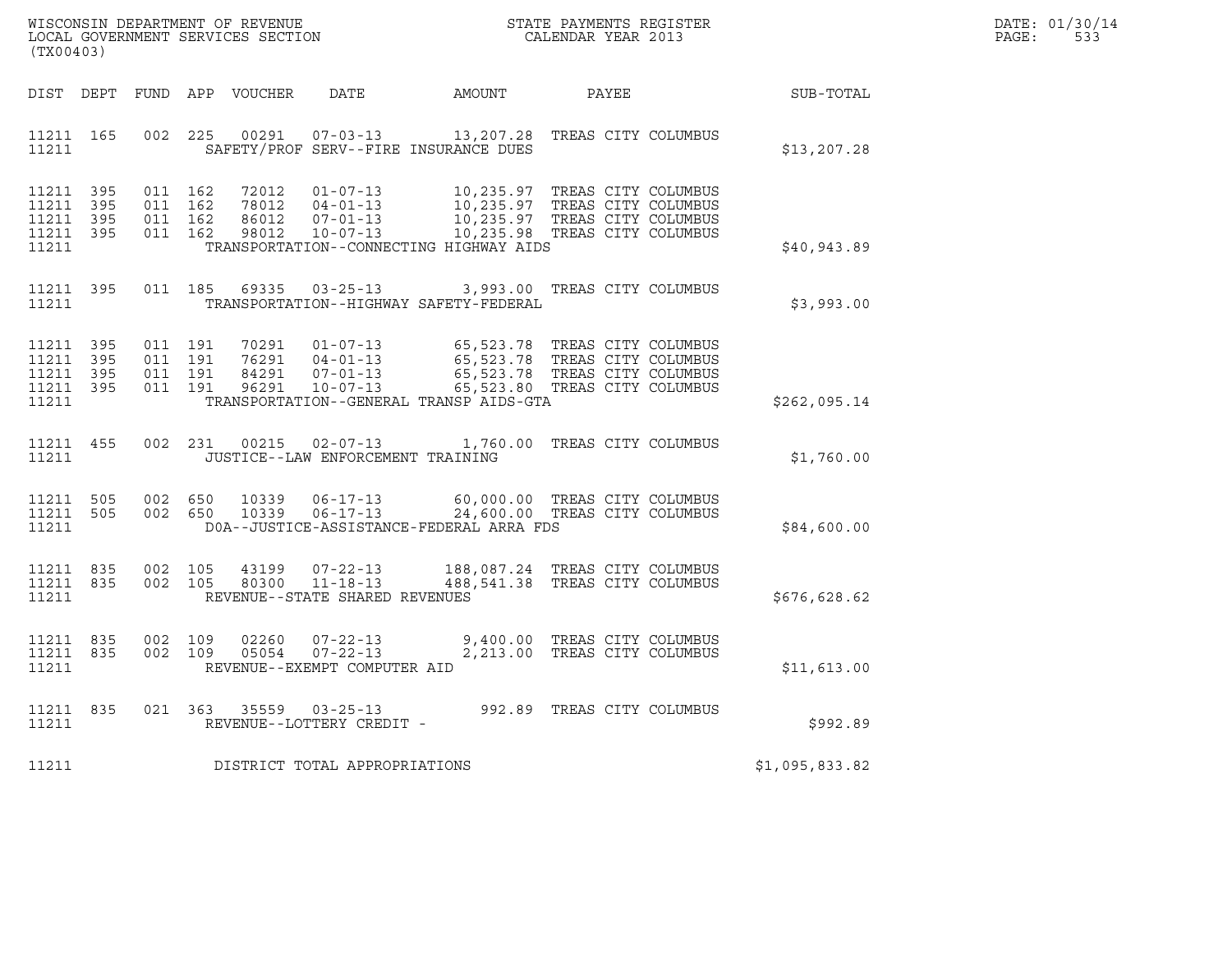| WISCONSIN DEPARTMENT OF REVENUE   | STATE PAYMENTS REGISTER | DATE: 01/30/14 |
|-----------------------------------|-------------------------|----------------|
| LOCAL GOVERNMENT SERVICES SECTION | CALENDAR YEAR 2013      | 534<br>PAGE:   |

| WISCONSIN DEPARTMENT OF REVENUE<br>LOCAL GOVERNMENT SERVICES SECTION TERM COLLENDAR YEAR 2013<br>(TX00403)                                                                                                                                                                                                                                                                 | DATE: 01/30/14<br>PAGE: 534 |
|----------------------------------------------------------------------------------------------------------------------------------------------------------------------------------------------------------------------------------------------------------------------------------------------------------------------------------------------------------------------------|-----------------------------|
| DIST DEPT FUND APP VOUCHER DATE AMOUNT PAYEE PAYER SUB-TOTAL                                                                                                                                                                                                                                                                                                               |                             |
| 11246 165 002 225 00292 07-03-13 8,631.47 TREAS CITY LODI<br>11246 SAFETY/PROF SERV--FIRE INSURANCE DUES<br>\$8,631.47                                                                                                                                                                                                                                                     |                             |
| $\begin{array}{cccccccc} 11246 & 395 & 011 & 191 & 70292 & 01-07-13 & 34,384.78 & CITY OF LODI \\ 11246 & 395 & 011 & 191 & 76292 & 04-01-13 & 34,384.78 & CITY OF LODI \\ 11246 & 395 & 011 & 191 & 84292 & 07-01-13 & 34,384.78 & CITY OF LODI \\ 11246 & 395 & 011 & 191 & 96292 & 10-07-13 & 34,3$<br>TRANSPORTATION--GENERAL TRANSP AIDS-GTA<br>11246<br>\$137,539.15 |                             |
| 11246 395 011 278 67476 03-05-13 2,606.35 TREAS CITY LODI<br>11246 395 011 278 69106 03-19-13 17,429.19 TREAS CITY LODI<br>11246 TRANSPORTATION--LRIP/TRIP/MSIP GRANTS<br>\$20,035.54                                                                                                                                                                                      |                             |
| 11246 435 005 162 01HSD 09-03-13 4,999.36 CITY LODI<br>\$4,999.36<br>11246 HS--AMBULANCE FUNDING ASSISTANCE GRANTS                                                                                                                                                                                                                                                         |                             |
| 11246 435 005 163 01LGS 11-18-13 6,500.00 LODI COMM AMBULANCE SERV<br>11246 HS--PREPAID MEDICAL TRANSPORT REIMBURSE<br>\$6,500.00                                                                                                                                                                                                                                          |                             |
| 11246 455 002 231 00373 02-11-13 960.00 TREAS CITY LODI<br>11246 JUSTICE--LAW ENFORCEMENT TRAINING<br>\$960.00                                                                                                                                                                                                                                                             |                             |
| $11246 835 002 105 43200 07-22-13 56,205.06 TREAS CITY LODI11246 835 002 105 80301 11-18-13 87,081.29 TREAS CITY LODI$<br>11246 REVENUE--STATE SHARED REVENUES<br>\$143,286.35                                                                                                                                                                                             |                             |
| 11246 835 002 109 02261 07-22-13 5,212.00 TREAS CITY LODI<br>REVENUE--EXEMPT COMPUTER AID<br>11246<br>\$5,212.00                                                                                                                                                                                                                                                           |                             |
| 11246 DISTRICT TOTAL APPROPRIATIONS<br>\$327,163.87                                                                                                                                                                                                                                                                                                                        |                             |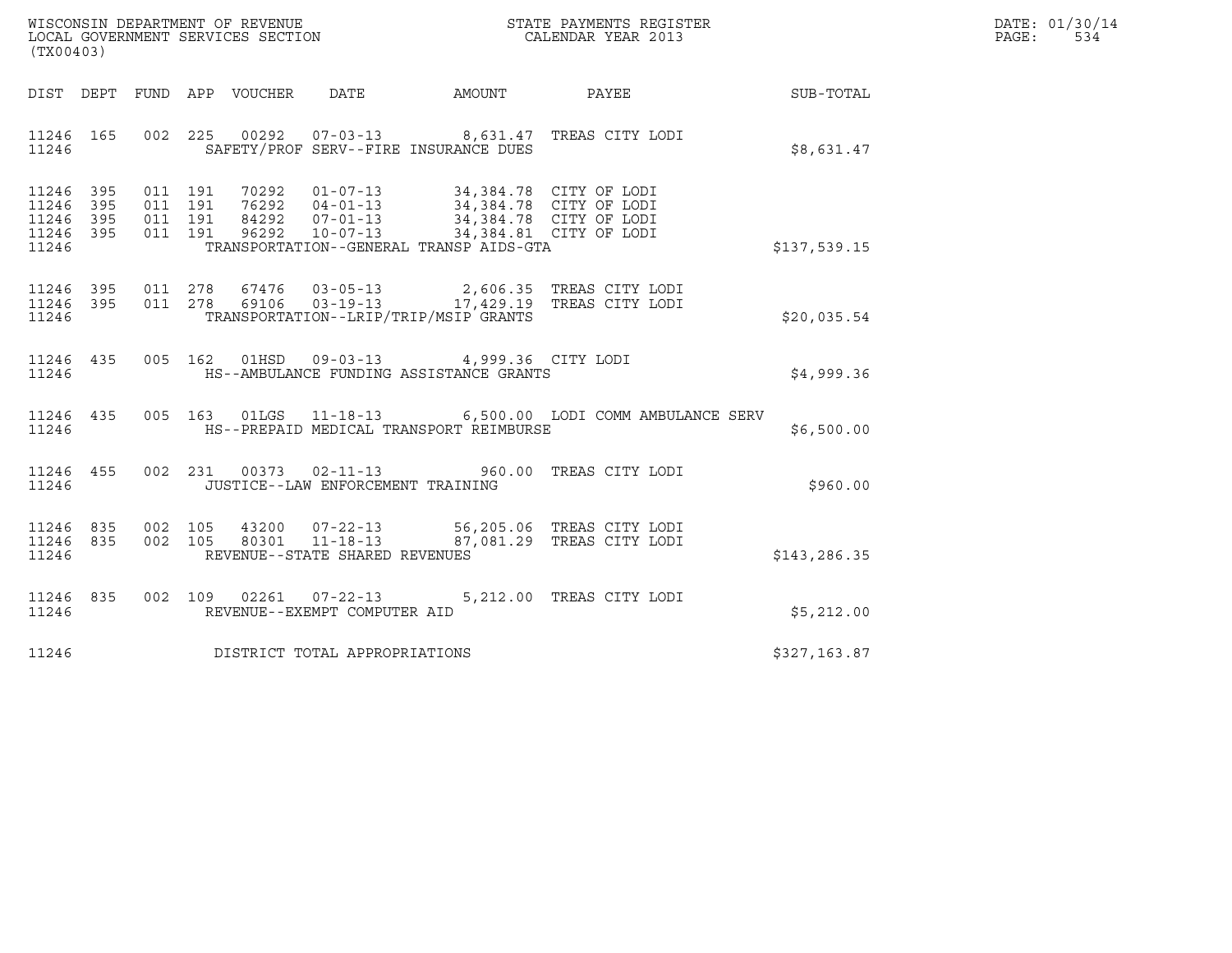| (TX00403)                                                 |                   |                                          |                              |                                  |                                                                                               |                                                   |                                                                                                                                                      |              | DATE: 01/30/14<br>PAGE:<br>535 |
|-----------------------------------------------------------|-------------------|------------------------------------------|------------------------------|----------------------------------|-----------------------------------------------------------------------------------------------|---------------------------------------------------|------------------------------------------------------------------------------------------------------------------------------------------------------|--------------|--------------------------------|
|                                                           |                   |                                          |                              | DIST DEPT FUND APP VOUCHER       | DATE                                                                                          | AMOUNT                                            | PAYEE                                                                                                                                                | SUB-TOTAL    |                                |
| 11271 165<br>11271                                        |                   |                                          |                              |                                  |                                                                                               | SAFETY/PROF SERV--FIRE INSURANCE DUES             | 002 225 00293 07-03-13 21,063.62 TREAS CITY PORTAGE                                                                                                  | \$21,063.62  |                                |
|                                                           | 11271 370         | 002 503                                  |                              | 15628                            |                                                                                               |                                                   | 02-06-13 948.25 TREAS CITY PORTAGE<br>TOWN SHARE 327.02                                                                                              |              |                                |
| 11271                                                     |                   |                                          |                              |                                  |                                                                                               | NAT RESOURCES--AIDS IN LIEU OF TAXES              |                                                                                                                                                      | \$948.25     |                                |
| 11271 370<br>11271                                        |                   |                                          | 012 571                      |                                  |                                                                                               | NAT RESOURCES--FOREST CROP/MFL/CO FOREST          | 36004  06-10-13  27.76  TREAS CITY PORTAGE                                                                                                           | \$27.76      |                                |
| 11271 370<br>11271 370<br>11271 370<br>11271              |                   | 012 579                                  | 012 579<br>012 579           | 18276<br>18276<br>18276          |                                                                                               | NAT RESOURCES--AIDS IN LIEU OF TAXES              | 29.49 TREAS CITY PORTAGE                                                                                                                             | \$77.09      |                                |
| 11271 370<br>11271                                        |                   |                                          | 012 583                      | 03438                            |                                                                                               | NAT RESOURCES--RECREATION RESOURCE-FED            | 06-25-13 13,816.00 TREAS CITY PORTAGE                                                                                                                | \$13,816.00  |                                |
| 11271 370<br>11271                                        |                   |                                          | 074 670                      |                                  | NAT RESOURCES--RU RECYCLING GRANT                                                             |                                                   | 40349  05-20-13  20,478.63  TREAS CITY PORTAGE                                                                                                       | \$20,478.63  |                                |
| 11271 395<br>11271 395<br>11271 395<br>11271 395<br>11271 |                   | 011 162<br>011 162<br>011 162<br>011 162 |                              | 86013<br>98013                   | $07 - 01 - 13$<br>$10 - 07 - 13$                                                              | TRANSPORTATION--CONNECTING HIGHWAY AIDS           | 72013  01-07-13  30,860.66  CITY OF PORTAGE<br>78013  04-01-13  30,860.66  CITY OF PORTAGE<br>30,860.66 CITY OF PORTAGE<br>30,860.67 CITY OF PORTAGE | \$123,442.65 |                                |
| 11271 395<br>11271<br>11271 395<br>11271 395<br>11271     | 395               | 011 177<br>011 177                       | 011 177<br>011 177           | 00004<br>80004<br>88004<br>92004 | $12 - 30 - 13$<br>$06 - 14 - 13$<br>$07 - 08 - 13$<br>09-30-13<br>TRANSPORTATION--TRANSIT AID |                                                   | 26,324.00 CITY OF PORTAGE<br>43,874.00 CITY OF PORTAGE<br>43,874.00 CITY OF PORTAGE<br>43,874.00 CITY OF PORTAGE                                     | \$157,946.00 |                                |
| 11271<br>11271 395<br>11271 395<br>11271                  | 395               | 011 182<br>011                           | 182<br>011 182               | 65983<br>88127<br>97390          | $02 - 22 - 13$<br>$09 - 23 - 13$<br>$12 - 18 - 13$                                            | 94,152.00<br>TRANSPORTATION--TRANSIT AIDS-FEDERAL | 85,905.00 TREAS CITY PORTAGE<br>188,304.00 TREAS CITY PORTAGE<br>TREAS CITY PORTAGE                                                                  | \$368,361.00 |                                |
| 11271<br>11271<br>11271<br>11271 395<br>11271             | 395<br>395<br>395 | 011<br>011<br>011                        | 191<br>191<br>191<br>011 191 | 70293<br>76293<br>84293<br>96293 | $01 - 07 - 13$<br>$04 - 01 - 13$<br>$07 - 01 - 13$<br>$10 - 07 - 13$                          | TRANSPORTATION--GENERAL TRANSP AIDS-GTA           | 102, 275.72 CITY OF PORTAGE<br>102, 275.72 CITY OF PORTAGE<br>102, 275.72 CITY OF PORTAGE<br>102, 275.72 CITY OF PORTAGE                             | \$409,102.88 |                                |
| 11271 455                                                 |                   |                                          | 002 231                      | 00087                            | $11 - 01 - 13$                                                                                |                                                   | 160.00 TREAS CITY PORTAGE                                                                                                                            |              |                                |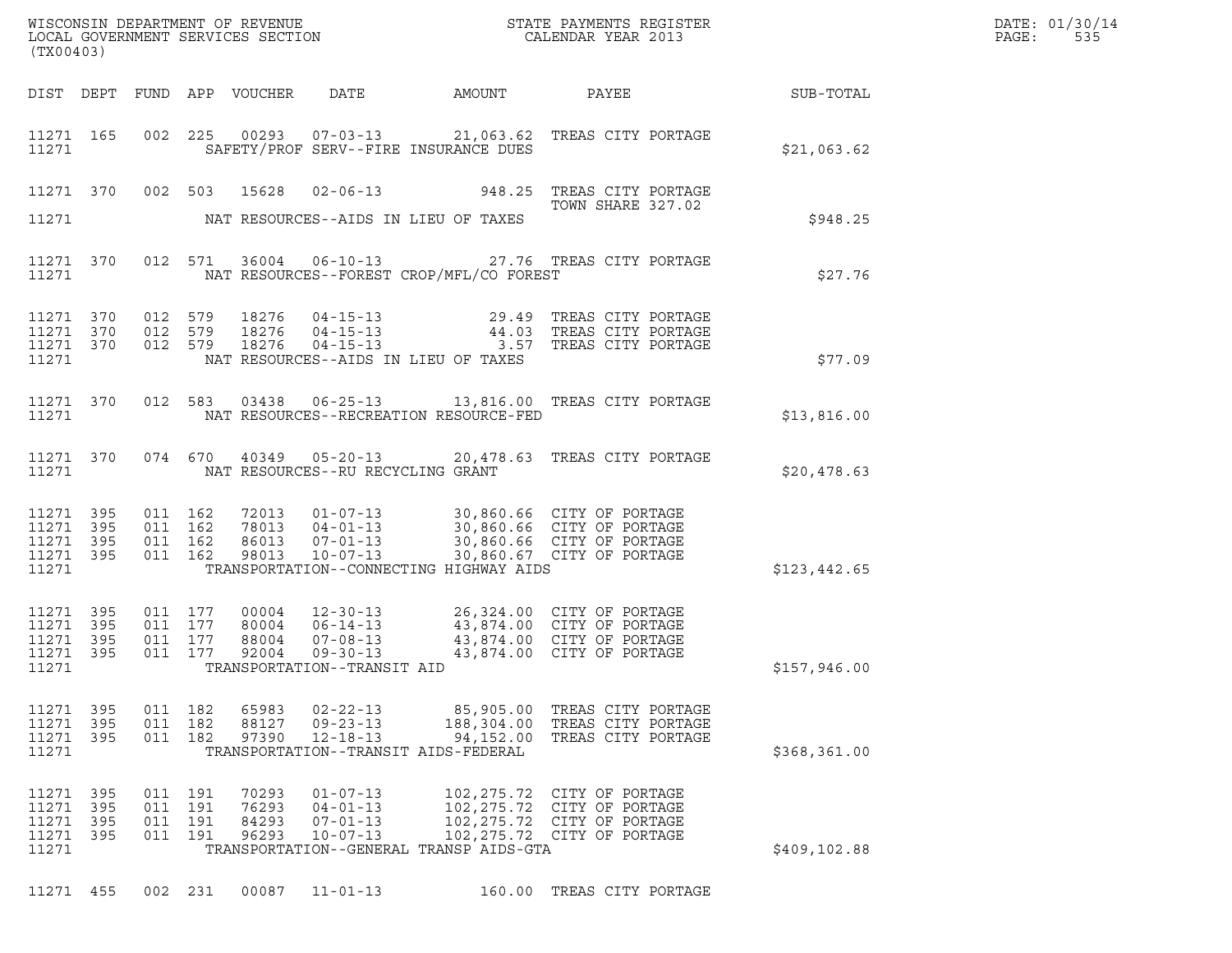| WISCONSIN DEPARTMENT OF REVENUE   | STATE PAYMENTS REGISTER | DATE: 01/30/14 |
|-----------------------------------|-------------------------|----------------|
| LOCAL GOVERNMENT SERVICES SECTION | CALENDAR YEAR 2013      | 536<br>PAGE:   |

| (TX00403)                                             |                                        |                                                                                                        |                                         |          |                                                                                              |                |  |  |  |  |
|-------------------------------------------------------|----------------------------------------|--------------------------------------------------------------------------------------------------------|-----------------------------------------|----------|----------------------------------------------------------------------------------------------|----------------|--|--|--|--|
| DIST<br>DEPT                                          | <b>FUND</b><br>APP                     | VOUCHER<br>DATE                                                                                        | AMOUNT                                  |          | PAYEE                                                                                        | SUB-TOTAL      |  |  |  |  |
| 11271<br>455<br>11271                                 | 002<br>231                             | $00495$ $02 - 13 - 13$<br>JUSTICE--LAW ENFORCEMENT TRAINING                                            |                                         |          | 3,360.00 TREAS CITY PORTAGE                                                                  | \$3,520.00     |  |  |  |  |
| 505<br>11271<br>11271<br>505<br>11271<br>505<br>11271 | 002<br>743<br>002<br>743<br>002<br>743 | $09 - 04 - 13$<br>01331<br>02153 10-01-13<br>$06 - 27 - 13$<br>11616<br>DOA--HOUSING ASSISTANCE GRANTS |                                         |          | 24,043.00 TREAS CITY PORTAGE<br>31,040.00 TREAS CITY PORTAGE<br>37,496.00 TREAS CITY PORTAGE | \$92,579.00    |  |  |  |  |
| 835<br>11271<br>11271<br>835<br>11271                 | 002<br>105<br>002<br>105               | 43201 07-22-13<br>80302<br>$11 - 18 - 13$<br>REVENUE--STATE SHARED REVENUES                            |                                         |          | 394,457.84 TREAS CITY PORTAGE<br>1,409,712.93 TREAS CITY PORTAGE                             | \$1,804,170.77 |  |  |  |  |
| 835<br>11271<br>11271<br>835<br>11271                 | 002<br>109<br>002<br>109               | 02262<br>05055<br>$07 - 22 - 13$<br>REVENUE--EXEMPT COMPUTER AID                                       |                                         |          | 14,352.00 TREAS CITY PORTAGE                                                                 | \$31,996.00    |  |  |  |  |
| 835<br>11271<br>11271                                 | 002<br>501                             | 00001<br>DOA-PAYMENT FOR MUNICIPAL SERVICES AID                                                        | 02-01-13  40,298.83  TREAS CITY PORTAGE |          |                                                                                              | \$40,298.83    |  |  |  |  |
| 11271<br>835<br>11271                                 | 021<br>363                             | 35560<br>$03 - 25 - 13$<br>REVENUE--LOTTERY CREDIT -                                                   |                                         | 6,260.75 | TREAS CITY PORTAGE                                                                           | \$6, 260.75    |  |  |  |  |
| 11271                                                 | DISTRICT TOTAL APPROPRIATIONS          |                                                                                                        |                                         |          |                                                                                              |                |  |  |  |  |

(TX00403)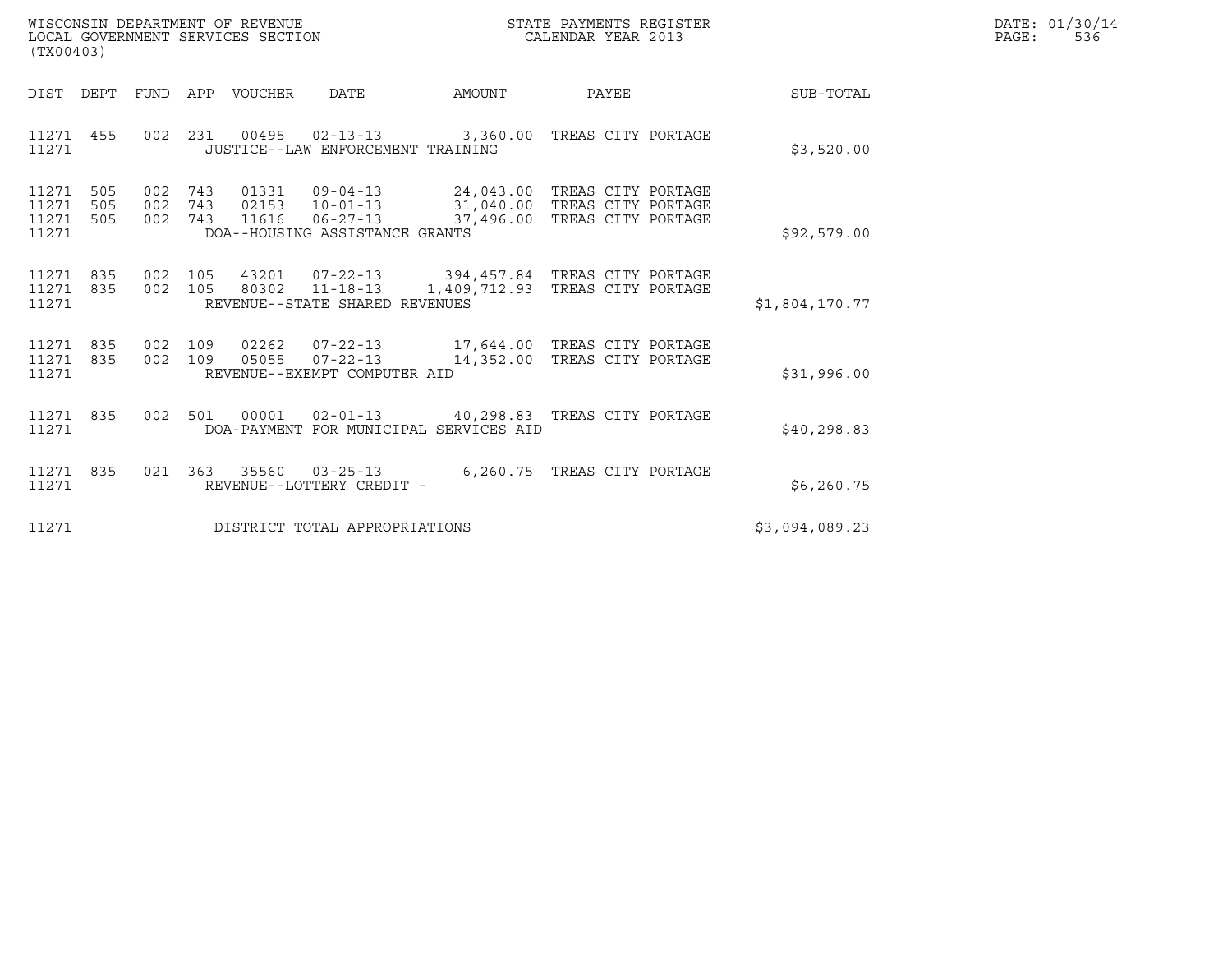|       | DATE: 01/30/14 |
|-------|----------------|
| PAGE: | 537            |

| (TX00403)                                                                                                                                                                                                                  |                                                                                                              |                                                                                                                                                                                                    |                                                                           |                                                                                                                                                                                                    |                                                                                                                                                                                                                                                          |                                                                                                                                                                                                                                                                                                                                                                                                                            |                     |                                                                                                                                                                                                                                                                                                                                                                                                                    |             | DATE: 01/30/14<br>PAGE:<br>537 |
|----------------------------------------------------------------------------------------------------------------------------------------------------------------------------------------------------------------------------|--------------------------------------------------------------------------------------------------------------|----------------------------------------------------------------------------------------------------------------------------------------------------------------------------------------------------|---------------------------------------------------------------------------|----------------------------------------------------------------------------------------------------------------------------------------------------------------------------------------------------|----------------------------------------------------------------------------------------------------------------------------------------------------------------------------------------------------------------------------------------------------------|----------------------------------------------------------------------------------------------------------------------------------------------------------------------------------------------------------------------------------------------------------------------------------------------------------------------------------------------------------------------------------------------------------------------------|---------------------|--------------------------------------------------------------------------------------------------------------------------------------------------------------------------------------------------------------------------------------------------------------------------------------------------------------------------------------------------------------------------------------------------------------------|-------------|--------------------------------|
|                                                                                                                                                                                                                            |                                                                                                              |                                                                                                                                                                                                    |                                                                           |                                                                                                                                                                                                    |                                                                                                                                                                                                                                                          | DIST DEPT FUND APP VOUCHER DATE AMOUNT PAYEE SUB-TOTAL                                                                                                                                                                                                                                                                                                                                                                     |                     |                                                                                                                                                                                                                                                                                                                                                                                                                    |             |                                |
| 11291                                                                                                                                                                                                                      |                                                                                                              |                                                                                                                                                                                                    |                                                                           |                                                                                                                                                                                                    |                                                                                                                                                                                                                                                          | 11291 165 002 225 00294 07-03-13 13,840.74 TREAS CITY WISCONSIN DELL<br>SAFETY/PROF SERV--FIRE INSURANCE DUES                                                                                                                                                                                                                                                                                                              |                     |                                                                                                                                                                                                                                                                                                                                                                                                                    | \$13,840.74 |                                |
| 11291 370                                                                                                                                                                                                                  |                                                                                                              | 002 503                                                                                                                                                                                            |                                                                           |                                                                                                                                                                                                    |                                                                                                                                                                                                                                                          | 15533 02-06-13 54,700.98 TREAS CITY WISCONSIN DELL<br>TOWN SHARE 19574.80<br>15629 02-06-13 25,468.36 TREAS CITY WISCONSIN DELL<br>TOWN CUARE 10000 51                                                                                                                                                                                                                                                                     |                     |                                                                                                                                                                                                                                                                                                                                                                                                                    |             |                                |
| 11291 370                                                                                                                                                                                                                  |                                                                                                              | 002 503                                                                                                                                                                                            |                                                                           |                                                                                                                                                                                                    |                                                                                                                                                                                                                                                          |                                                                                                                                                                                                                                                                                                                                                                                                                            | TOWN SHARE 10008.51 |                                                                                                                                                                                                                                                                                                                                                                                                                    |             |                                |
| 11291 370                                                                                                                                                                                                                  |                                                                                                              |                                                                                                                                                                                                    | 002 503                                                                   |                                                                                                                                                                                                    |                                                                                                                                                                                                                                                          | 16034 02-06-13 6,758.23 TREAS CITY WISCONSIN DELL<br>TOWN SHARE 2699.51                                                                                                                                                                                                                                                                                                                                                    |                     |                                                                                                                                                                                                                                                                                                                                                                                                                    |             |                                |
|                                                                                                                                                                                                                            |                                                                                                              |                                                                                                                                                                                                    |                                                                           |                                                                                                                                                                                                    |                                                                                                                                                                                                                                                          | 11291 NAT RESOURCES--AIDS IN LIEU OF TAXES                                                                                                                                                                                                                                                                                                                                                                                 |                     |                                                                                                                                                                                                                                                                                                                                                                                                                    | \$86,927.57 |                                |
| 11291 370<br>11291 370<br>11291 370<br>11291                                                                                                                                                                               |                                                                                                              | 012 579<br>012 579<br>012 579                                                                                                                                                                      |                                                                           |                                                                                                                                                                                                    |                                                                                                                                                                                                                                                          | NAT RESOURCES--AIDS IN LIEU OF TAXES                                                                                                                                                                                                                                                                                                                                                                                       |                     |                                                                                                                                                                                                                                                                                                                                                                                                                    | \$701.03    |                                |
| 11291                                                                                                                                                                                                                      |                                                                                                              |                                                                                                                                                                                                    |                                                                           |                                                                                                                                                                                                    |                                                                                                                                                                                                                                                          | 11291 370 012 587 02548 04-01-13 3,956.34 TREAS CITY WISCONSIN DELL<br>NAT RESOURCES--URBAN FORESTRY GRANTS                                                                                                                                                                                                                                                                                                                |                     |                                                                                                                                                                                                                                                                                                                                                                                                                    | \$3,956.34  |                                |
| 11291                                                                                                                                                                                                                      |                                                                                                              |                                                                                                                                                                                                    |                                                                           |                                                                                                                                                                                                    |                                                                                                                                                                                                                                                          | 11291 370 074 670 40350 05-20-13 6,925.48 TREAS CITY WISCONSIN DELL<br>NAT RESOURCES--RU RECYCLING GRANT                                                                                                                                                                                                                                                                                                                   |                     |                                                                                                                                                                                                                                                                                                                                                                                                                    | \$6,925.48  |                                |
| 11291                                                                                                                                                                                                                      |                                                                                                              |                                                                                                                                                                                                    |                                                                           |                                                                                                                                                                                                    | NAT RESOURCES--STEWARDSHIP 2000                                                                                                                                                                                                                          | 11291 370 095 512 02515 03-27-13 4,835.00 TREAS CITY WISCONSIN DELL                                                                                                                                                                                                                                                                                                                                                        |                     |                                                                                                                                                                                                                                                                                                                                                                                                                    | \$4,835.00  |                                |
| 11291 395<br>11291 395<br>11291<br>11291 395<br>11291<br>11291 395<br>11291 395<br>11291 395<br>11291<br>11291<br>11291<br>11291<br>11291<br>11291<br>11291<br>11291<br>11291<br>11291<br>11291<br>11291<br>11291<br>11291 | 395<br>395<br>395<br>395<br>395<br>395<br>395<br>395<br>395<br>395<br>395<br>395<br>395<br>395<br>395<br>395 | 011 185<br>011 185<br>011 185<br>011 185<br>011 185<br>011 185<br>011 185<br>011 185<br>011<br>011<br>011<br>011<br>011<br>011<br>011<br>011<br>011<br>011<br>011<br>011 185<br>011 185<br>011 185 | 185<br>185<br>185<br>185<br>185<br>185<br>185<br>185<br>185<br>185<br>185 | 61717<br>63776<br>63776<br>65352<br>65352<br>65352<br>65352<br>69329<br>69329<br>77630<br>77630<br>77630<br>77630<br>80613<br>80613<br>80613<br>86583<br>87380<br>87380<br>87380<br>87380<br>93691 | $03 - 25 - 13$<br>$06 - 17 - 13$<br>$06 - 17 - 13$<br>$06 - 17 - 13$<br>$06 - 17 - 13$<br>$07 - 15 - 13$<br>$07 - 15 - 13$<br>$07 - 15 - 13$<br>$09 - 09 - 13$<br>$09 - 16 - 13$<br>$09 - 16 - 13$<br>$09 - 16 - 13$<br>$09 - 16 - 13$<br>$11 - 12 - 13$ | 01-14-13<br>02-04-13<br>02-04-13<br>02-04-13<br>02-04-13<br>02-19-13<br>02-19-13<br>02-19-13<br>02-19-13<br>02-19-13<br>02-19-13<br>02-19-13<br>1,553.13<br>1,553.13<br>TREAS CITY WISCONSIN DELL<br>02-19-13<br>1,553.13<br>TREAS CITY WISCONSIN DELL<br>03-25-13<br>931.24<br>773.66<br>679.70<br>1,092.32<br>1,067.69<br>985.96<br>952.84<br>1,035.58<br>967.70<br>1,549.94<br>931.24<br>931.24<br>1,220.65<br>5,590.11 |                     | TREAS CITY WISCONSIN DELL<br>TREAS CITY WISCONSIN DELL<br>TREAS CITY WISCONSIN DELL<br>TREAS CITY WISCONSIN DELL<br>TREAS CITY WISCONSIN DELL<br>TREAS CITY WISCONSIN DELL<br>TREAS CITY WISCONSIN DELL<br>TREAS CITY WISCONSIN DELL<br>TREAS CITY WISCONSIN DELL<br>TREAS CITY WISCONSIN DELL<br>TREAS CITY WISCONSIN DELL<br>TREAS CITY WISCONSIN DELL<br>TREAS CITY WISCONSIN DELL<br>TREAS CITY WISCONSIN DELL |             |                                |